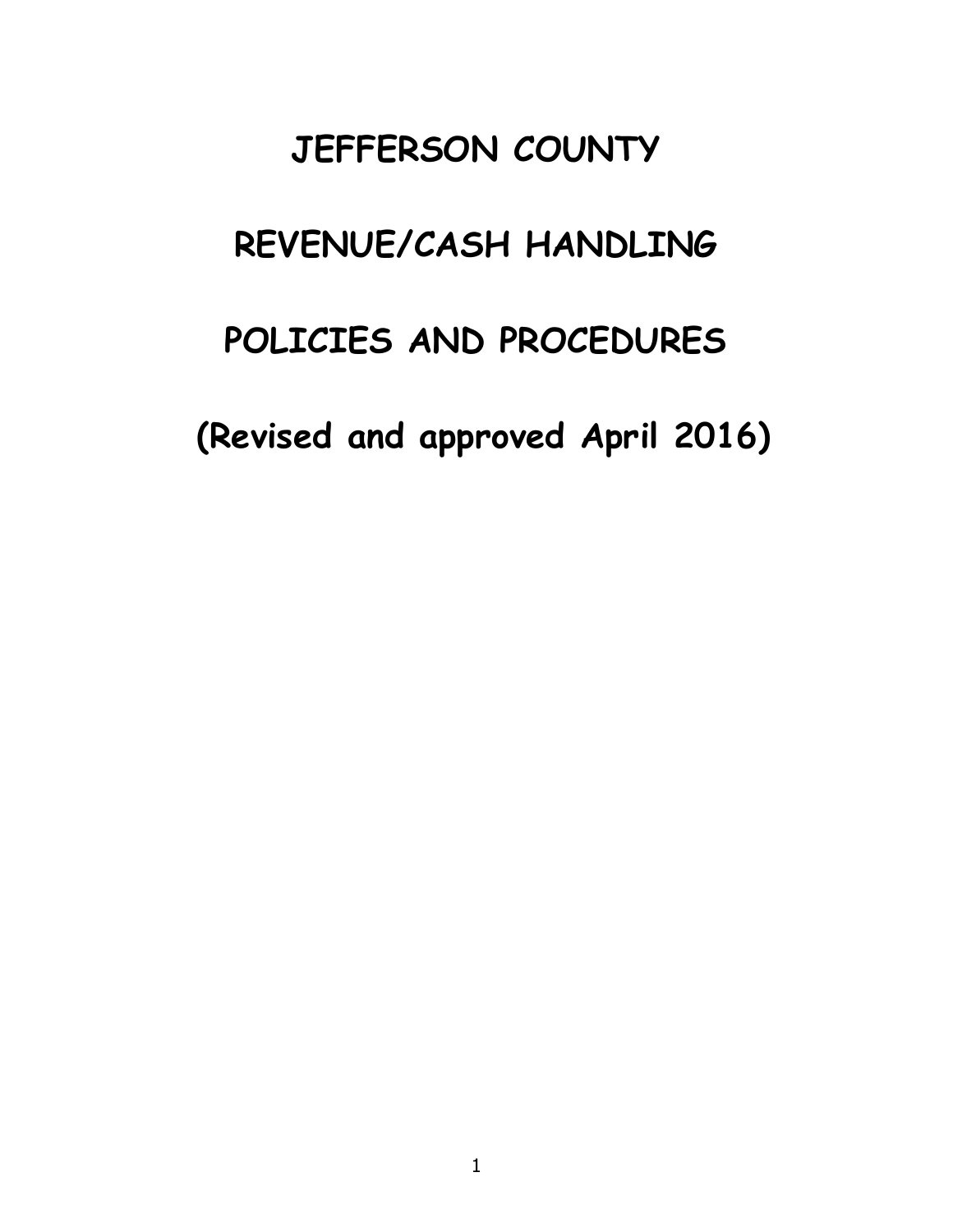# **Table of Contents**

| <b>Section</b> | <b>Topic</b>                                                                                                              | Page |
|----------------|---------------------------------------------------------------------------------------------------------------------------|------|
| I              | Authority                                                                                                                 | 5    |
| II             | Policy and Procedures                                                                                                     | 4    |
| III            | Custodial Responsibility & Liability                                                                                      | 4    |
| <b>IV</b>      | Revenue / Cash Handler Training                                                                                           | 5    |
| $\vee$         | <b>Cash Handling Compliance</b>                                                                                           | 6    |
| VI             | <b>Cash Receiving Duties</b><br>a. Opening Activity<br>b. Receipting County Money<br>c. Cancels<br>d. Refunds<br>e. Voids | 6    |
| VII            | <b>Closing Activity</b><br>a. Balancing Cash Drawer                                                                       | 9    |
| <b>VIII</b>    | <b>Checklist for Locating Differences</b>                                                                                 | 11   |
| IX             | Cash Over & Short Policy                                                                                                  | 12   |
| X              | <b>Cash Transmittal Forms</b>                                                                                             | 13   |
| XI             | Payments Received in the Mail                                                                                             | 13   |
| XII            | Acceptance of Checks                                                                                                      | 14   |
| XIII           | Bank Returned (NSF) Checks                                                                                                | 16   |
| XIV            | Credit/Debit Card Use                                                                                                     | 17   |
| XV             | Accounting and Physical Control Over Cash Receipts<br>a. Preparing Receipts                                               | 18   |
| XVI            | Deposit of Funds with the County Treasurer                                                                                | 20   |
| XVII           | Direct Deposit to Banks                                                                                                   | 20   |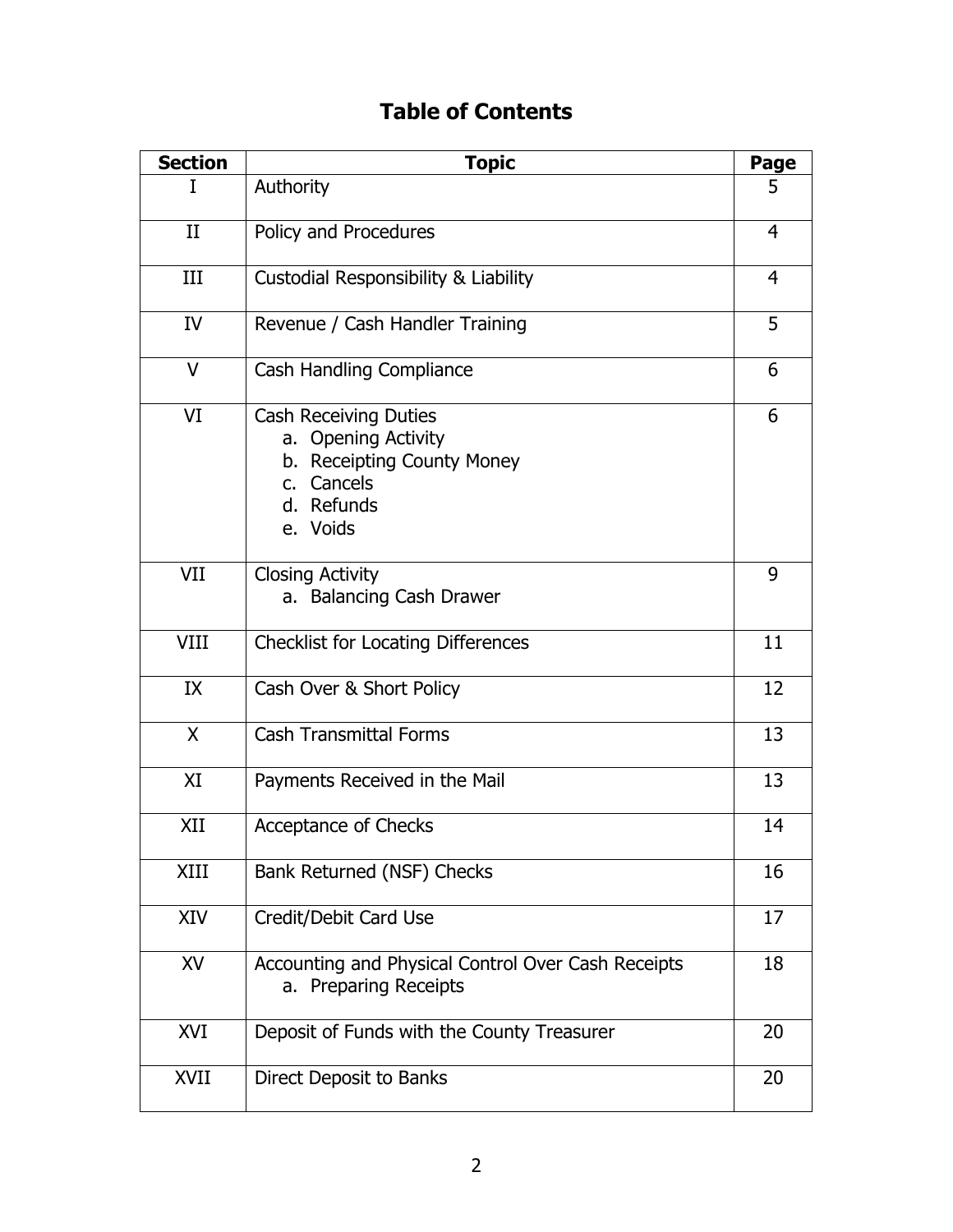| XVIII        | Transfer of Bank Funds to the County Treasurer                                                                                                                                                                                                                                  | 21                                   |
|--------------|---------------------------------------------------------------------------------------------------------------------------------------------------------------------------------------------------------------------------------------------------------------------------------|--------------------------------------|
| XIX          | <b>Reconciliation of Bank Accounts</b>                                                                                                                                                                                                                                          | 21                                   |
| XX           | Petty Cash                                                                                                                                                                                                                                                                      | 21                                   |
| XXI          | Reporting of Losses                                                                                                                                                                                                                                                             | 23                                   |
| <b>XXII</b>  | <b>Counterfeit Money</b>                                                                                                                                                                                                                                                        | 24                                   |
| XXIII        | Safeguarding Funds in an Emergency<br>a. Fire, Bomb Threat                                                                                                                                                                                                                      | 25                                   |
| <b>XXIV</b>  | Temporary Employees as Cash Handlers                                                                                                                                                                                                                                            | 25                                   |
| <b>XXV</b>   | Non-County Money<br>1. Guaranty Deposits<br>2. Monetary Gifts<br>3. Donations<br>4. Found Property<br>5. Unclaimed Property                                                                                                                                                     | 25                                   |
| <b>XXVI</b>  | Robbery                                                                                                                                                                                                                                                                         | 27                                   |
| <b>XXVII</b> | <b>Altered Currency</b>                                                                                                                                                                                                                                                         | 29                                   |
|              | Glossary                                                                                                                                                                                                                                                                        | 30                                   |
|              | <b>APPENDICES</b><br>Robbery Description Report<br><b>Currency Strapping</b><br>Federal Reserve Check Handling Rules<br>Transposition/Difference Chart<br>When Money Wears Out or is Damaged<br><b>Treasurers Transmittal</b><br>Report of Loss/Overage<br><b>Altered Money</b> | A<br>B<br>C<br>D<br>E<br>F<br>G<br>H |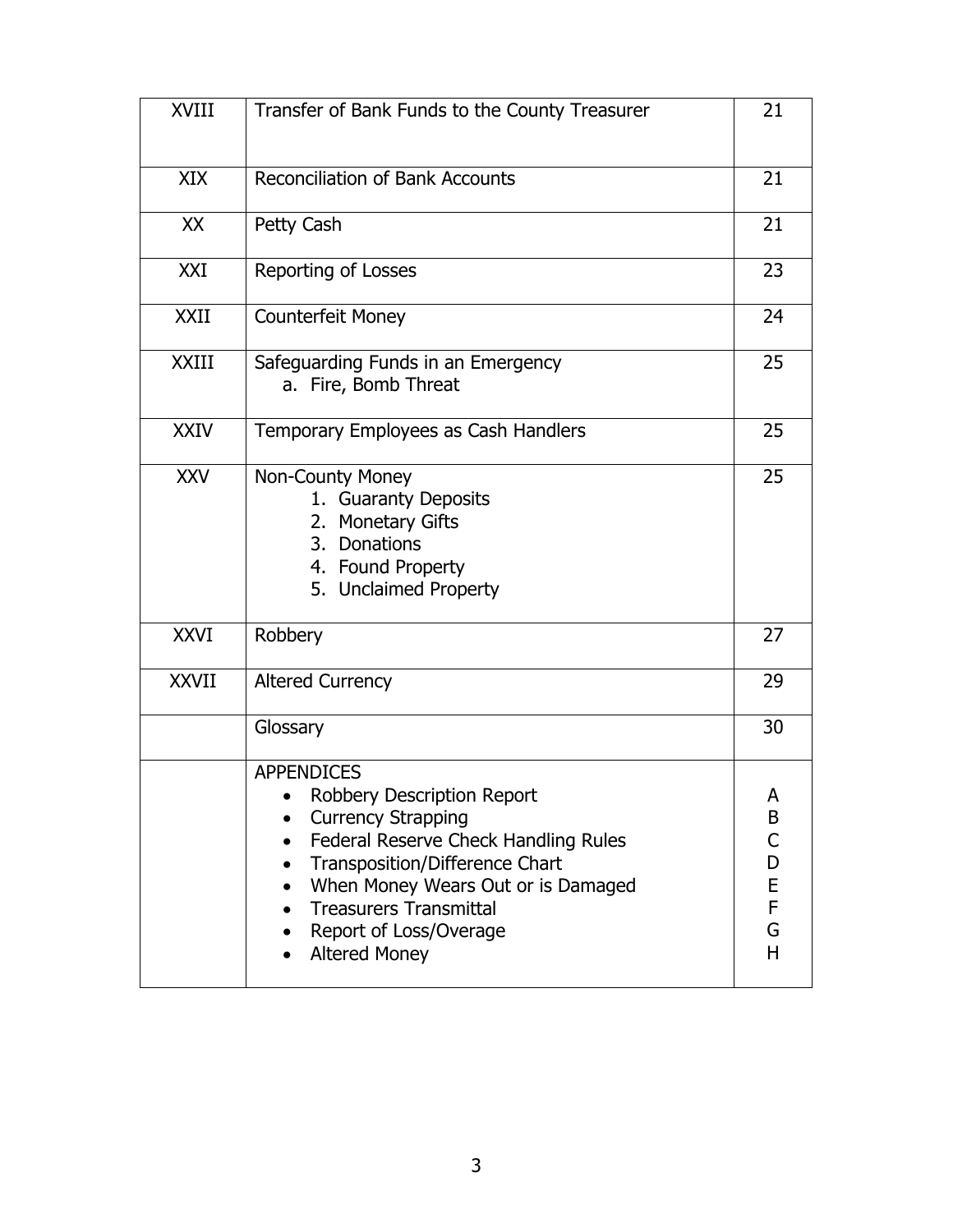# **REVENUE/CASH HANDLING POLICIES AND PROCEDURES (Revised April 2016)**

# **I. AUTHORITY**

RCW 36.29.010 describes the following general duties of the County Treasurer, which pertain to revenue/cash handling:

- Shall receive all money due the county and disburse it on warrants issued and attested by the County Auditor;
- Shall issue an original receipt to the person making payment and shall retain a duplicate receipt for all money received other than taxes;
- Shall write on the face of all warrants when paid, the date of redemption, and;
- Shall maintain financial records reflecting receipts and disbursement by fund in accordance with generally accepted accounting principles.

# **II. POLICY AND PROCEDURES**

Many of the revenue handling duties and responsibilities assigned to the County Treasurer by law entail action by other County officers, employees, and agents. In order to assure that all County employees responsible for handling revenue are aware of their duties, the following policy and procedures will provide rules and guidelines for all revenue handlers in Jefferson County.

# **III. CUSTODIAL RESPONSIBILITY & LIABILITY**

A custodian is personally responsible for all County revenue within his/her span of control and may be held liable for any loss occurring, unless the loss was caused by an act of God, a theft, or a statutory exception applies:

 All County revenue handlers shall comply with their departments and the County Treasurer's policies and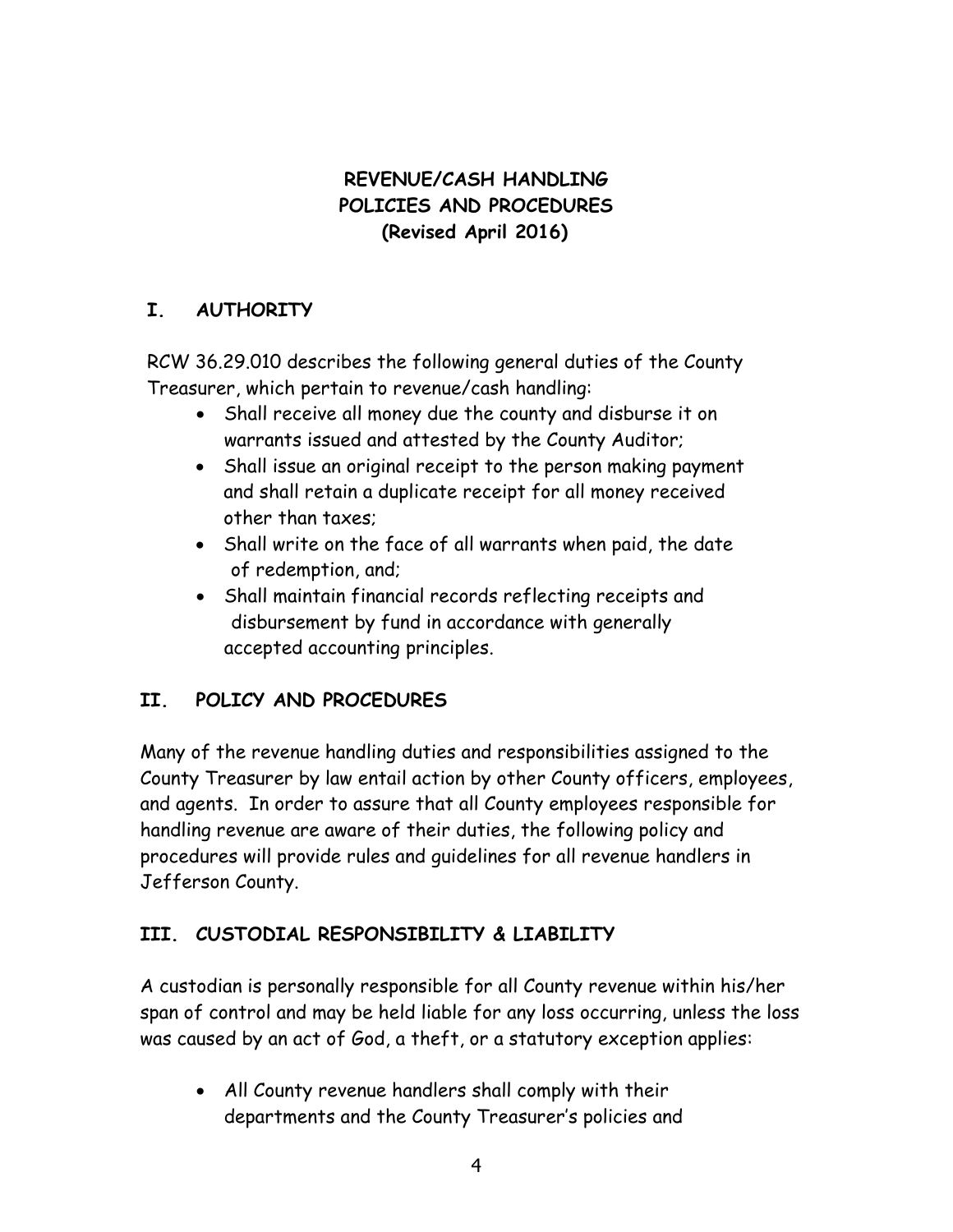procedures. All revenue handlers who fail to comply with their departments or the County Treasurer's Policies and Procedures may be subject to disciplinary action.

- All revenue handlers who obtain custody of County money **may** be held liable for the loss of that money until such time as the money is deposited with one of the County Treasurer's authorized agents.
- All revenue handlers are to be bonded through the county employee bond.
- All transfers of custody for County revenue shall be documented on a Transmittal Form. The form shall acknowledge the exchange of custody for County revenue by the signatures of the person transferring and the person accepting custody.
- A revenue handler shall use a written receipt to document that he/she exercised due care by immediately turning over custody of that County revenue to a departmental cashier.
- A departmental cashier who issues a written receipt accepting custody of County revenue is liable for the timely deposit of that revenue. The liability for timely deposit starts with the original receipt of County money by a County officer, employee, or agent and ends when the County money is deposited with the County Treasurer.
- A deposit of county revenue to an approved after-hours drop box is considered a deposit with the County Treasurer. To use this procedure an agreement must be signed between the bank receiving the deposit and the County Treasurer prior to the deposit.

#### **IV. REVENUE/CASH HANDLER TRAINING**

 All revenue-processing county employees shall complete an appropriate training program as designed by the Jefferson County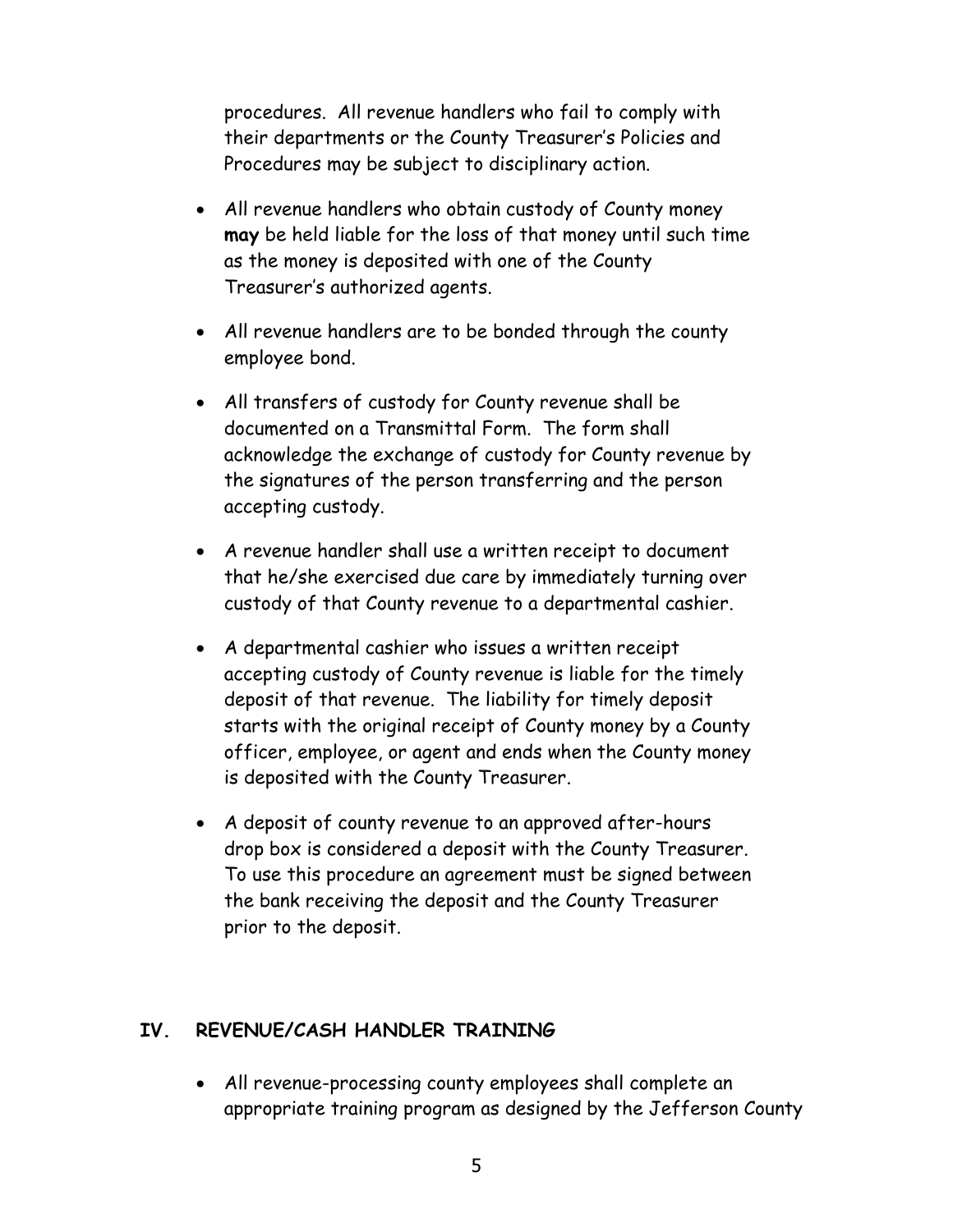Treasurer prior to handling, receipting, reconciling or depositing of money.

- New revenue-processing county employees shall review the Cash Handling training presentation prior to any cash handling activities. Said review shall be monitored by department staff and confirmed by the Department Head or Supervisor. The Department Head or Supervisor shall provide the Treasurer with written confirmation that the new employee has reviewed the presentation.
- Ongoing training will be provided to all employees handling cash as a part of county reorientation.
- Re-certification shall be completed by revenue handlers every three years.

# **V. CASH HANDLER COMPLIANCE**

- Department heads shall allow the County Treasurer or an authorized deputy to periodically inspect and report on the department's revenue handling procedures.
- The County Treasurer's report of inspection will indicate whether or not the department's system of revenue handling procedures is satisfactory.
- Department heads are to designate a departmental cashier to handle transmittal of funds and deposits to the County Treasurer's office.

#### **VI. CASH RECEIVING DUTIES**

# A. Opening Activity - **NOTE: ONLY ONE PERSON SHALL HAVE CONTROL OF A CASH DRAWER ON ANY GIVEN DAY WITHIN A DEPARTMENT**

The designated departmental cashier for that day shall be the custodian of the cash register or drawer, unless employees have their own cash box. Only one person should have control of cash. During lunch hours or in the absence of the cashier, two employees may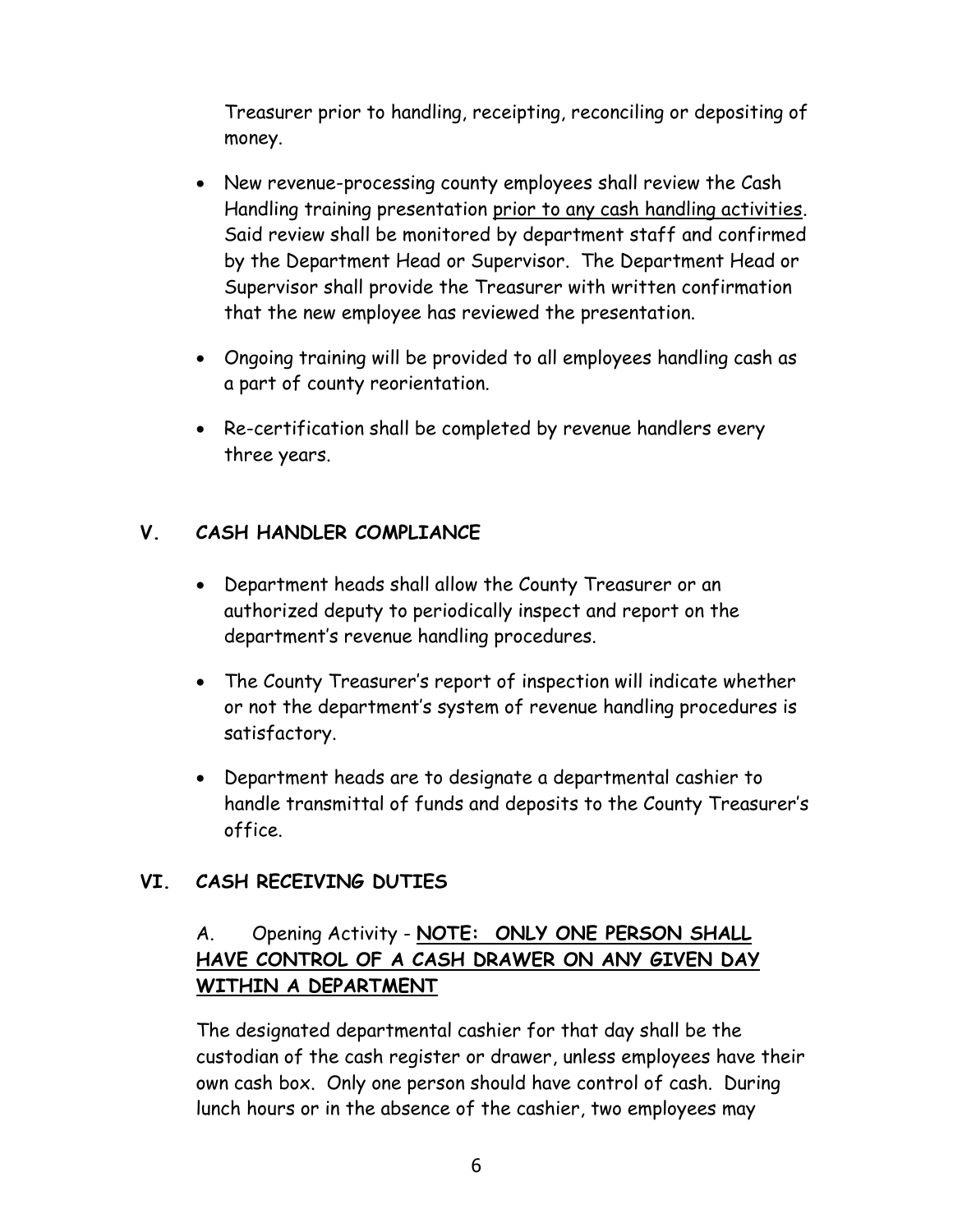handle cash transactions. However, both employees must be present during the transaction and both must verify all cash received and disbursed from cash in the cash drawer in writing.

- 1. Each cash handler shall sign a receipt acknowledging responsibility for any required change funds.
- 2. Revenue handlers shall set up their individual cash drawers in a consistent manner with all the bills face up and going the same direction, i.e. smallest denominations on the right and next larger denominations to the left. Checks, money orders, two, fifty and one-hundred dollar bills placed under the drawer.
- 3. When accepting currency, count each bill by looking at the faces on the currency, not the denominations on the corners. (See examples Altered Currency, Appendix H)
- 4. Revenue handlers accepting 50 bills (currency) or more may have another employee verify count to assure accuracy.
- 5. Revenue handlers shall always complete a transaction in its entirety before proceeding to another transaction or offering assistance to another customer.
- 6. During the day, when the cash tray or drawer begins to get full and when time allows, paperclip or rubber band excess currency. Large sums of money should be removed periodically and secured elsewhere in the event of a robbery. (See banding, strapping guidelines Appendix B and Robbery page 27)

Exception: The Licensing Division in the Auditor's office has two vehicle field service systems each with a cash drawer assigned to the work station. During lunches and breaks other staff works at the workstations and uses the drawers. In this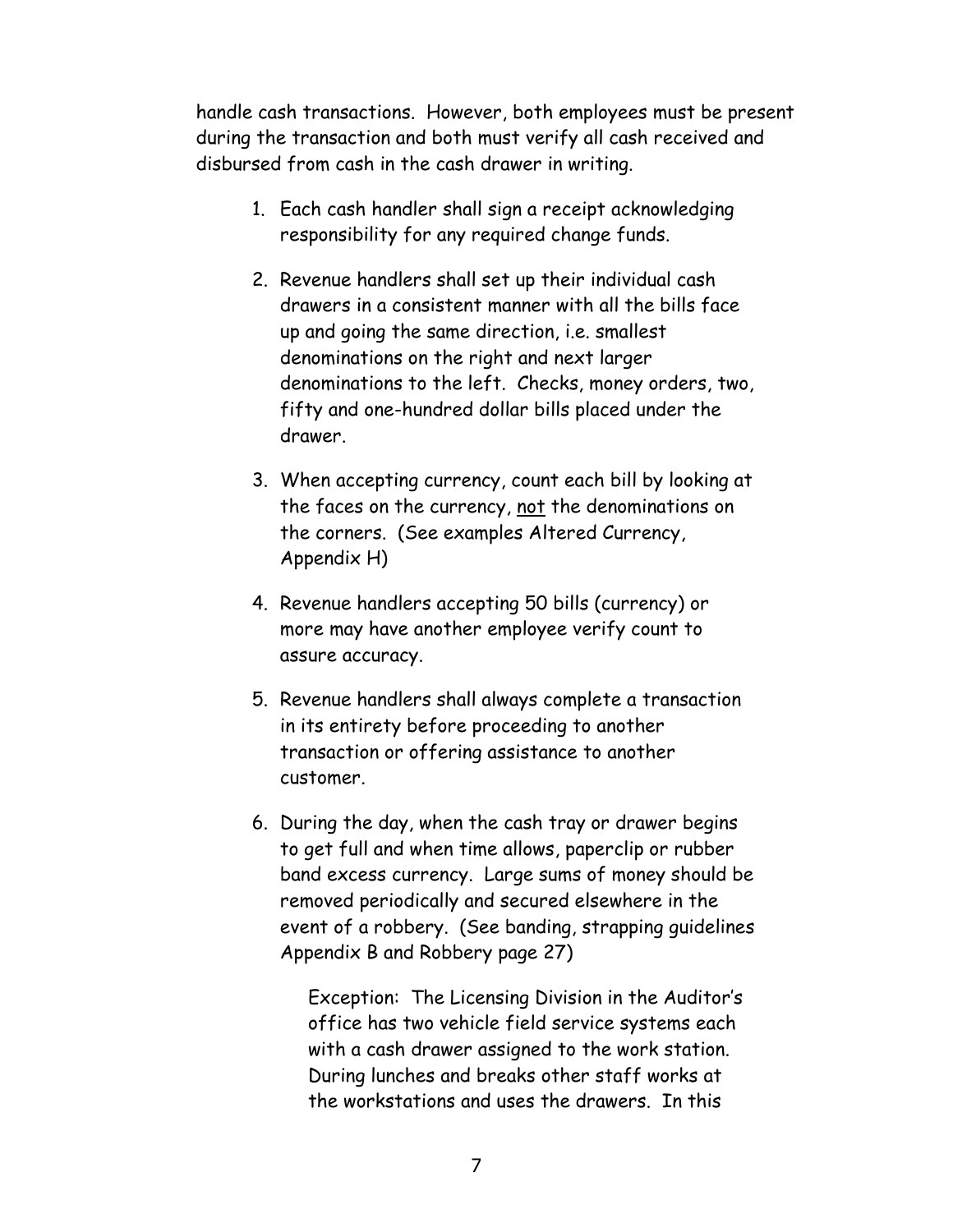situation responsibility still needs to be assigned for each drawer and monitored.

7. Loose coin will be accepted in minimal quantities only. Amounts equaling or exceeding the minimal roll (ex: fifty or more pennies, fifty or more dimes) will be accepted if rolled by the depositor.

### **B. RECEIPTING**

All monies (checks or cash) must be receipted immediately upon acceptance. All funds and receipts must be placed in a lockable drawer or cash register; the drawer must be locked at all times when no one is in attendance in the receipting area.

- 1. All County revenue handlers shall record all corrections of previously recorded transactions, such as refunds, voids, and cancels on a permanent daily collection journal.
- 2. Any correction shall be reported to the departmental cashier. The revenue handler and departmental cashier shall each initial and date the correction in the daily journal.

#### **C. Cancels**

A CANCEL occurs after the collection transaction is completed. A collection transaction is completed when the collected cash is secured, the transaction is recorded, and a receipt is issued to a payee. A CANCEL reverses a previously completed transaction and requires a REFUND to return collected money to the customer. The customer will be required to present the original receipt issued to them and sign and date on that receipt.

#### **D. Refunds**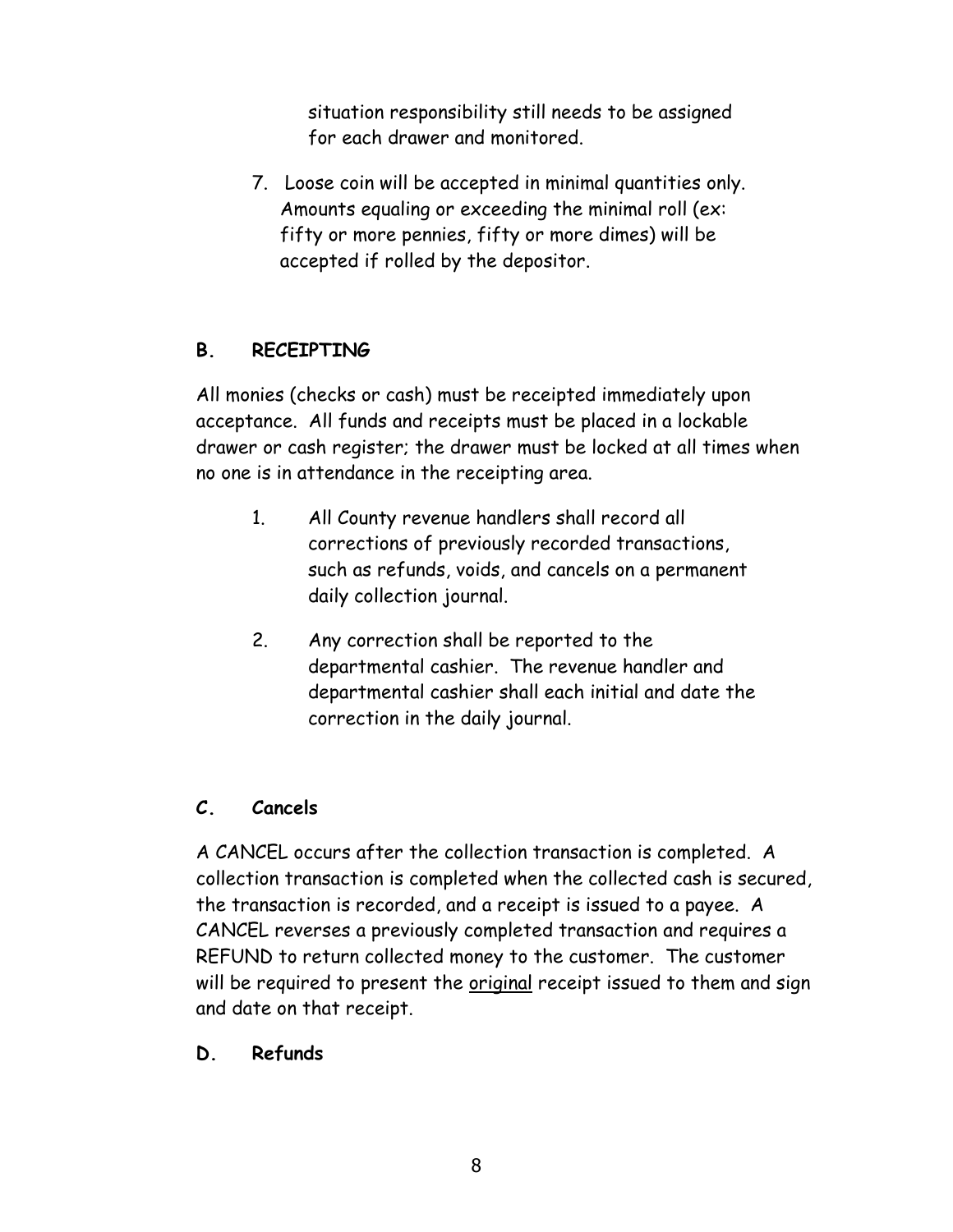A REFUND is given after the original collection transaction has been completed. A REFUND returns funds or the original check back to the payee. This action is taken at the direction of a department (ex: Assessor changes tax roll). Department heads may authorize their officers and employees to make an immediate documented refund of collected County money that conforms to the following conditions:

- Cash handlers shall refund the original check to the payer who originally wrote the check only upon presentation of proof of identification.
- Cash handlers shall not return "cash back" from a check.
- If the money has been deposited with the Treasurer the refund shall only be made by a Treasurer's check. Treasurer's refunds are processed within two weeks.

### **E. Voids**

A VOID occurs during a collection transaction in which the cash collection drawer has not been closed and a receipt has not been issued. A void does not require a REFUND since the transaction is not completed.

# **VII. CLOSING ACTIVITY**

Persons who collect County money from the public shall balance their cash drawer at the end of their work shift. Preparing a deposit may consist of counting collected monies, filling out a cash count document as stipulated by the employee's department, and preparing a deposit slip.

**All counting and/or balancing should occur out of public view in a location away from the collection area.**

#### **Balancing Cash Drawer**

1) At the end of your shift you, as a revenue handler, need to account for all increases and decreases of cash in your cash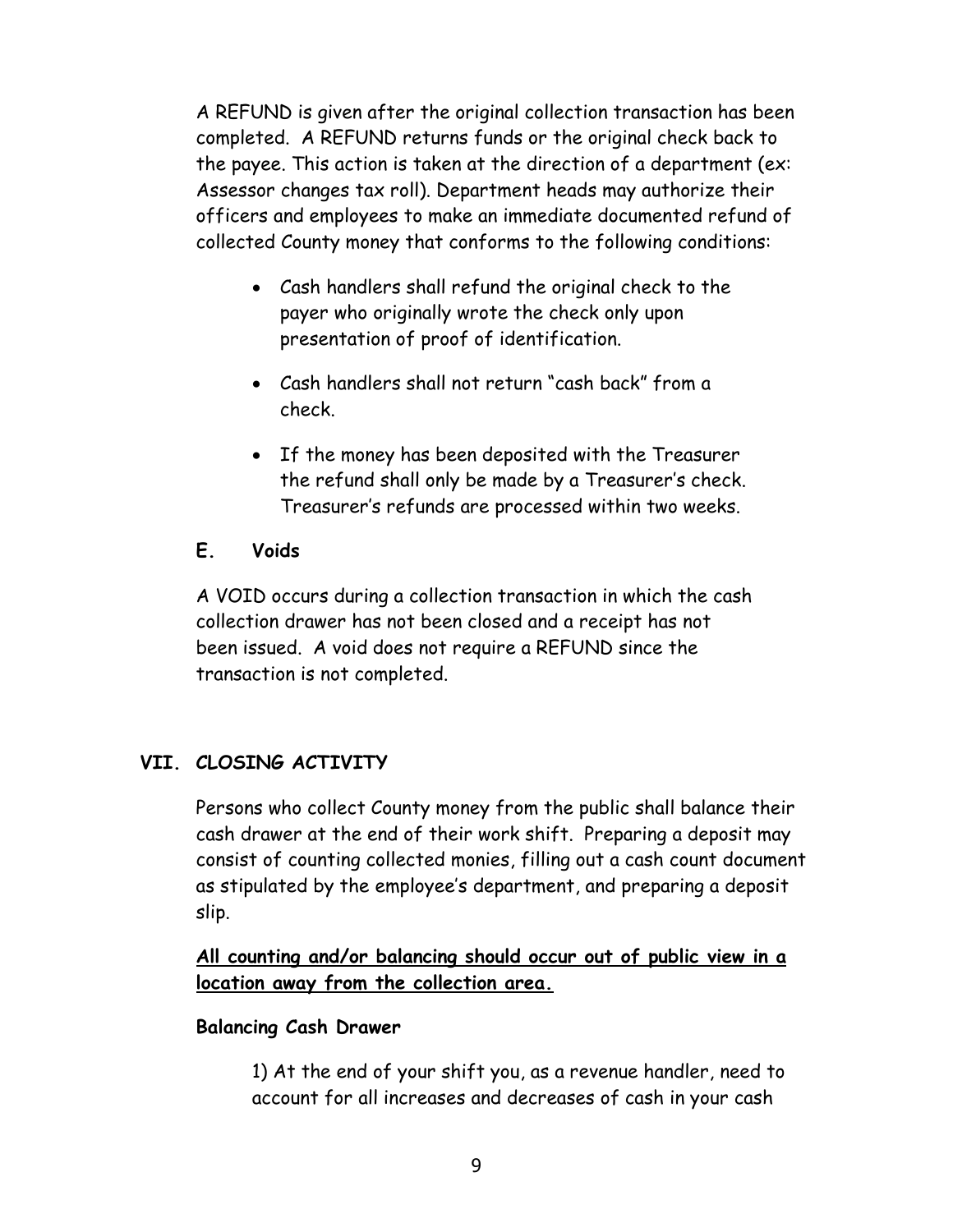drawer. This process is referred to as balancing - the accounting of all county funds received that day. Balancing involves the adding of currency, coin and checks, determining the total revenue received – as documented on the permanent record, subtracting the beginning cash and comparing the total money with the total transactions. These dollar amounts should be the same. As a revenue handler you have your own method for balancing your drawer. However, there are several steps that all revenue handlers have in common.

- a. Remove all currency, coin and checks from the drawer or cashbox. Count your currency and coin and list by denomination on the daily cash count sheet. You will want to count the money as many times as it takes to get the same total twice. (See the example on currency and coin, strapping guidelines Appendix B)
- b. Revenue handlers should list all checks on either an adding machine tape, a deposit slip or computer generated slip and transfer the number of checks and the total dollar amount to the daily cash count sheet. Checks should be restrictively endorsed according to federal law. (See Appendix C) This requires that when taking checks for payment, the endorsement on the back of the check must be kept within 1.5 inches from the trailing edge of the check. The remainder of the back of the check must be left blank. All identification notations, such as a driver's license number, must be placed on the front of the check.
- c. Cash handlers should then "buy" from the remaining cash on hand to bring the beginning cash back to the preferred mix of currency denominations as determined by the revenue handlers' department.
- d. Revenue handlers shall fill out their transmittals and distribute the copies as follows:
	- One copy goes to the Treasurer's office with the deposit.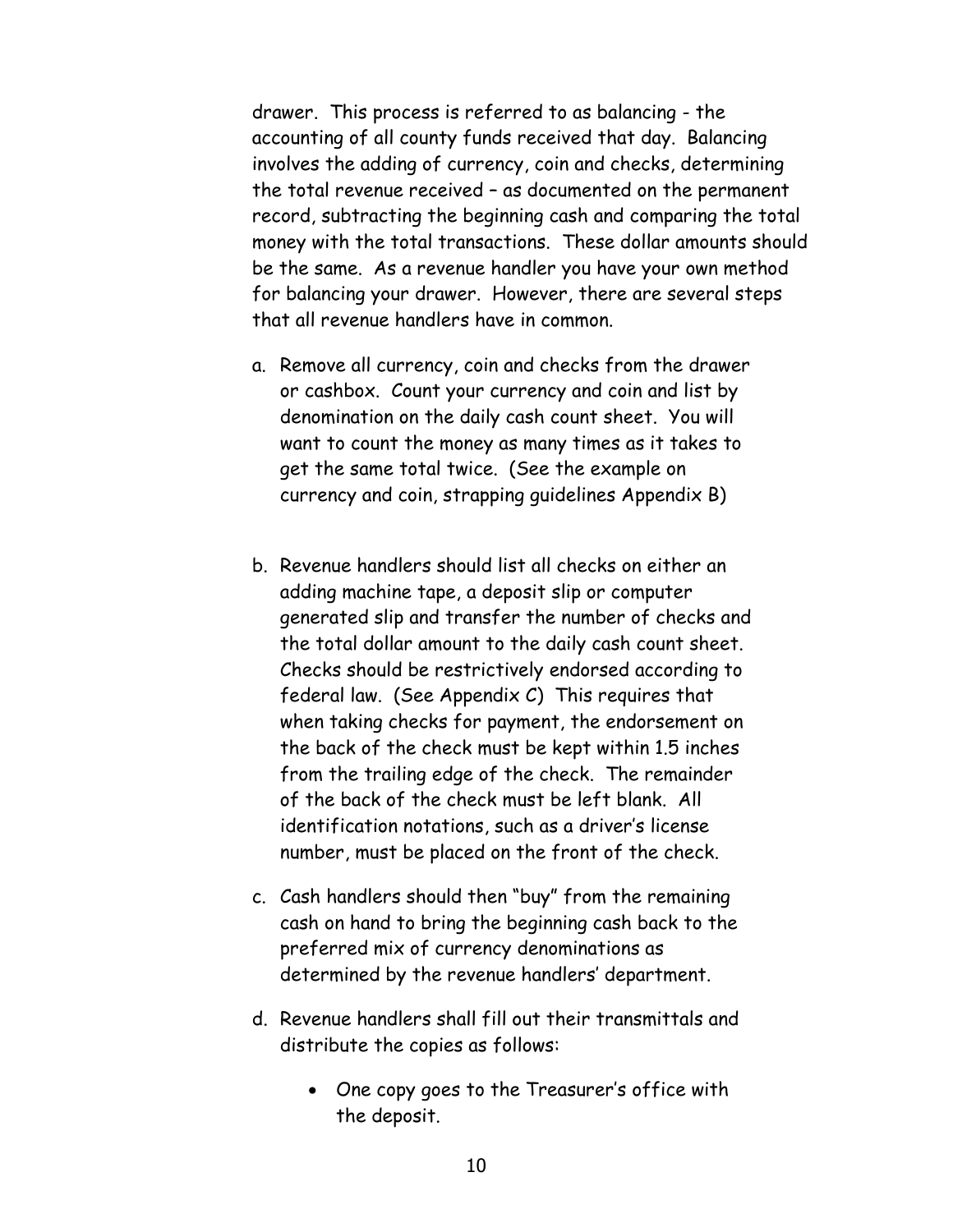- One or two copies stay in the department to be filed.
- e. Revenue handlers shall then insert the completed document into a designated deposit bag or envelope with the cash and/or checks to be deposited and store it in a safe place until delivered to the Treasurer or bank. If not deliverable to the Treasurer's office until the next day it must be secured in a safe, locked receptacle or a vault overnight.

#### **VIII. CHECKLIST FOR LOCATING DIFFERENCES**

(Note: This checklist is unique to the Treasurer's office. Other offices may insert their own guidelines for determining differences.)

- 1. Have another person recount all currency and coins.
- 2. Have another person recount all strapped currency.
- 3. Rerun totals on excise tax and miscellaneous receipts.
- 4. Recheck Electronic Funds transfer (EFT) deposits.
- 5. Scan checklist tape for the amount of the difference.
- 6. Compare checks to the checklist
- 7. Compare checks to the tax statements.
- 8. Break down the deposit

### **Do not throw out trash in wastebaskets or recycling boxes until balanced. Place trash in vault overnight if necessary.**

Note: It may be helpful to refer to the difference chart Appendix D to see if the error or difference could be a transposition of numbers.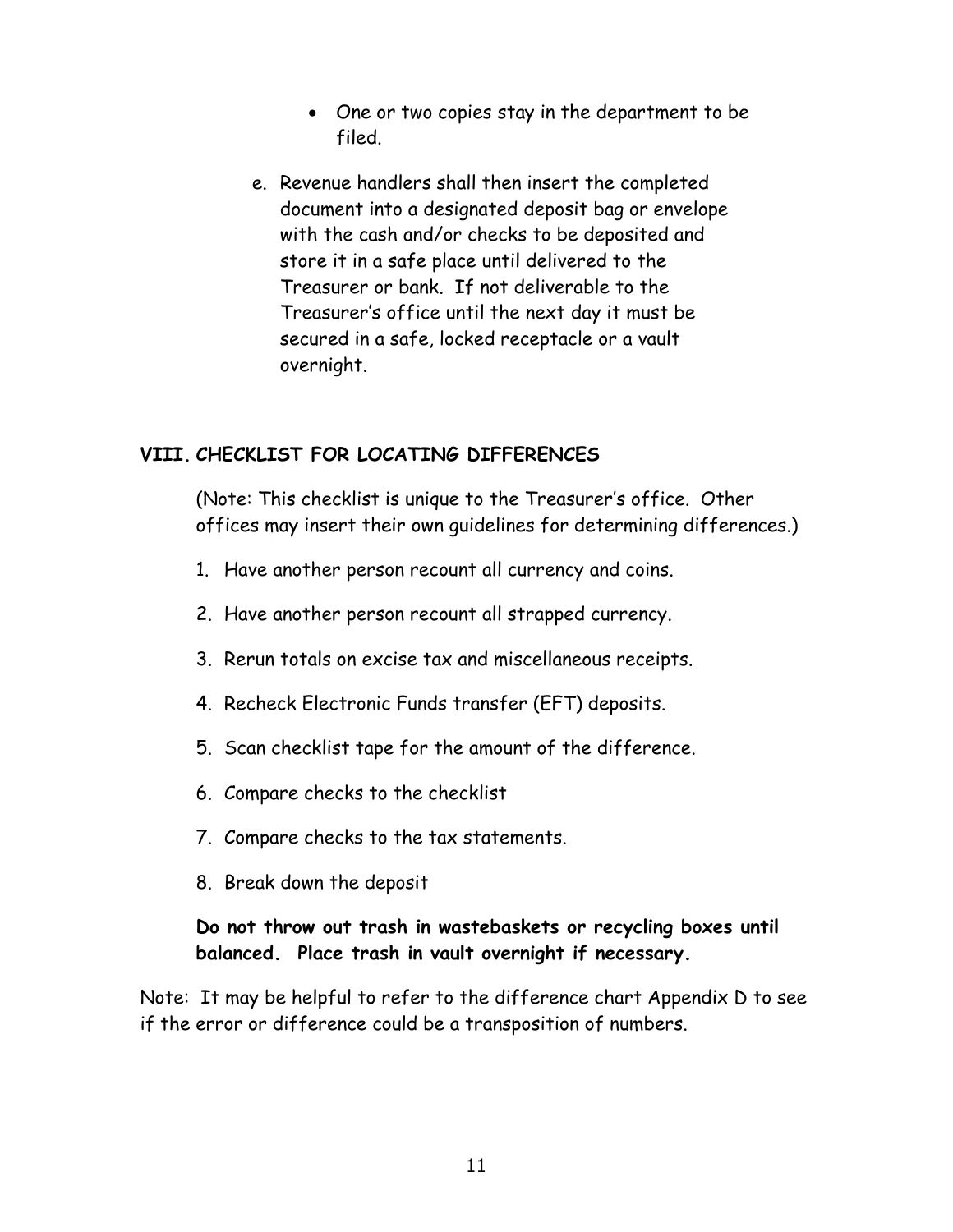### **IX. CASH OVER & SHORT POLICIES**

- All monies received are to be deposited intact with the County Treasurer. If, upon balancing daily receipts, it is discovered that the money to be deposited does not equal the total of the receipts, a cash over/short situation exists.
- A revenue handler has a shortage when an unintentional collection error is made either due to negligence, an act of God, or a theft. Leaving money unattended and not properly safeguarded is an example of a revenue handler's negligence that could result in a loss of County money.
- A revenue handler has an overage when too much money is collected and excess cannot immediately be returned to the customer. If, after an appropriate search and recalculation, the over/short situation still exists, take the following steps:
	- a) Complete the transmittal form to the Treasurer as documented by the receipts.
	- b) If the money to be deposited **exceeds** the receipt amount, record the overage as a **positive** amount to the revenue code 369.80 Cashier's Overage and Shortages.
	- c) If the money to be deposited is **less** than the receipt amount, record the shortage as a **negative** amount to revenue code 369.80 Cashier's Overages and Shortages.
	- d) For overages and shortages in excess of **\$50.00** call it to the attention of the Department Head or Elected Official who must then bring it to the attention of the County Auditor via Report of Loss form. (See Reporting of Losses page 17). For over/under of less than \$10.00 the Treasurers policy is to allow the over/under to be accepted as payment in full for tax payments.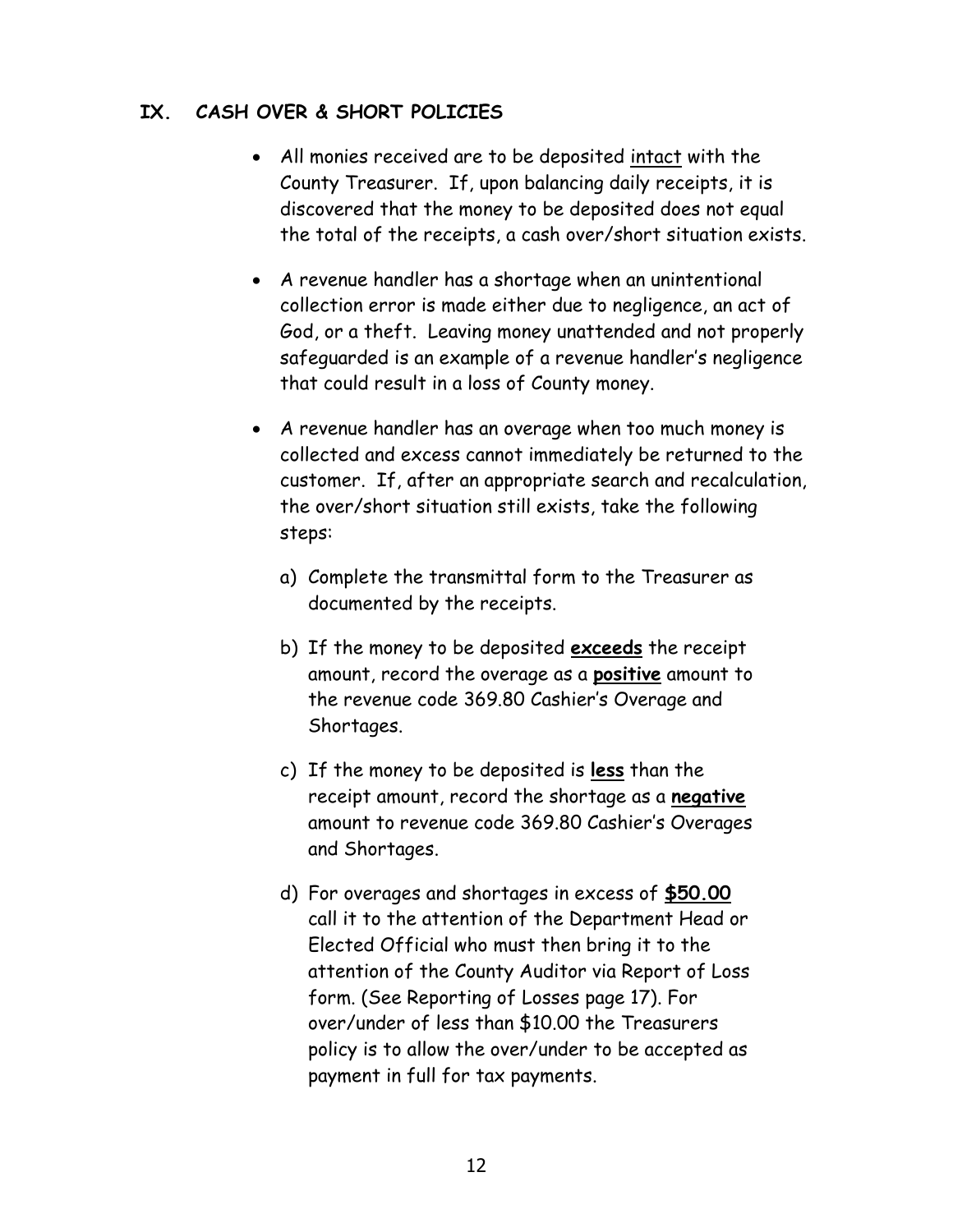- e) Under no circumstances shall an employee take or supplement money to be deposited in order to force the deposit to balance with receipts.
- f) Under no circumstances shall a county office or department maintain a "slush fund" of money in order to accumulate overage amounts or pay shortage amounts.

# **X. CASH TRANSMITTAL FORMS**

In order to complete the deposit of County funds, revenue handlers and/or department employees complete a Transmittal Form. The form documents the distribution of funds for that deposit. (See Appendix F)

A Transmittal Form should be submitted for all amounts collected and deposited by the revenue handler. To insure that the monies are distributed to the correct fund, the form should identify the fund and BARS number(s), the deposited money's fund ownership and the source of collection.

To complete the form correctly it must include:

- a. The signature of the preparer.
- b. The collecting location.
- c. The amount of the deposit and a breakdown of cash and check amounts.
- d. Distribution instructions (fund and BARS)

# **XI. PAYMENTS RECEIVED IN THE MAIL**

- 1. Open mail and segregate remittances from other mail. (The person processing the mail and preparing the revenue for data entry shall not be the same person processing the receipts through the cash register, if staffing allows.)
- 2. Put all unprocessed mail in the vault or locked location overnight.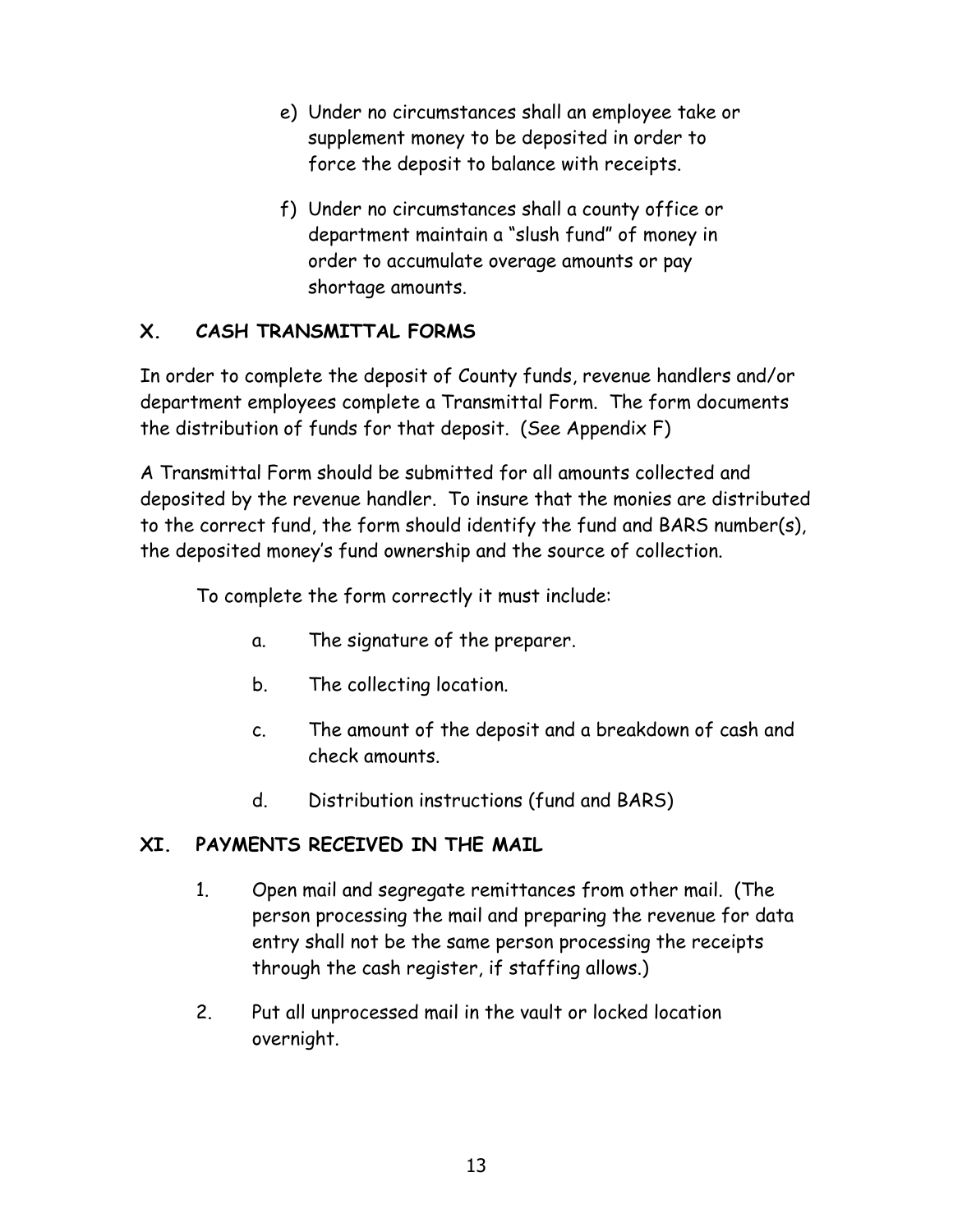- 3. Prepare non-cash payments (checks, money orders, and drafts) for immediate deposit with the County Treasurer. Be sure the check is signed.
	- a. Use an endorsement stamp to restrictively endorse payment to the County Treasurer. The Treasurer will provide endorsement stamps on request.
- 4. Establish an audit trail link between the check and a remittance accounting form. The audit trail link should provide you with enough information to allow you to reverse the remittance accounting transaction when a deposited check is returned for non-sufficient funds (NSF) See Bank Returned NSF page 11.
- 5. If you have a check that is payable to the County but lacks information necessary to complete the accounting process, make a photocopy of the check and present the check to the Treasurer's office where a receipt will be issued and the check will be deposited in the bank. The Treasurer's office places the money in a holding fund referred to as the Suspense fund and records it in a separate ledger until the deposit can be identified and transferred to the correct fund.
- 6. If you know that a check belongs to the County, but is not due to your department's activities, deposit the check in the County Treasurer's Suspense fund and forward the photocopy to the appropriate County department.

#### **XII. ACCEPTANCE OF CHECKS**

- 1. When accepting checks over the counter, revenue handlers should:
	- Check the written amount and the numerical amount. They must be the same. State law says if there is a difference between the two, the written amount is the correct amount for legal purposes. RCW 62A.3-114
	- Be sure the payer signs the check.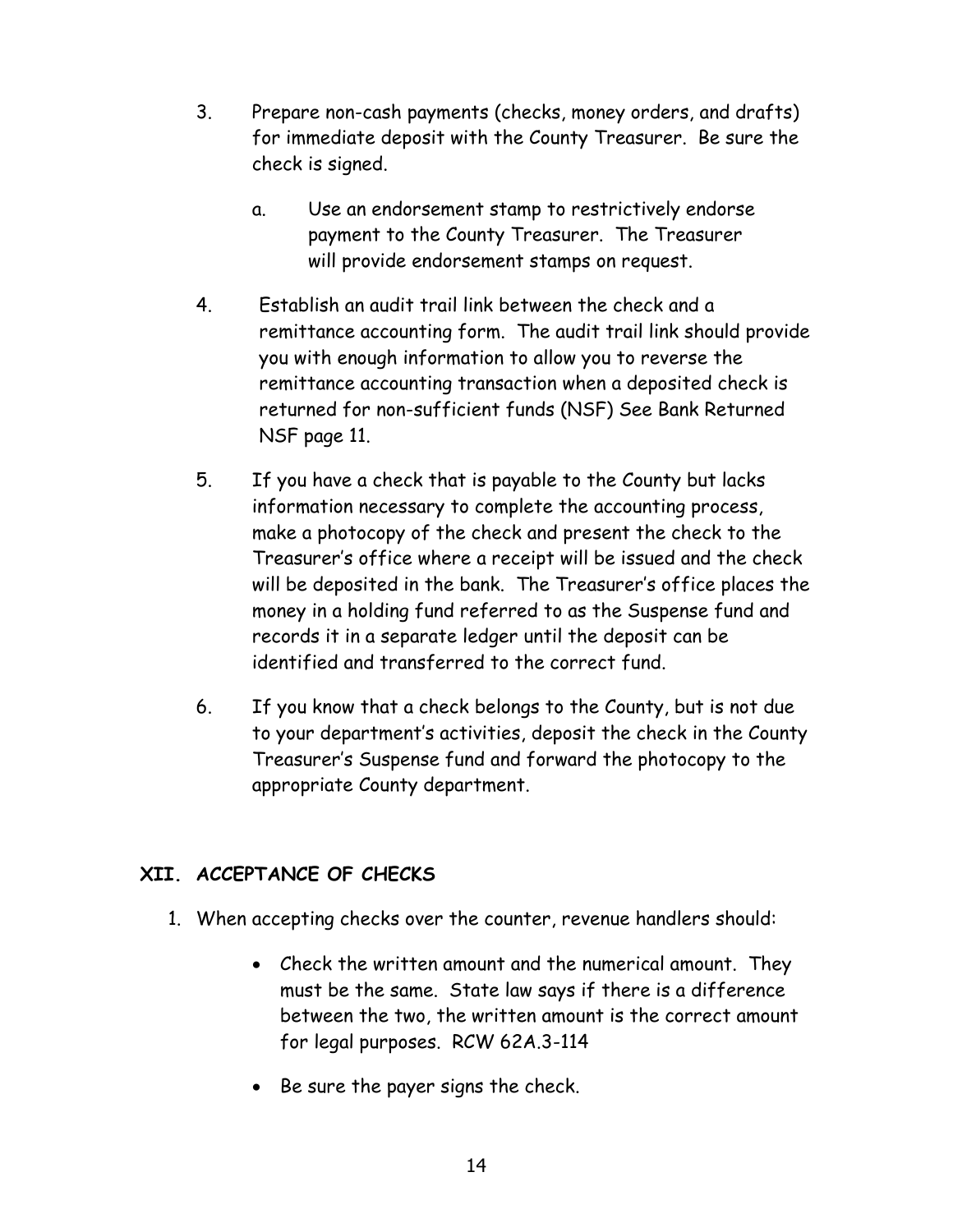Watch for special wording on a check that may cause it to be void. (I.e., "Not good for over \$1000.00 - or- "Void after 30 days". Any special instructions take precedent over state law.)

 Refuse acceptance of a **post-dated check** or inform customer check will be processed that day.

 Accept checks for the amount owed only. Payments received that are over or under the amount should be returned to the issuer, requesting the correct amount be submitted. In some cases a payment over the amount may be accepted and the difference refunded to the payee. Contact the Treasurers office for details. Departments may adopt the Under/Over Policy "\$7.00 rule". The \$7.00 rule" allows for payments under the amount owing by \$7.00 or less, be considered "short". Payments over the amount owing by \$7.00 or less, may be accepted as "over". This positive/negative amount shall be posted to the over/short fund within the department. This fund will be balance annually and reported to the Jefferson County Auditor. Contact the Treasurers office to establish such a fund.

 **Never** accept a check written 180 days (6 months) prior to today's date. Banks may not honor the check.

- No foreign checks should be accepted **unless** they state "Payable in US Funds."
- **Never** accept a two-party check.

• In departments with no recourse if a bad check is accepted, cashiers should require picture ID when the individual paying by check is not known. Be sure to check the ID to the check and the check writer. A driver's license number should be written on the face of the check. (Exception examples - Treasurer, courts.)

- 2. No employee or personal checks may be cashed either from a cash drawer, change fund or petty cash.
- 3. Employees should never process their own business or that of family or close friends.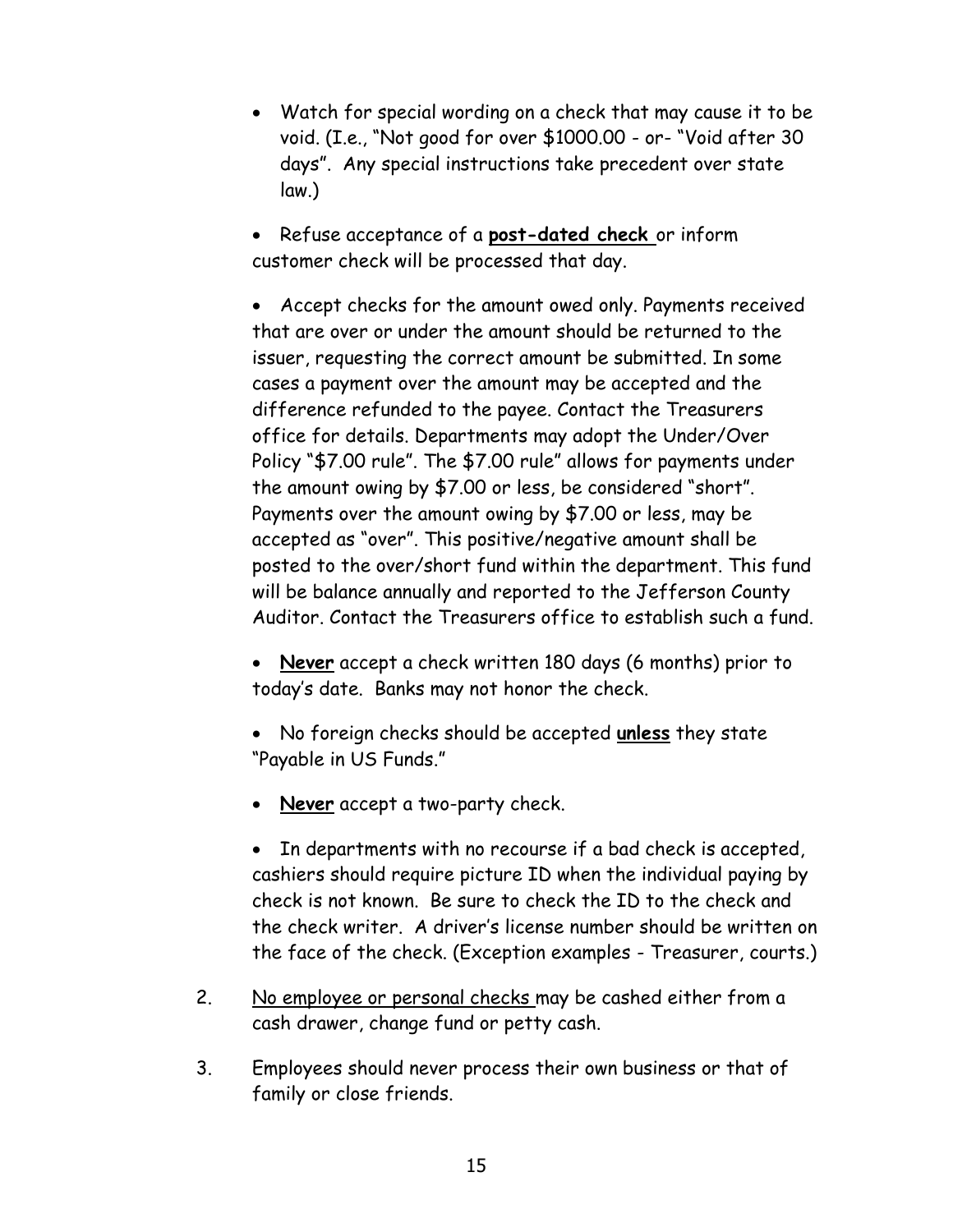4. A restrictive endorsement should immediately be placed on the back of the check. When depositing funds with the Jefferson County Treasurer the following example should be followed:

> Jefferson County Health Department For Deposit Only Jefferson County Treasurer (Treasurer's account number)

Or, when depositing into a bank account **other** than that maintained by the Jefferson County Treasurer:

> Jefferson County Health Department For Deposit Only (Your account number)

# **XIII. BANK RETURNED (NSF) CHECKS**

- This policy applies to all checks made payable to the County Treasurer or a county department, which are returned by the bank. Checks may be returned due to insufficient funds, closed account, invalid signature, stop payment, or any other condition making the check invalid.
- The bank will redeposit NSF checks for a second time. If returned the second time or for other reasons the Bank will debit the Treasurer's account and deliver the check(s) to the Treasurer.
- Treasurer's staff will contact the originating bank to determine if funds are available to cover redeposit of the check.
- If funds are still not available the Treasurer's staff will contact the department to obtain the fund and BARS numbers.
- The Treasurer's staff will debit (negative receipt) the fund and BARS account in the amount of the returned check.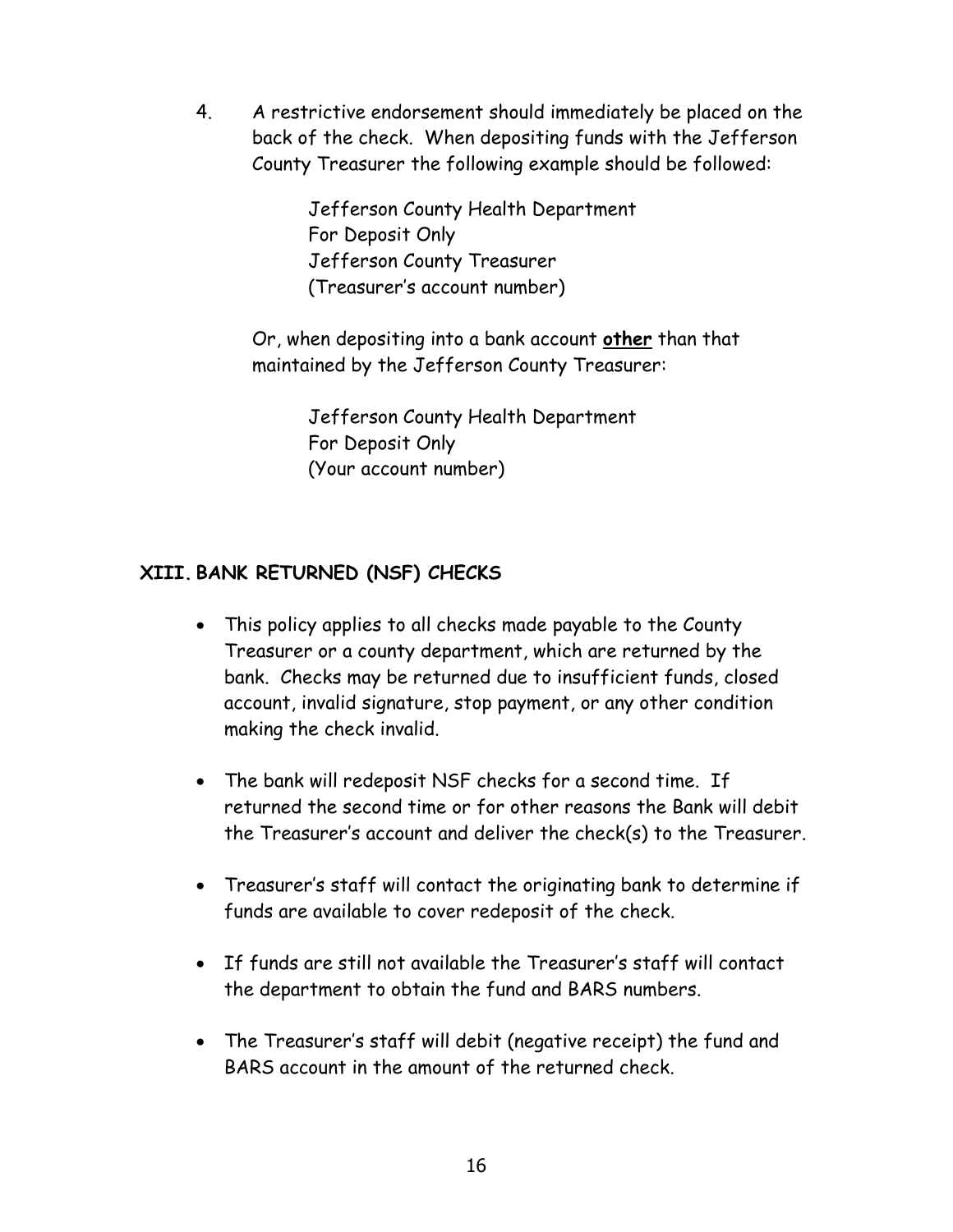- Action should be taken by the department involved to stop service, or revoke taxes, license or permit, or other suitable action. The Prosecuting Attorney's office should be notified if the amount exceeds \$200.00 or if criminal prosecution is anticipated. No new goods or services will be provided until payment is received for the prior goods or services. The department will adequately document the action taken in their files and records.
- The county will accept only the following as payment for a bank returned check: cash, money order, or bank cashier's check unless a wrong and/or closed account has been used mistakenly by a customer.
- A \$30.00 processing fee will be charged on all NSF checks; the processing fee to be forwarded to the Treasurer.
- If feasible, departments may want to maintain a list of persons who have and checks returned by the bank and determine an internal policy for refusing acceptance of further checks. Multiple returned checks for the same person should be referred to the Prosecuting Attorney for possible criminal prosecution.
- Departments who have legislative or court-appointed procedures for NSF checks are exempt from this procedure (such as District & Superior courts, Auditor.)

#### **XIV CREDIT/DEBIT CARD USE**

Acceptance of payment by credit/debit cards has proven to have benefits such as, but not limited to; ease of use through electronic technology, mail and processing float reduction, improvement in funds availability, less risk associated with defective checks, reduced delinquent collections, more timely payments, and reduced interest and penalties for customers.

 County departments may utilize credit/debit cards for payment of services or goods unless prevented by statute or policy. Processing fees associated with the use of any credit/debit card may not be charges to the customer. Some enterprise accounts (like Solid Waste) fees may be absorbed with approval.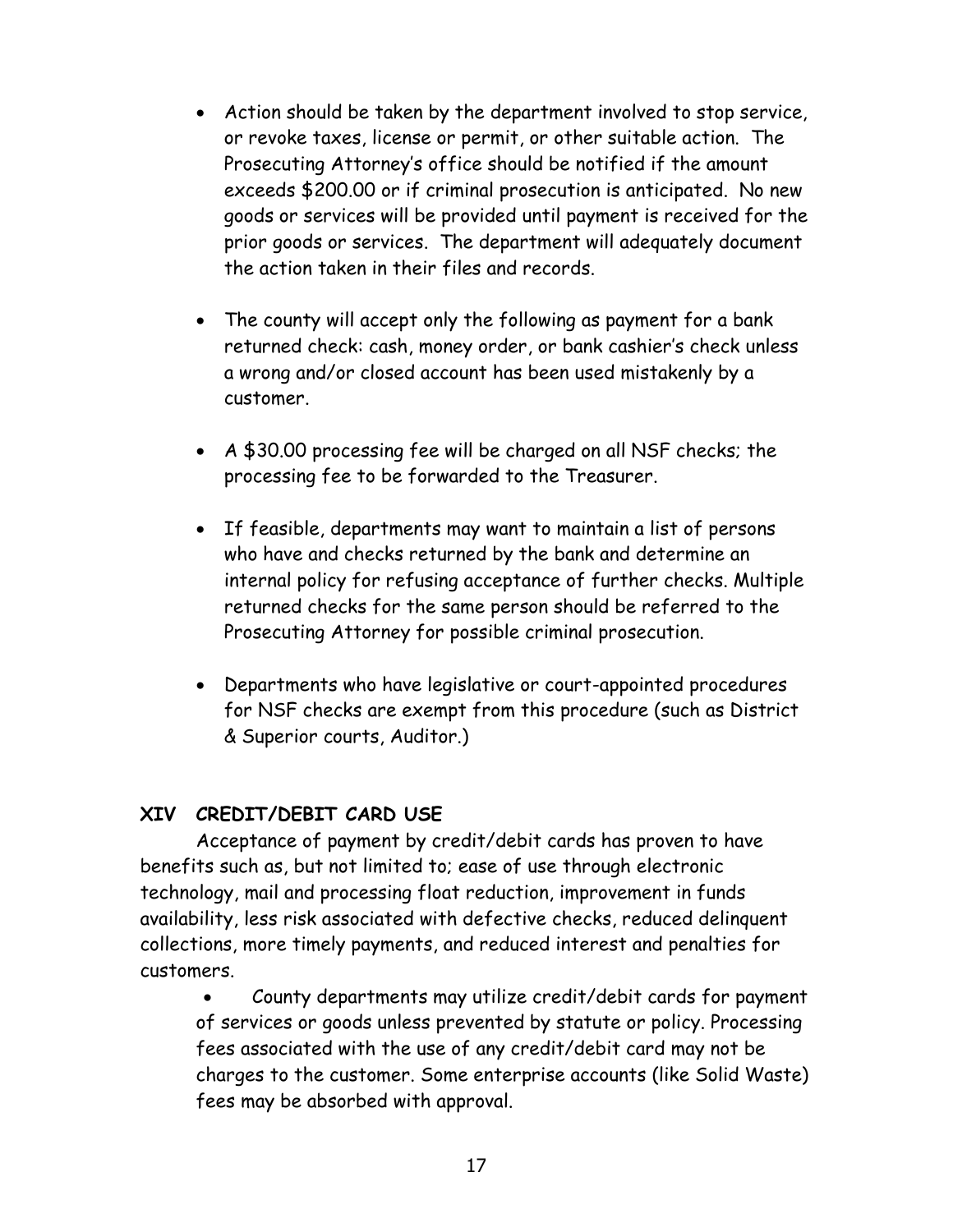In an effort to coordinate all aspects of the credit/debit card program, all departments participating in the use of credit/debit cards must implement credit/debit card use through the Treasurer.

 All fees associated with the use of the credit/debit cards, including but not limited to; transaction and rental fees, will be charged to the department processing the transaction.

 Billing by the bank will be processed through the Treasurer's monthly bank reconciliation, with fees automatically deducted by the Treasurer from the appropriate fund.

 Department Heads/Elected Officials will be responsible for the training of office personnel in the use of equipment associated with credit/debit card transactions, along with the completion of proper steps involved with a transaction. In addition, one employee will be required to act as lead trainer for all employees utilizing this service. This individual will be required to use the procedures and business practices established by the County Finance Committee.

# **XV. ACCOUNTING AND PHYSICAL CONTROL OVER CASH RECEIPTS**

- Accounting control and physical control over cash receipts should be established at the point where funds first become accessible to county personnel.
- Initial control of over-the-counter receipts should be established through the use of cash registers, or pre-numbered, multi-copy cash forms. **UNDER NO CIRCUMSTANCES** should redi-form receipts be used.
- The departmental cashier or accounting clerk will account for all pre-numbered multi-copy cash receipts forms that are printed for that department. Voided receipt forms will not be destroyed, but kept on file in department offices.
- All receipt books issued to outside collection sites should be logged out and signed for by the site cashier. The numerical sequence of receipt books and all pre-numbered receipts issued to outside collection sites shall be accounted for.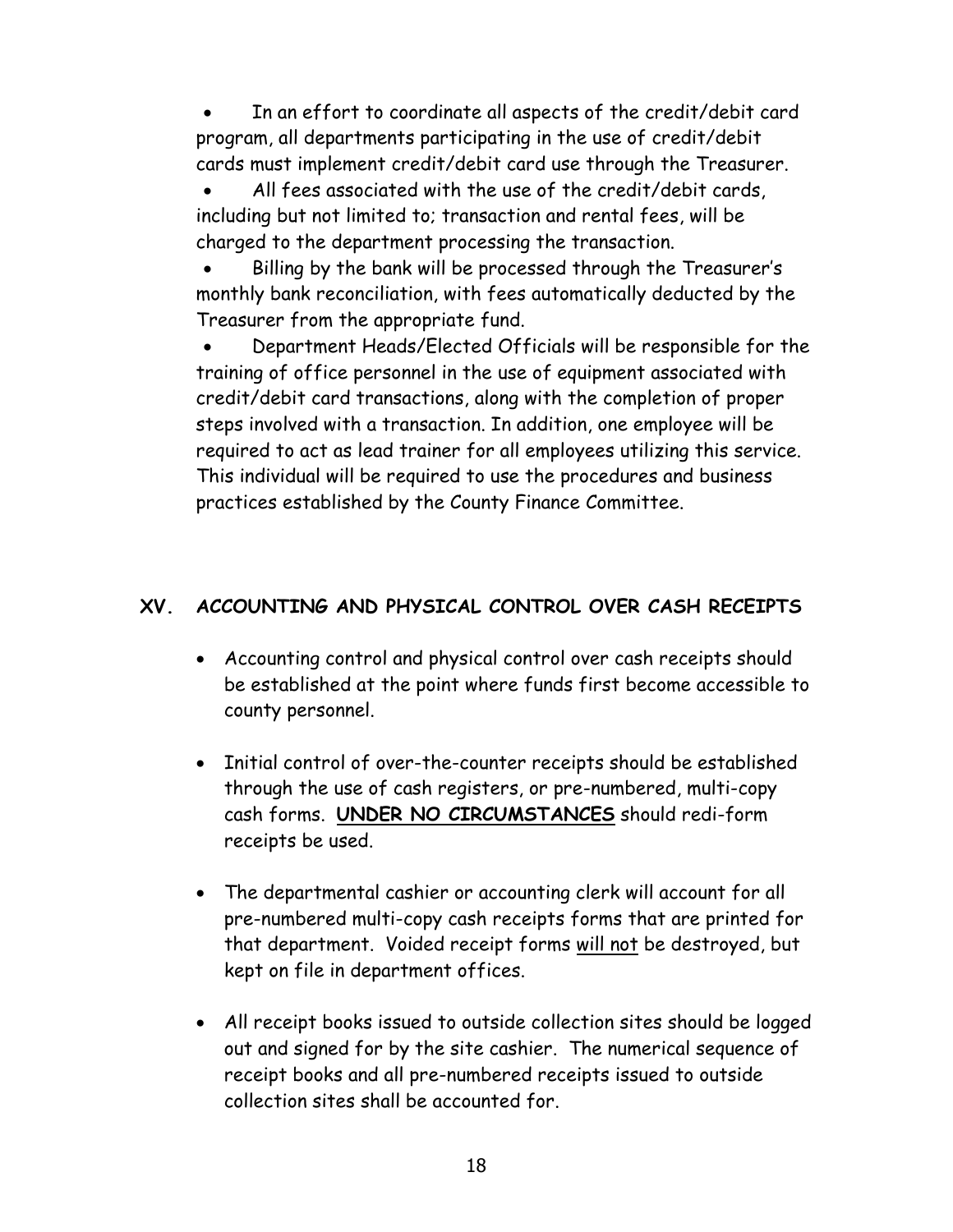#### **PREPARING RECEIPTS**

The following information should be entered on all receipts:

- Amount
- Date
- Name of person or department transferring funds into your account
- Name and number of fund(s)
- BARS or other accounting system revenue number as applicable
- Breakdown of the type of monies received (i.e. cash, checks)
- The ID of the cashier receiving the monies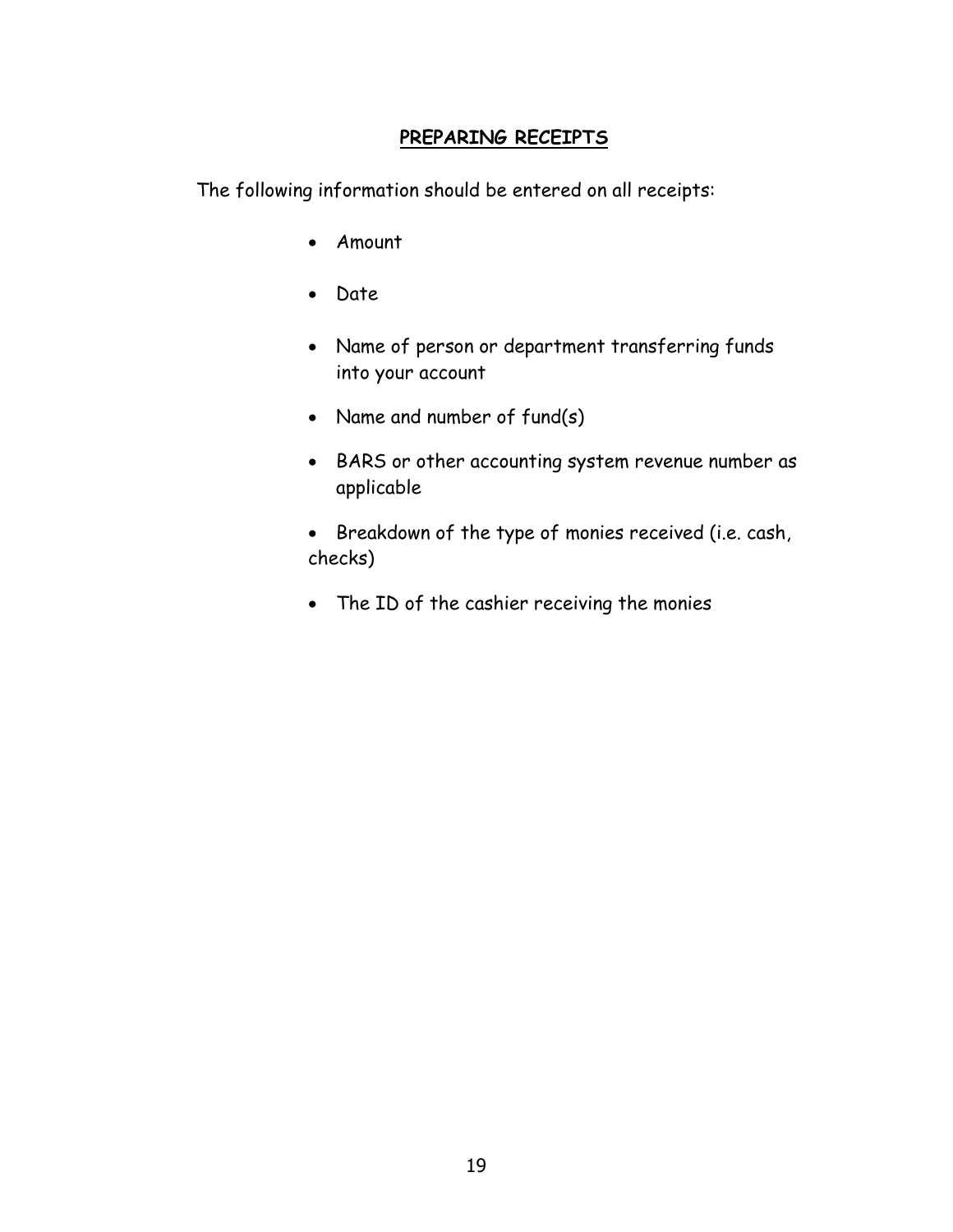#### **XVI. DEPOSIT OF FUNDS WITH THE COUNTY TREASURER**

Receipts must be deposited in the bank or with the County Treasurer within 24 hours. Funds collected on the weekend or a holiday may be deposited in the night deposit at the bank where the account is held after making arrangements with the County Treasurer. The **only exceptions** must be by written agreement with the County Treasurer. The Treasurer has the discretion to grant an exception when daily transfers are not administratively practical or feasible. RCW 43.09.240.

Deposits may be made directly to the Treasurer's bank account through an ACH (Automated Clearing House) transaction. When a department is aware of a pending deposit (from a grant, State or Federal agency, outside vendor or any other revenue source) the Treasurer's office shall be notified of the expected revenue. The department shall forward a transmittal for use by the Treasurer to account for and deposit such revenues.

#### **XVII.DIRECT DEPOSIT TO BANKS**

The circumstances in which funds of the county are deposited directly into an account **other** than the account held by the Jefferson County Treasurer should be minimal and limited only to situations, which fall into the categories as follows:

- Off-site receipting takes place at a distance from the county courthouse where it is not feasible to drive to the Treasurer's office daily to make deposits. The Bank designated by contract with the Jefferson County Treasurer should be used, **unless** there is no branch in the community to which deposits are made. Written agreement with the County Treasurer shall be entered into prior to creating such an account.
- Trust and/or Restitution Funds with banks designated by the courts.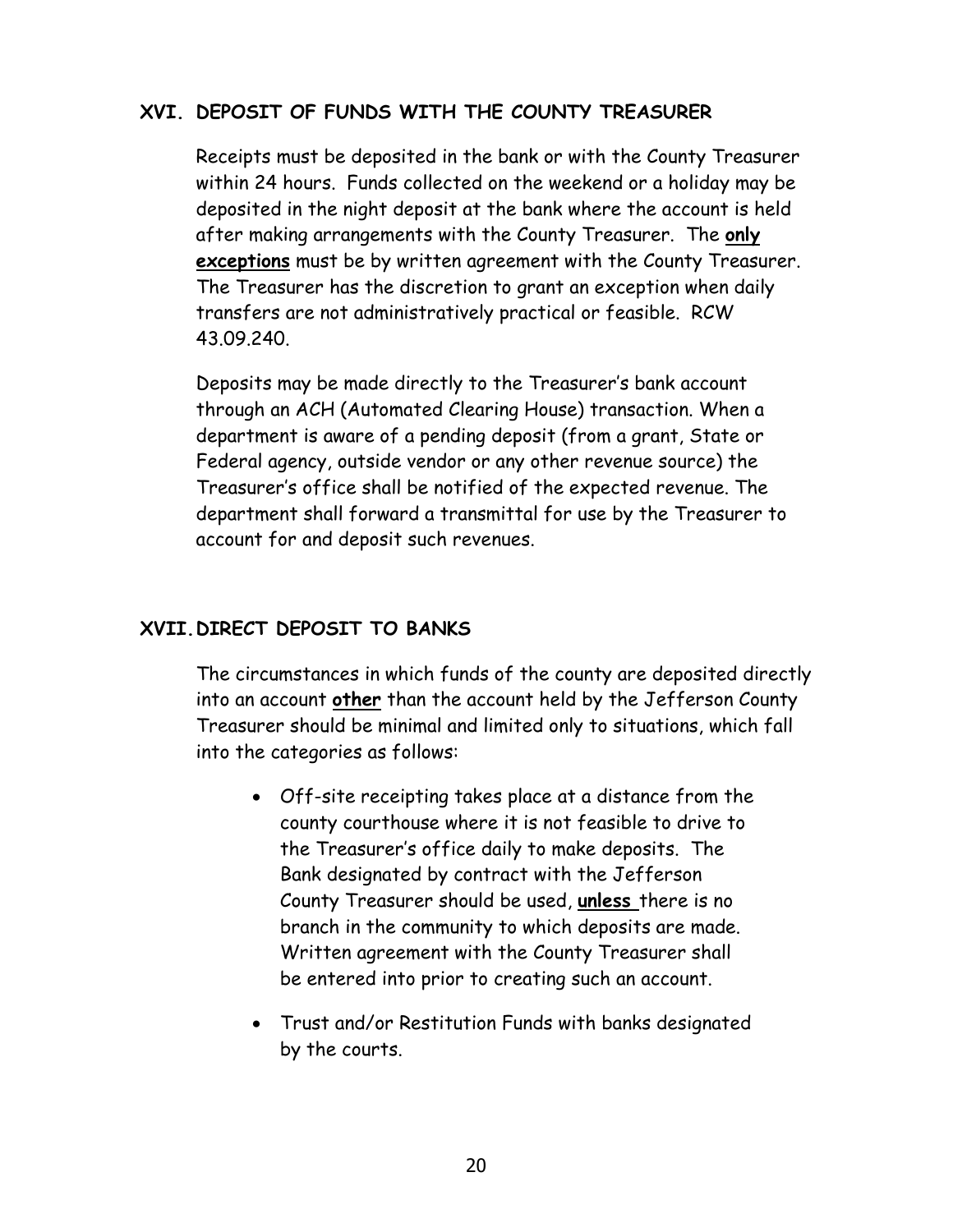• Imprest funds where checking accounts are maintained (petty cash, advance travel, drug funds etc.)

#### **XVIII. TRANSFER OF BANK FUNDS TO THE COUNTY TREASURER**

When funds are direct deposited into another bank, they must be transferred to the County Treasurer (either electronically or by check) at least weekly when amounts in the account totals more than \$500. Express permission to do otherwise must be granted by the County Treasurer in writing. (Exception: petty cash, trust or restitution funds.)

### **XIX. RECONCILIATION OF BANK ACCOUNTS**

Bank accounts must be balanced (reconciled) to the bank statement monthly. All funds shall be reconciled by a person not having daily checking account management responsibility or for preparing and signing the checks.

#### **XX. PETTY CASH**

For the purpose of this manual, Petty Cash includes change funds, working funds, revolving, advance travel, stamp funds, etc.; i.e. any sum of money or other resources set aside for such specific purposes as minor disbursements, making change, or similar uses. If petty cash is disbursed, it may be restored to its original amount twice monthly by a warrant drawn and charged to the applicable operating fund. The amount of the warrant should equal the aggregate of the disbursements.

- County Commissioners must authorize each petty cash account by resolution or ordinance; likewise subsequent increases or decreases in the imprest amount.
- The County Auditor shall appoint one Custodian of each petty cash account who should not do invoice processing,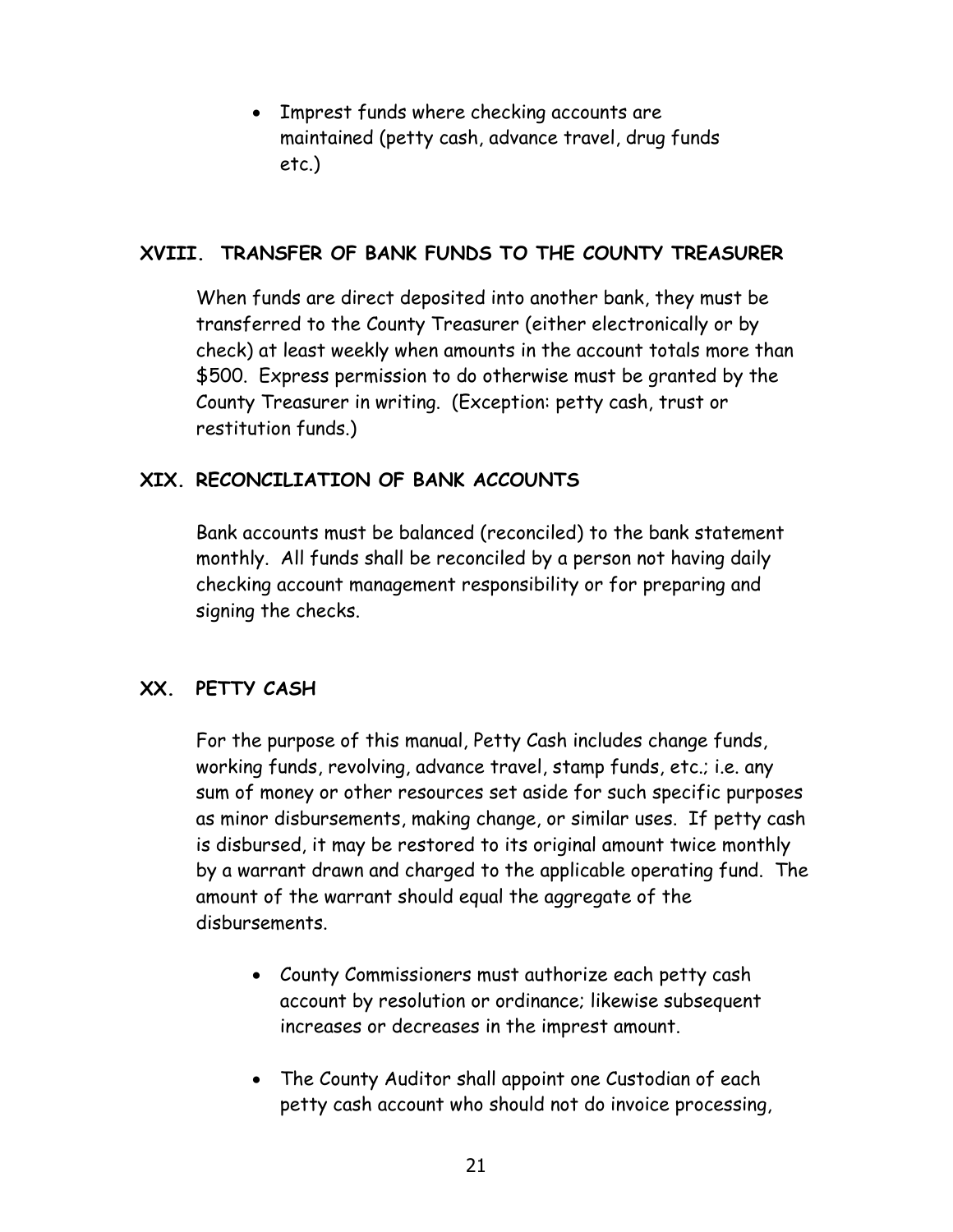check signing, general accounting or cash receipt functions if staffing allows. It will be the responsibility of the Custodian to render a receipt for the imprest amount to the Treasurer or Auditor from whom he/she receives it.

- The County Auditor or designee shall assure that the amount in the petty cash is periodically counted and reconciled by someone other than the custodian.
- The custodian shall assure the petty cash is kept in a safe, locked place.
- The imprest amount shall be established by issuing a warrant. When established by warrant the transaction is a non-budget item.
- The County Auditor shall include the authorized amount of all such petty cash in the county's balance sheet.
- If petty cash is disbursed, it must be replenished at least monthly. The replenishment should be subject to the same review and approval as processed invoices. Replenishment must be by voucher with the appropriate receipts attached. Receipts should show:
	- Date
	- Amount
	- Recipient
	- Purpose

 The person receiving the money, stamps, etc must sign receipts.

 Receipts should be perforated or canceled by some other means to prevent reuse. At the time of replenishment, the Custodian should ensure that the balance remaining in petty cash, together with the amount of the replenishment voucher, equals the authorized imprest amount.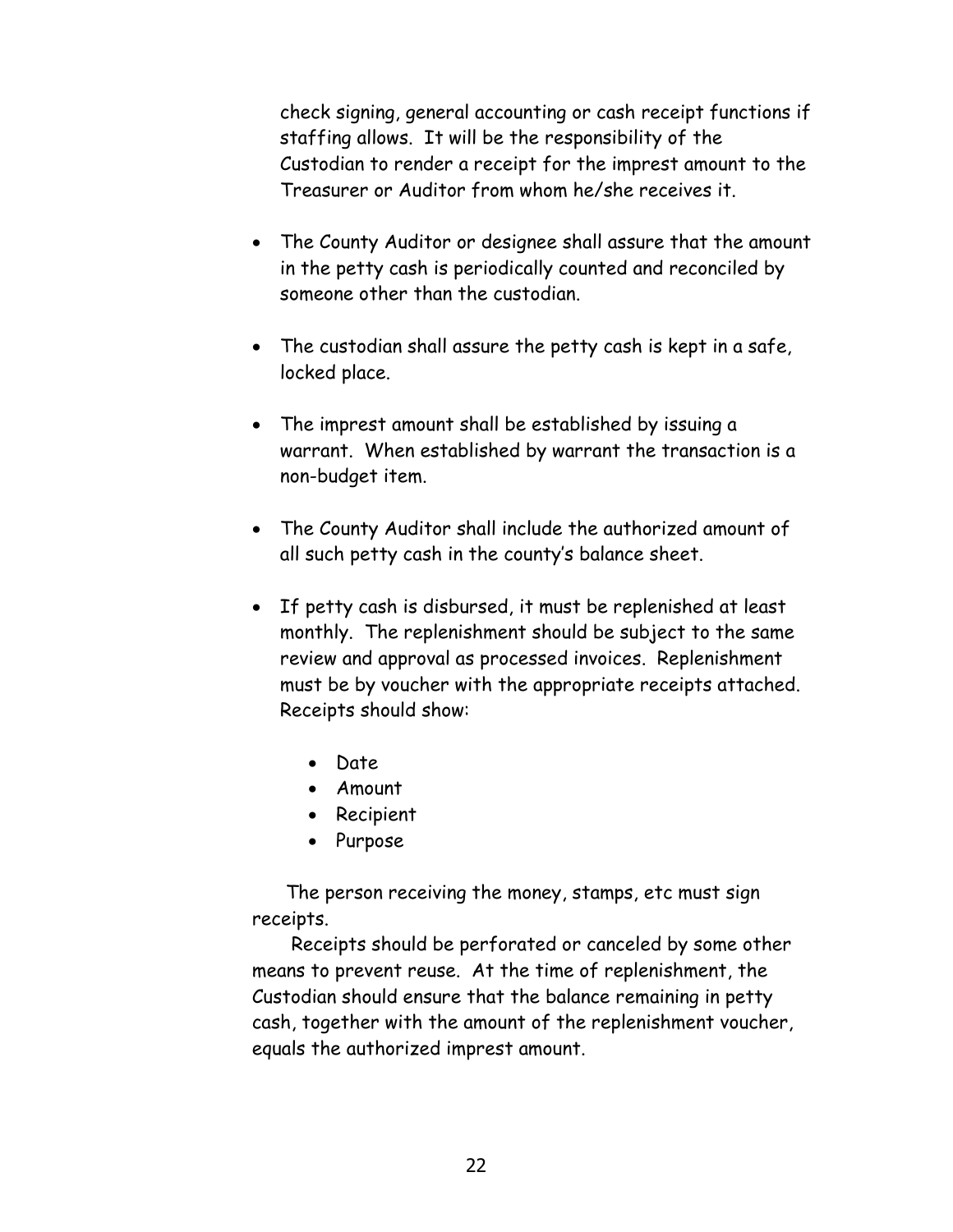- The imprest amount of petty cash should not exceed one month's salary or the surety bond covering the Custodian.
- The fund may not be used for personal cash advances even if secured by check or other IOU.
- Petty cash should always be replenished at the end of the fiscal year so that expenses will be reflected in the proper account period.
- When an individual's appointment as Custodian is terminated, the fund must be replenished and the imprest amount turned over to the disbursing officer. The County Auditor must be notified of a change in Custodian at the time the event occurs.

### **XXI. REPORTING OF MISAPPROPRIATIONS OR LOSSES**

In the event of a suspected or detected loss of public funds or assets or other illegal activity, it is important that correct procedures be followed in order to minimize the loss, assist investigations, prevent improper settlements, expedite bond claims and protect employees from false accusations.

- Any person, who discovers a loss or theft of County money or assets, shall immediately notify their Department Supervisor.
- The Department Head/Elected Official should immediately report the suspected loss to the County Auditor and Treasurer any time the loss is over \$50. (See appendix G)
- The County Auditor should immediately report the suspected loss to the State Auditor's Regional Audit Manager or the Chief Examiner of the Division of Municipal Corporations.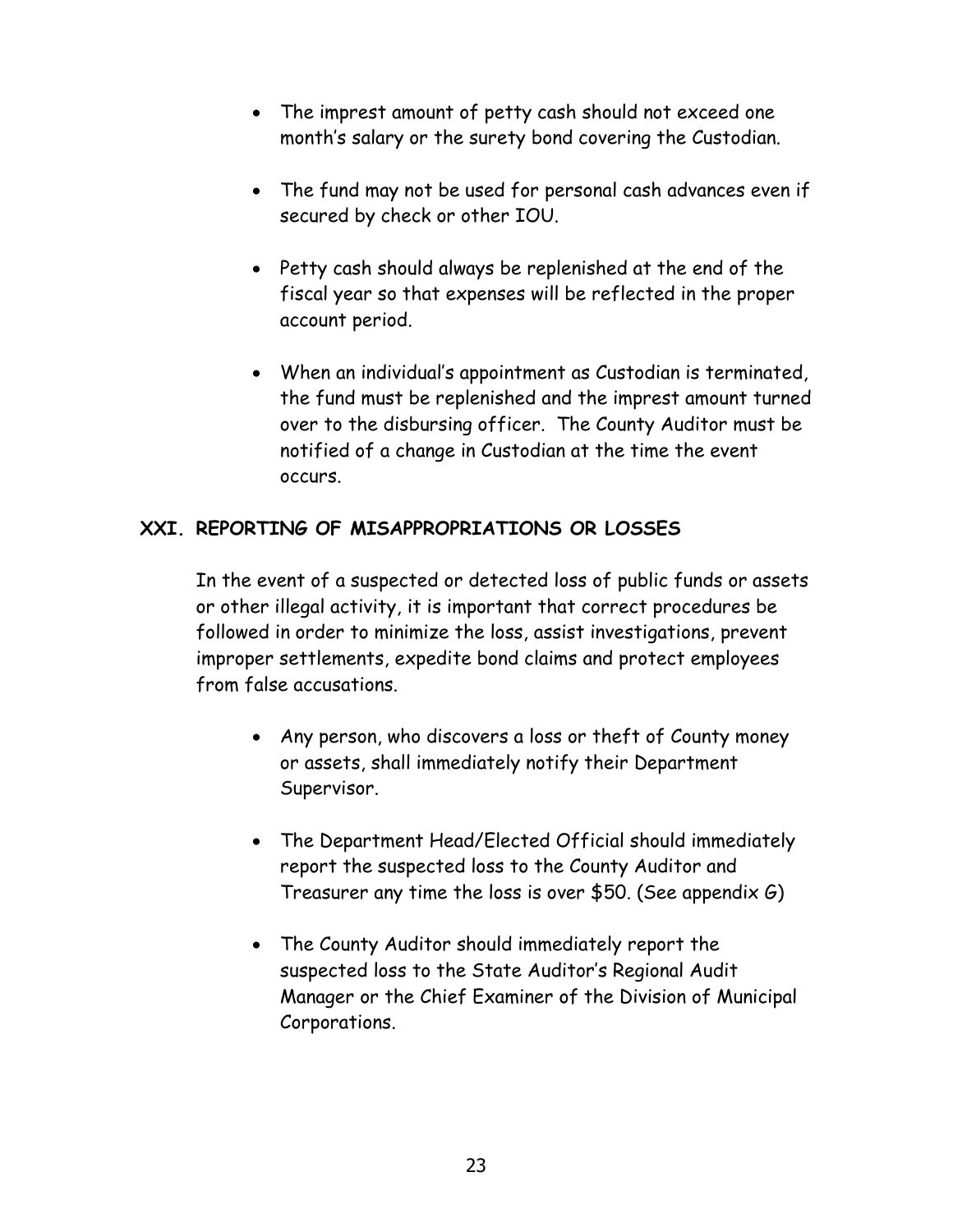- The Auditor shall also make a report to the Prosecuting Attorney and any other parties who may need to know of the loss.
- **DO NOT** attempt to correct the loss. Report it as previously stated.
- **DO NOT** destroy any pertinent records. All original records should be secured in a safe place, such as the vault in the Auditor's office or in the case of a loss in the Auditor's office then in the Treasurer's vault, until the Office of the State Auditor completes the investigation. Reference:

State of Washington Office of State Auditor "REPORTING POSSIBLE MISAPPROPRIATIONS OF PUBLIC RESOURCES" procedure.

Follow procedures outlined in Cash Over and Short Policy.

### **XXII COUNTERFEIT MONEY**

If funds being accepted by a Revenue Handler are suspected of being counterfeit, the following procedure is to be observed:

- **DO NOT** return the money to passer
- Delay the passer if possible
- Telephone 911 and notify courthouse security.
- Note the passer's description, the description of any companion and if possible, the license number of the vehicle used.

(Document the transaction using form Appendix A)

- Write your initials and the date on the bill using a post-it note.
- Handle the bill as little as possible to preserve any fingerprints and place it in a protective cover.
- Surrender the bill only to law enforcement authorities.
- Notify the department head and Risk Management Director.
- Do not accept it as payment.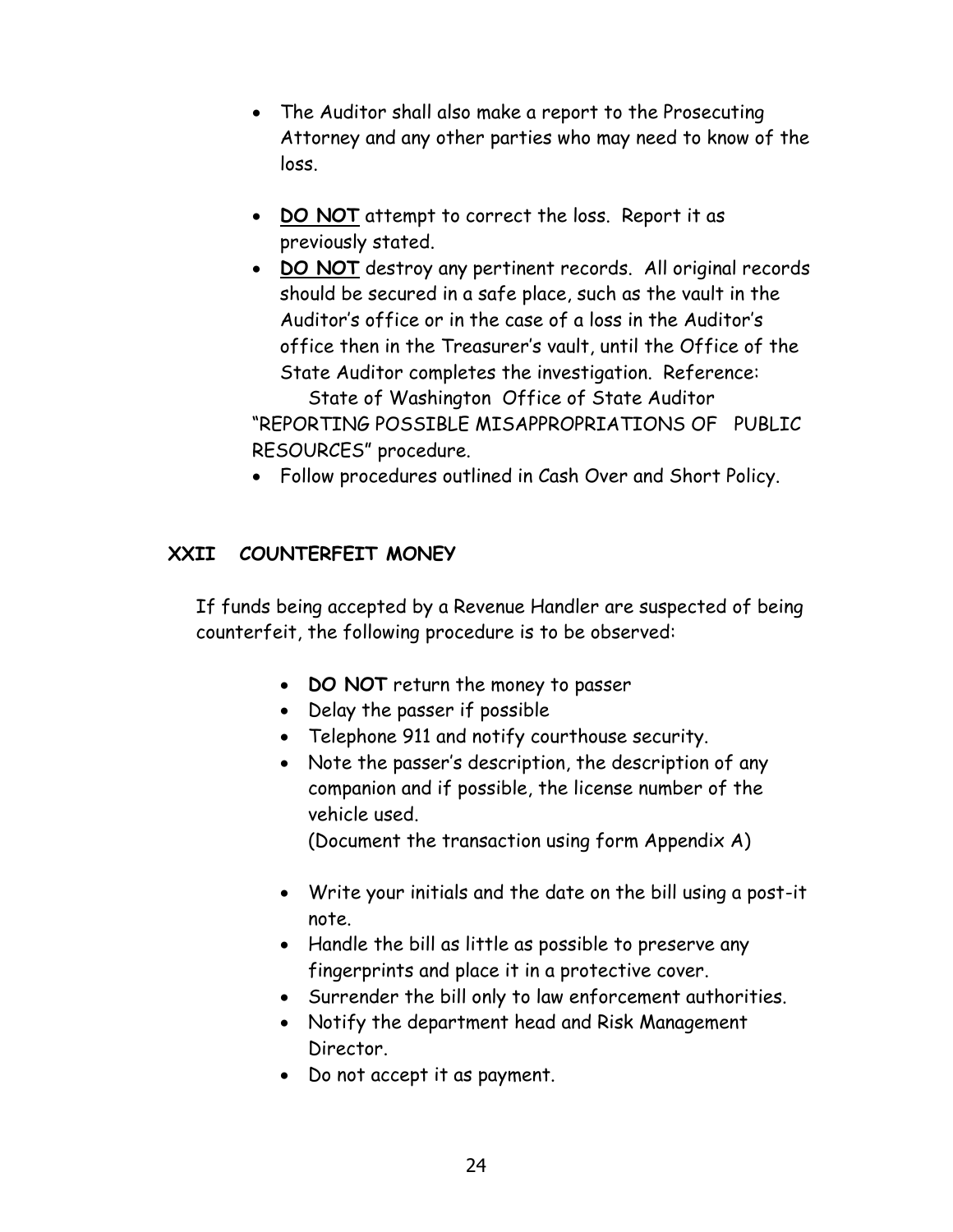#### **XXIII. SAFEGUARDING FUNDS IN AN EMERGENCY**

In the event that an emergency occurs and/or evacuation of the department or work site is imminent, after determining the safety of all persons in the immediate work area, all cash must be secured in a locked location. Responsibility lies with the Department Director and/or their designee.

#### **FIRE, BOMB THREAT**

In the event of a fire, secure all money by locking the cash drawer, and vacate the building as soon as possible. Remember in the situation of a fire or bomb threat, protecting people is of greater importance than retrieving County funds. If there is adequate time, secure money in safe or vault and then vacate the premises.

#### **XXIV. TEMPORARY EMPLOYEES AS CASH HANDLERS**

Temporary employees, hired through a leasing agency, may be utilized as Revenue Handlers **only** if they are bonded through the leasing agency. Departments should make inquiry of the leasing agency as to the employee's bonding status and document prior to assigning duties.

The Jefferson County Treasurer shall assign one County employee who has been certified by the County as a Revenue Handler to train the temporary. If their employment period is for three months or longer and a training class is available during their duration, they must be scheduled to complete the training.

#### **XXV. NON COUNTY MONEY**

1. **Guaranty Deposits:** Depositor owned money held in trust by the County to guarantee payment. The money is refundable if not needed.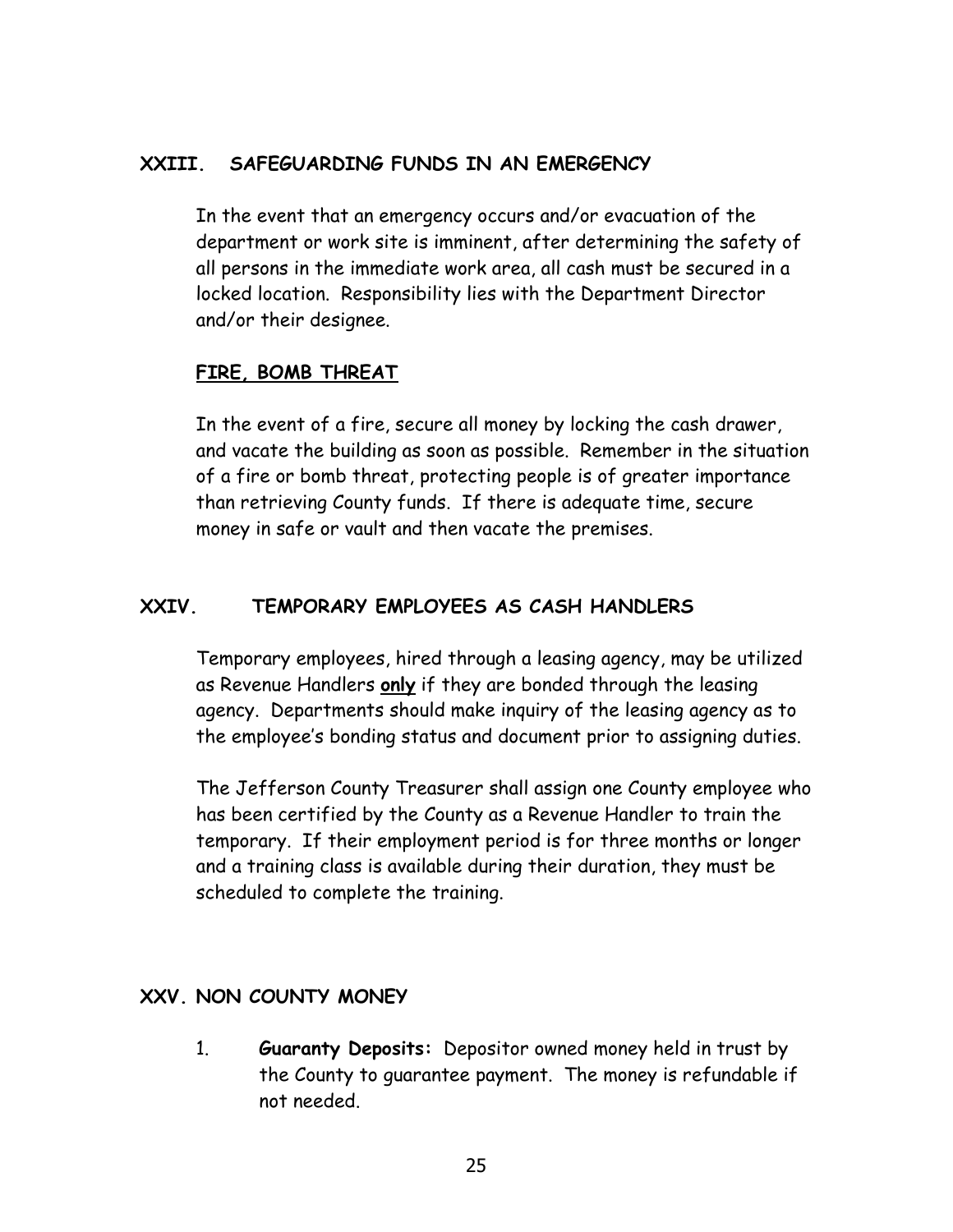- a. The departmental cashier shall exchange an official County receipt for the guaranty deposit. They shall immediately deliver the deposit to the County Treasurer in exchange for a guaranty deposit receipt.
- b. The department maintains the original and file copies of the deposit receipt until the County no longer requires the payment guaranty.
- c. The department instructs the County Treasurer to disburse the deposit by completing a Disbursement Authorization in the form of a memo or departmental form. The form is then presented to the County Treasurer's Accountant along with a copy of the original guaranty deposit receipt.
- 2. **Monetary Gifts:** Any monetary gift to the County received by a County officer, employee, or agent from a known benefactor.
	- a. An official county receipt for all monetary gifts should be given for all face-to-face transactions.
	- b. Deposit all gifts in the County Treasurer's clearing fund in exchange for a receipt.
	- c. Provide the County Treasurer with a memo outlining the facts associated with your receipt of the gift and any associated documents.
- 3. **Donations:** A sum of money given to the county anonymously or in error that cannot be returned.
	- a. County officers, employees, or agents who obtain a donation of money to the County are responsible for the receiving, safekeeping, deposit, and accounting associated with that donation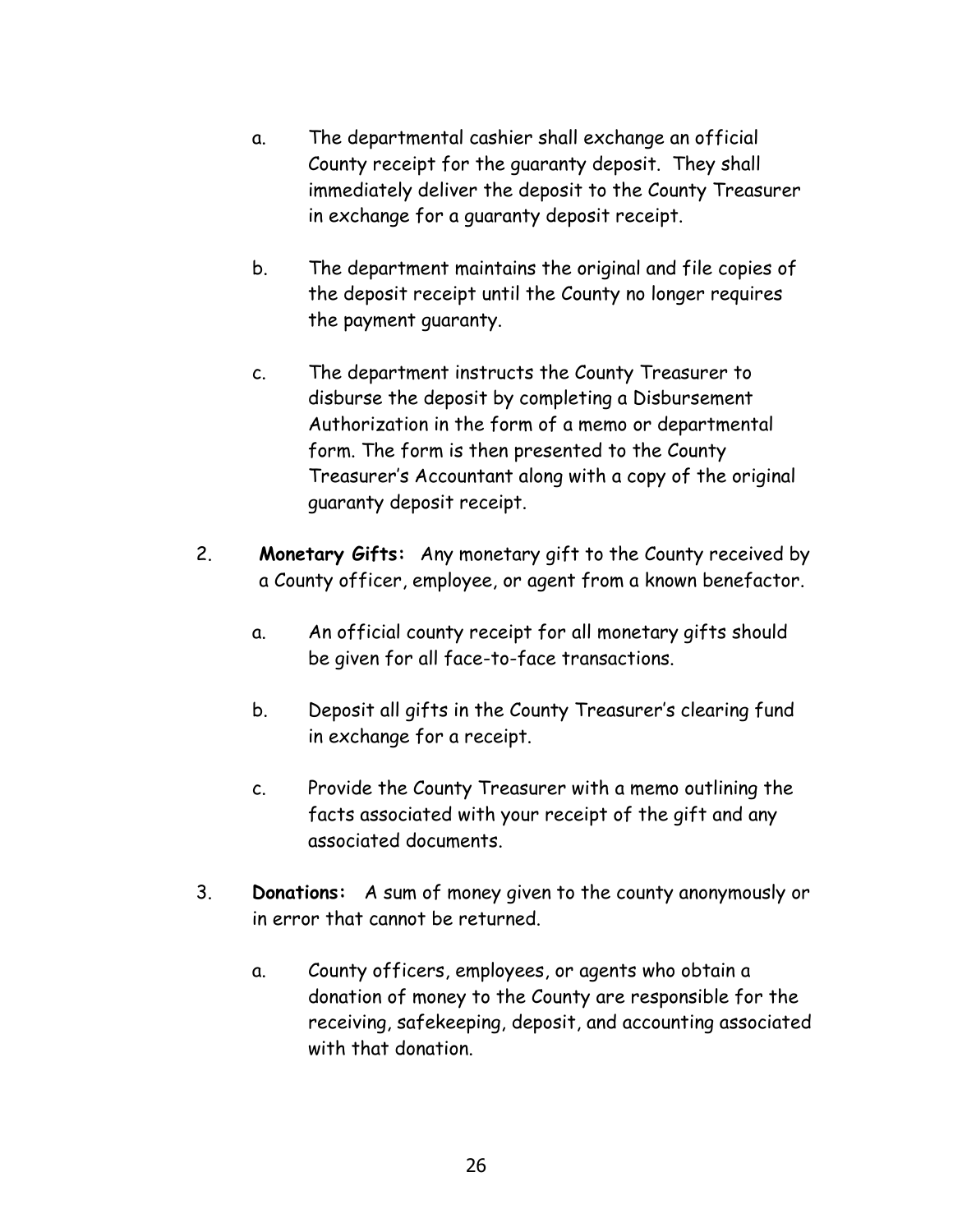- b. Donations and collection overages do not require the exchange of an Official County receipt since the donor is not present or known.
- 4. **Found Property:** Non-county money found by a County officer, employee or agent while performing County duties.
	- a. Any County officer, employee, or agent who finds non-County money while performing county duties shall immediately turn the money and a report over to the County Treasurer.
- 5. **Unclaimed Property**: Non-county money belonging to an unknown owner or a known owner who cannot be located by a County officer, employee, or agent responsible for returning the property to the owner.
	- a. The County Treasurer acts as a trustee for both County departments that require guaranty deposits and the citizens required to make guaranty deposits. The County Treasurer holds the guaranty deposit in trust until instructed by the department to disburse the deposited funds. When the original depositor cannot be located, the payable but undistributed money becomes "UNCLAIMED PROPERTY".

#### **XXVI. ROBBERY**

Robbery is the most threatening condition you might experience. You must be informed on how to counteract robbery as well as know the procedures to follow during and after a robbery. The average robbery takes 90 seconds from start to finish so be prepared to react quickly.

#### **PROCEDURES TO FOLLOW DURING A ROBBERY**

These procedures should be familiar to all County revenue handlers long before they should ever be needed. Department heads are responsible for making sure their employees are well acquainted with them.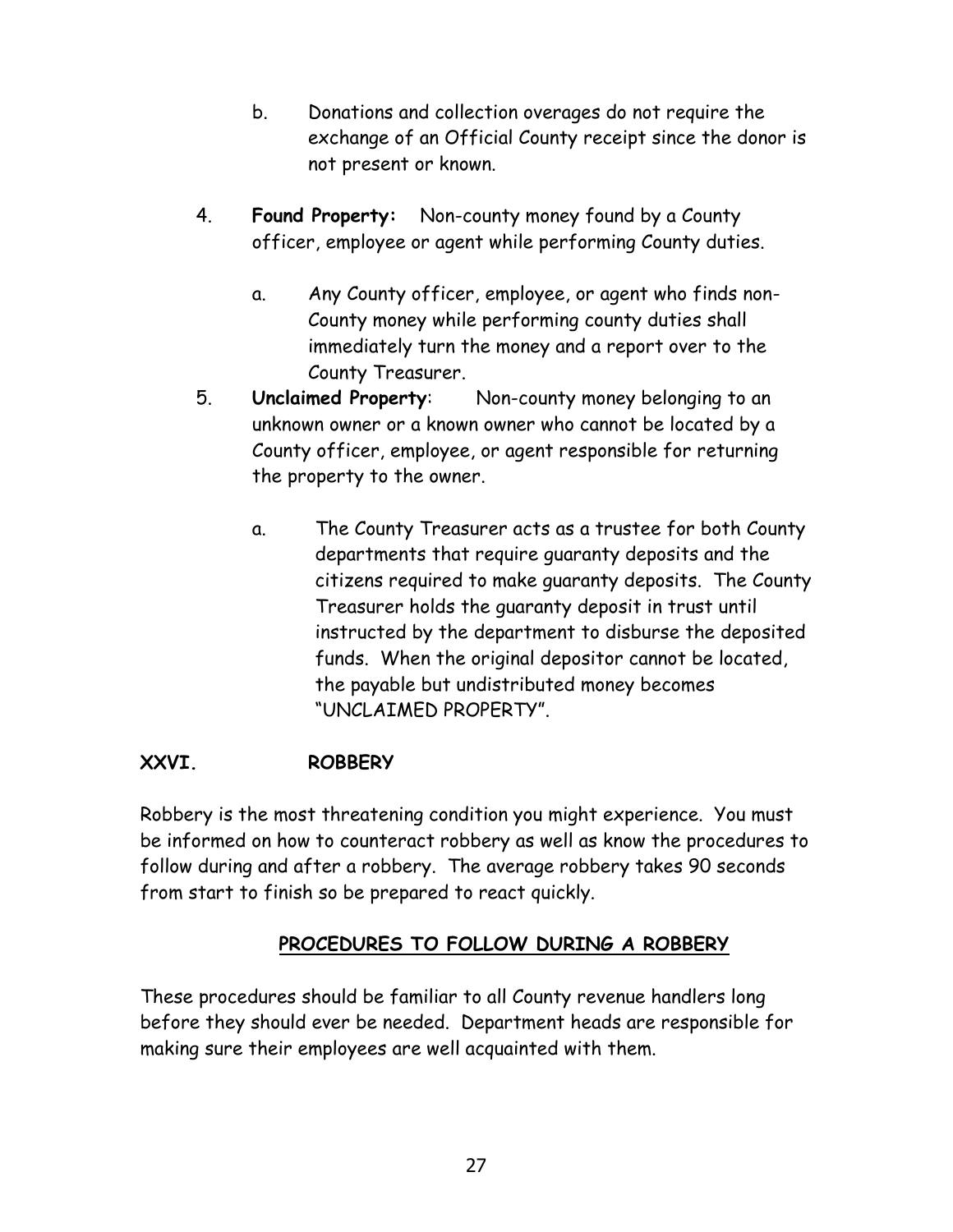# **ALWAYS ASSUME THERE IS A WEAPON EVEN IF YOU DO NOT SEE ONE.**

- Be polite and accommodating. A nervous person is committing the robbery. Do not upset or antagonize the robber. The calmer you are, the calmer the robber will remain.
- Keep talking to the robber. Explain your every movement such as "Now I'm taking the key out of this drawer to unlock..." Avoid making any quick movements that might alarm the robber.
- **DO EXACTLY AS THE ROBBER ASKS.** Attempt no heroics. You may put the lives of innocent people in jeopardy when you to try to be a hero.
- Observe the robber but don't stare. Try to remember the Distinguishing features of the robber. You will be asked to describe the robber at a later date by completing the enclosed description form Appendix A.
- Watch over all evidence left by the robber. Remember everything the robber touches.
- Listen to the voice, inflections, names, slang and so on that the robber uses.
- Do not leave the premises or call 911 until it is safe to do so.

# **PROCEDURES TO FOLLOW AFTER A ROBBERY**

Once the robber has left the building:

- Close your cash register or drawer, lock the entrance door and notify your immediate supervisor about the robbery.
- Call 911 and stay on the line until the police arrive.
- Provide 911 with the following information:
	- Your address
	- Who you are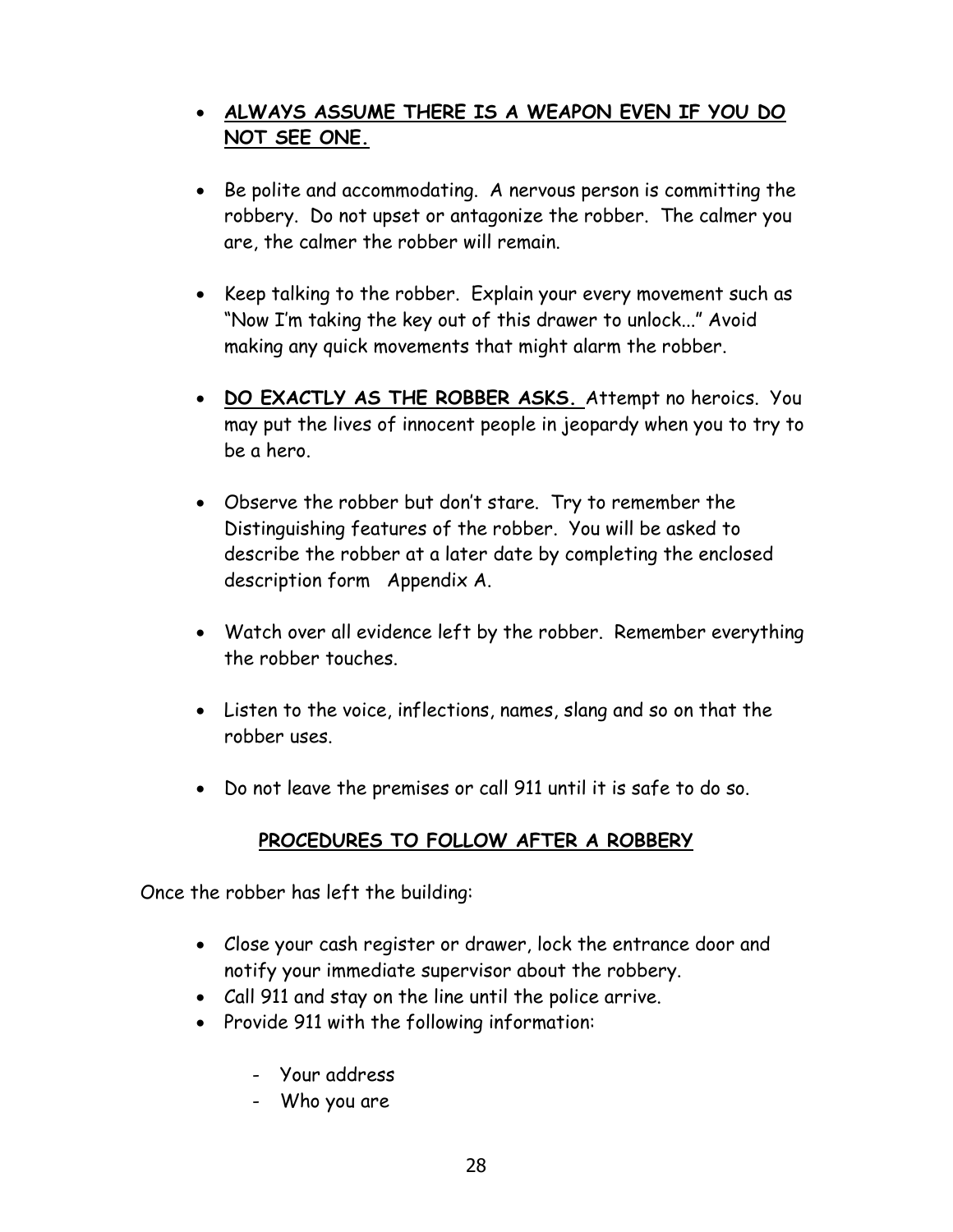- What happened
- Where you are located
- Protect the area where the robber may have left fingerprints until the Sheriff/Police arrive.
- Speak to no one other than County Sheriff and/or other officers until you have talked to the police and have completed a holdup description form.
- You may be asked to take the names and addresses of those who witnessed the robbery.
- No one except authorities and your Department officials should be allowed in the facility after the robbery.

### **XXVII. ALTERED CURRENCY**

Taking a genuine bill and tearing off a corner or two of a small bill such as a \$1 or \$5 bill and then replacing these corners with the corners of a larger bill such as a \$10, \$20 or \$50 bill does altering currency. The original larger denomination bill is still redeemed at full value as mutilated money with one or more corners missing. The Treasurer's office recommends as a standard practice counting currency by looking at the face on the bill not at the denomination in the corners.

(See example Appendix H)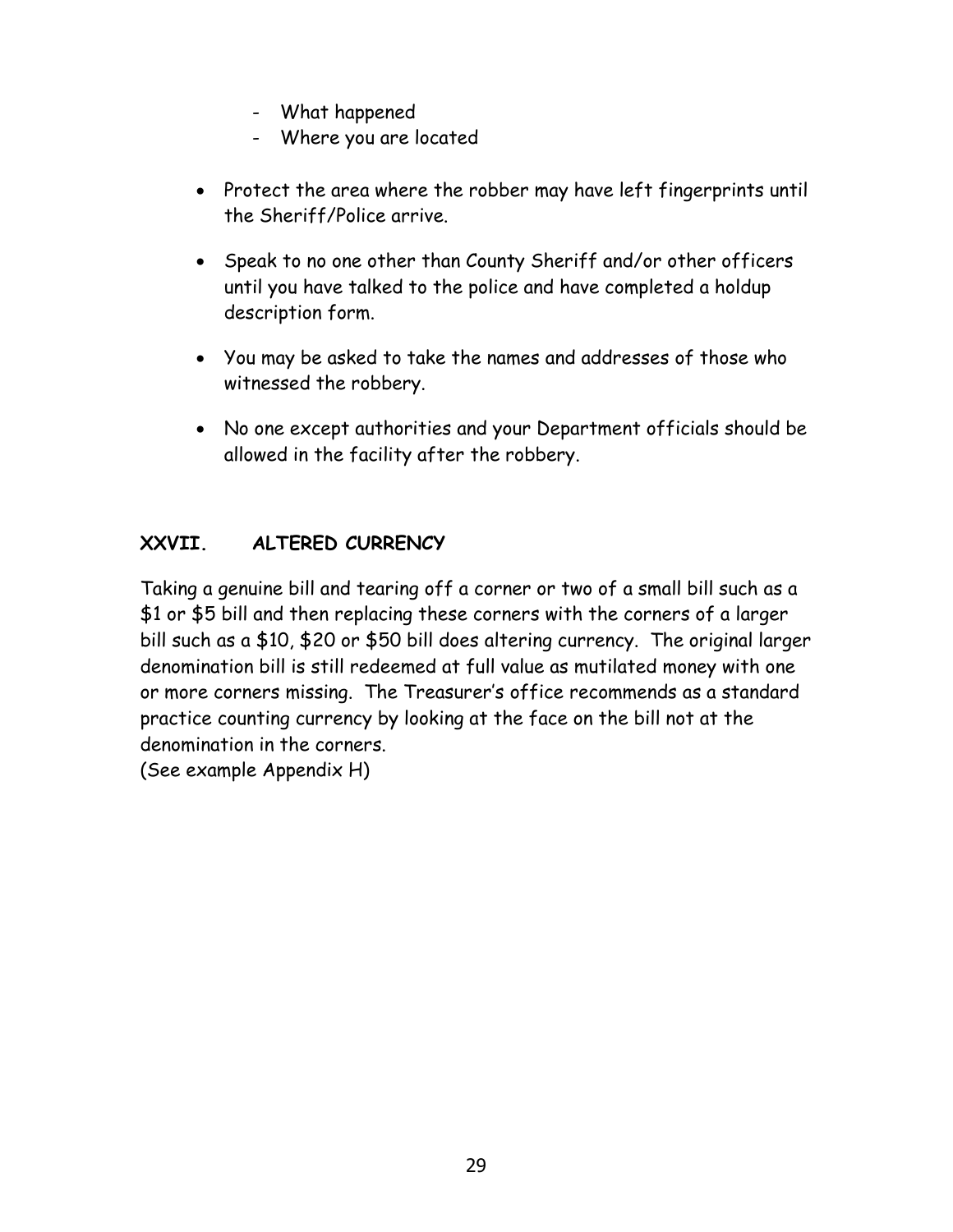### **GLOSSARY**

| <b>Altered Currency</b>      | Currency that has been changed or tampered<br>with in order to attain a greater amount for<br>the currency than its face value.                                                                                           |
|------------------------------|---------------------------------------------------------------------------------------------------------------------------------------------------------------------------------------------------------------------------|
| <b>Bait Money</b>            | Currency kept in cash drawer to be given out<br>in case of a robbery. The currency's serial<br>numbers are kept on file in the office so<br>that it can be traced and identified in the<br>event the funds are recovered. |
| <b>Bank Check</b>            | (Also called Treasurer's Check, Official<br>Check, or Cashier's Check.) Check drawn by<br>a bank on itself and signed by an authorized<br>officer.                                                                        |
| <b>Bank Money Order</b>      | Check drawn by a bank on itself. The amount<br>is encoded by the customer's bank, and the<br>customer completes the rest of the check.<br>There is always a maximum limit to the check<br>amount.                         |
| <b>Beginning Cash</b>        | Cash in cash handler's drawer at start of day<br>or shift.                                                                                                                                                                |
| Cash Drawer                  | Drawer used to store currency, coin and<br>checks during cash handler's shift when<br>completing transactions. This drawer should<br>be locked when the cash handler is away for<br>any reason.                           |
| Check                        | Draft or order on a bank to be drawn upon a<br>deposit of funds for the payment of a<br>certain sum of money to a person named or<br>to a bearer and payable on demand.                                                   |
| <b>Cash Transmittal Form</b> | Jefferson County document that records<br>revenue for a specific department.                                                                                                                                              |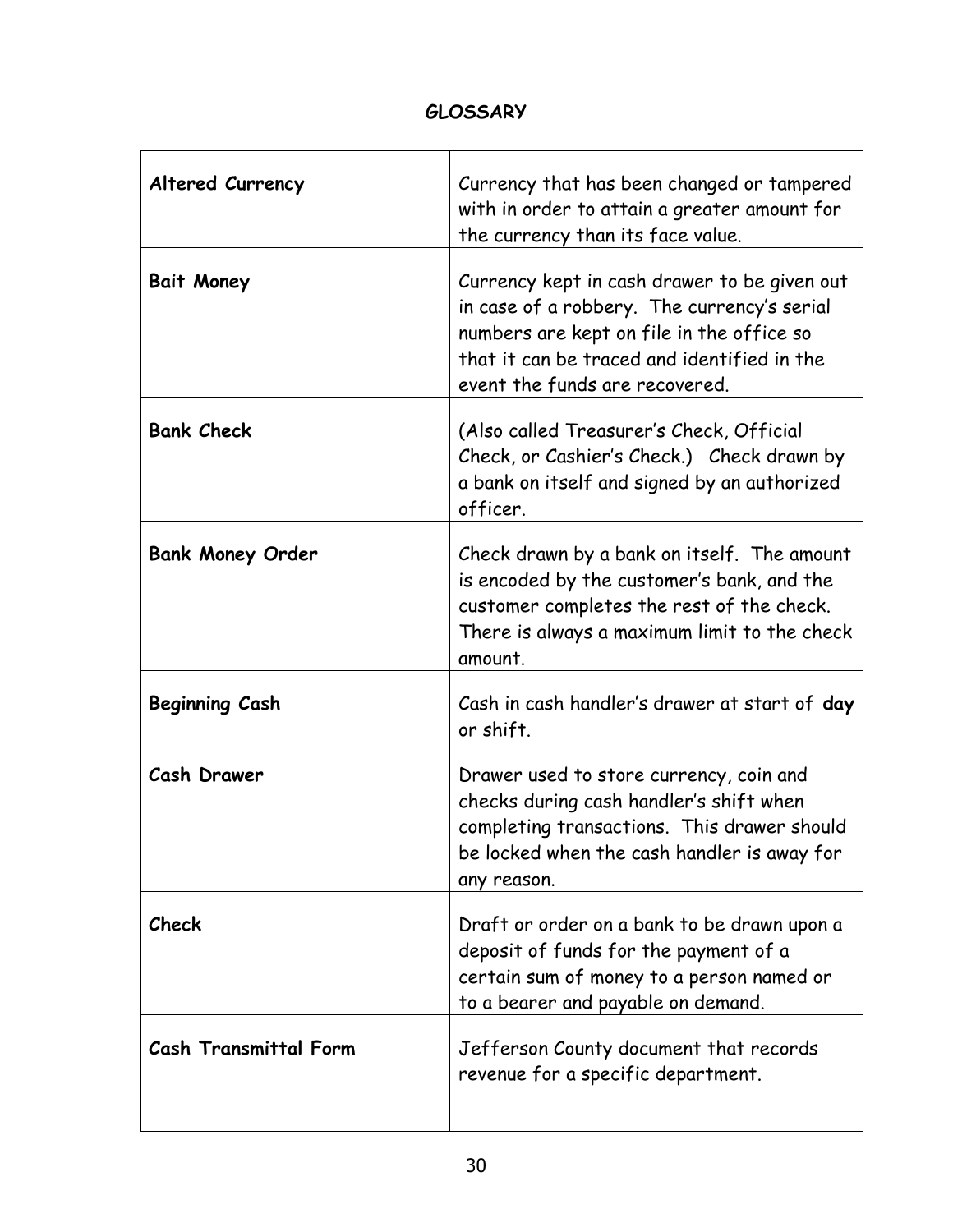| Collusion           | A secret agreement between two or more<br>people to break a law.                                                                                                                                                                                                                                                                                                    |
|---------------------|---------------------------------------------------------------------------------------------------------------------------------------------------------------------------------------------------------------------------------------------------------------------------------------------------------------------------------------------------------------------|
| Counterfeit         | Currency or coins that have been<br>fraudulently manufactured. Creating<br>counterfeit money is a felony. Makers are<br>subject to fines and imprisonment.                                                                                                                                                                                                          |
| Deposit             | To leave money with a bank or the<br>Treasurer's office for credit to a bank<br>account or fund.                                                                                                                                                                                                                                                                    |
| Deposit Slip        | Slip on which a depositor lists cash and items<br>deposited.                                                                                                                                                                                                                                                                                                        |
| <b>Dual Control</b> | A situation in which two people work<br>together cooperatively in the verification of<br>one another's work. Method of maintaining<br>security whereby two individuals must be<br>present during transactions involving risk.<br>Dual control is accomplished through the<br>proper aggregation of key and combination<br>assignments for entry into secured areas. |
| <b>Embezzlement</b> | A fraud committed when an employee steals<br>or assists another to steal. Fraudulent<br>misappropriation of money or property<br>entrusted to one's care.                                                                                                                                                                                                           |
| <b>Ending Cash</b>  | Cash in a cash handler's drawer at the end of<br>the day or shift.                                                                                                                                                                                                                                                                                                  |
| Endorsement         | Signature placed on the back of a negotiable<br>instrument according to law, which transfers<br>the instrument to another party.                                                                                                                                                                                                                                    |
| Forgery             | The alteration of a document or instrument<br>with fraudulent intent.                                                                                                                                                                                                                                                                                               |
| Fraud               | An attempt to obtain funds in other than<br>appropriate and legal means.                                                                                                                                                                                                                                                                                            |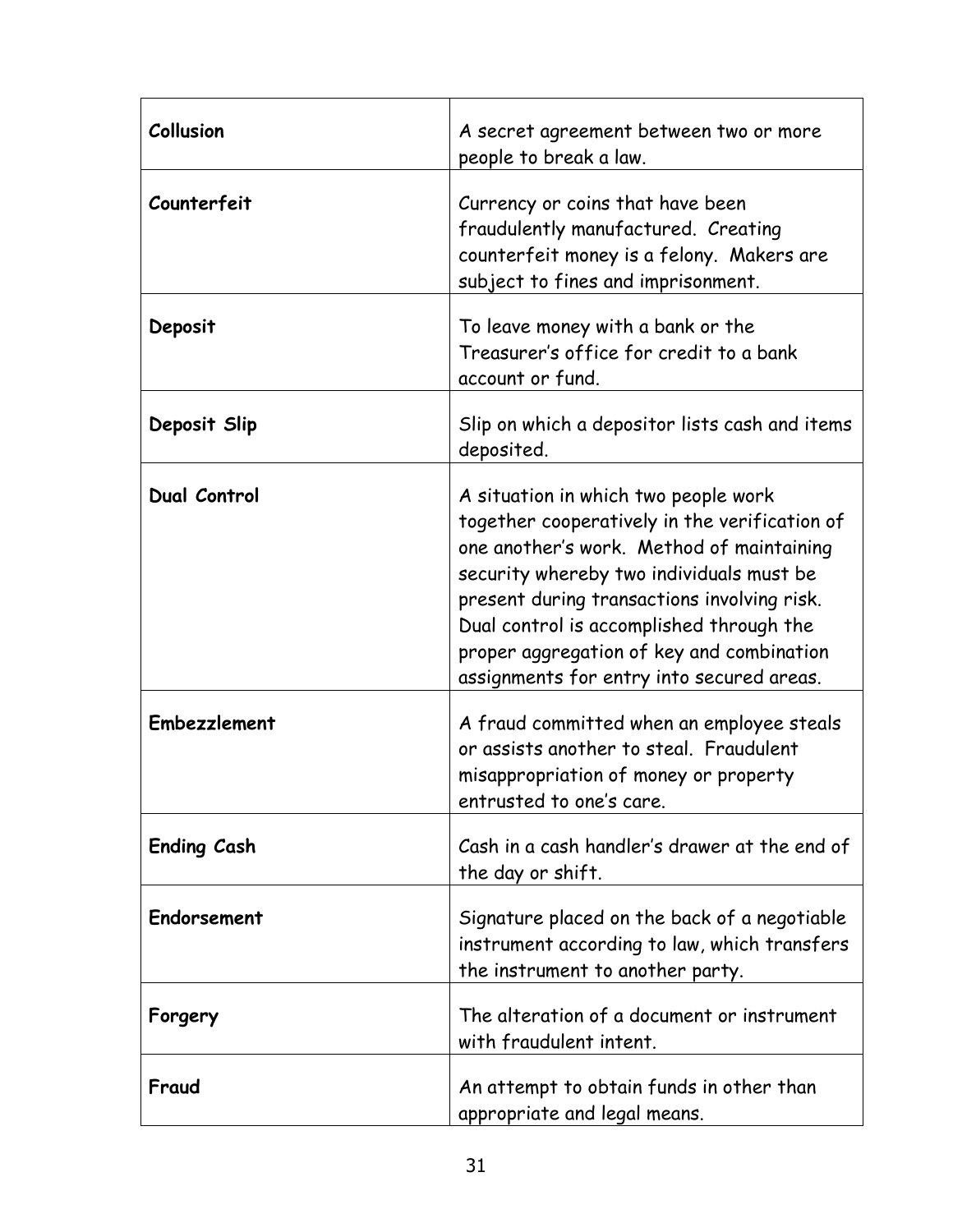| <b>Guaranty Deposit</b>            | Money deposited with the County<br>Treasurer's Office and held in trust during a<br>specified period of time. This money is<br>refundable if not needed.                                                                       |
|------------------------------------|--------------------------------------------------------------------------------------------------------------------------------------------------------------------------------------------------------------------------------|
| Hold                               | The restriction of payment or part or all of<br>the funds in an account.                                                                                                                                                       |
| <b>Identification</b>              | Information piece that guarantees that its<br>holder is truly who he or she claims to be and<br>who is detailed on the information piece.                                                                                      |
| <b>Imprest</b>                     | A loan or advance of money                                                                                                                                                                                                     |
| Loss                               | A cash handler obtains physical custody of<br>money and then, due to negligence, theft or<br>other reason cannot deposit that money with<br>the County Treasurer.                                                              |
| <b>MICR</b>                        | Magnetic Ink Character Recognition.<br>Magnetic codes on the bottom of the check<br>that indicate bank account number, check<br>number and dollar amount of check that<br>provides a way for the machine to read the<br>check. |
| Monies                             | Cash, checks, money orders, drafts,<br>warrants, travelers checks                                                                                                                                                              |
| <b>NSF</b><br>Non-Sufficient Funds | Checks returned by the bank due to<br>insufficient funds, closed account, invalid<br>signature, stop payment, or any other<br>condition making the check invalid.                                                              |
| Overage                            | Amount by which cash or its equivalent<br>exceeds the proper balance.                                                                                                                                                          |
| Over/Short Account                 | Specific account those departments can use<br>to document when a deposit is over or short.<br>Departments may adopt the Treasurers<br>policy of \$7.00 threshold for over/under.                                               |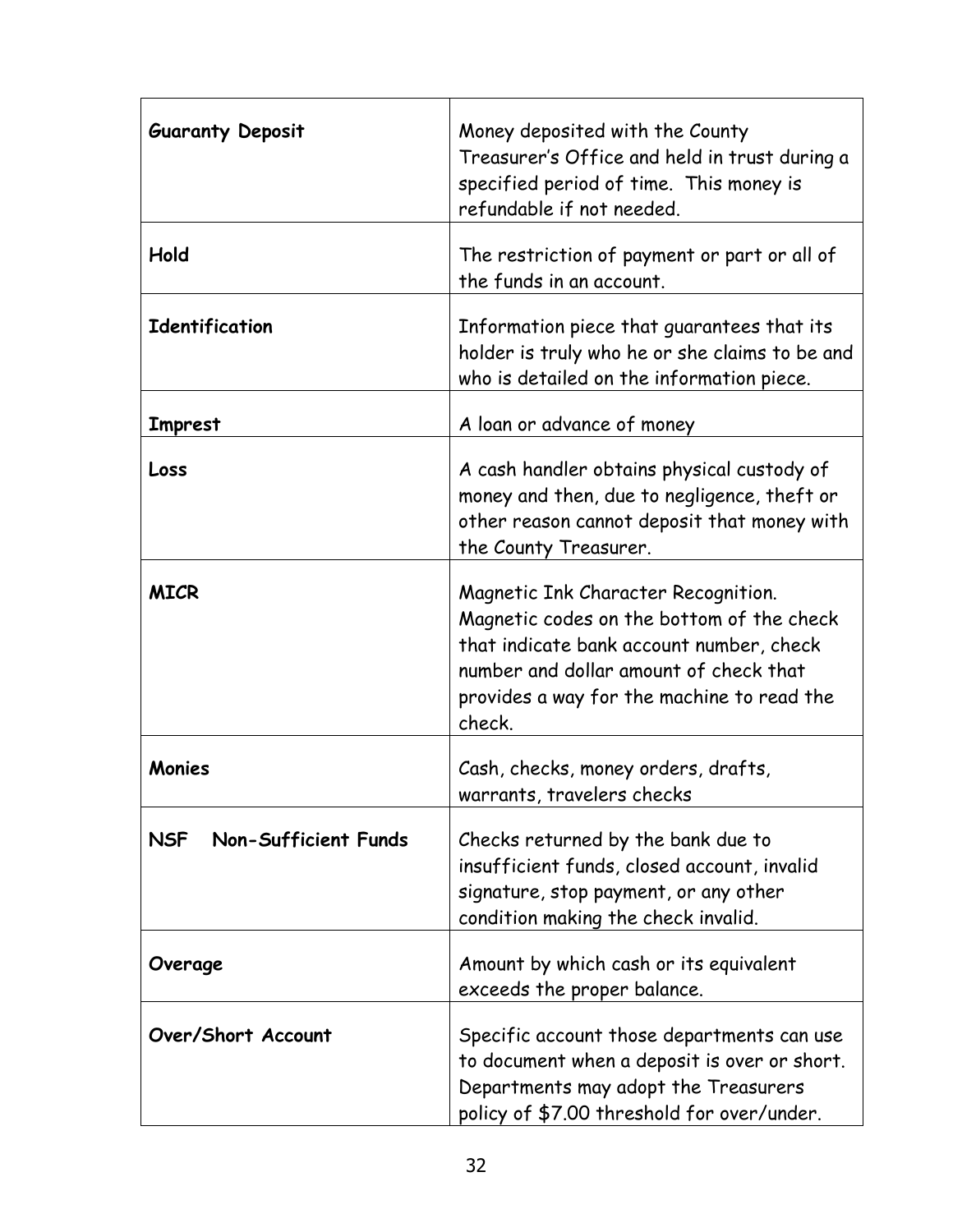| Payee                    | Party to whom a check is payable                                                                                                                                                                                                   |
|--------------------------|------------------------------------------------------------------------------------------------------------------------------------------------------------------------------------------------------------------------------------|
| Payer                    | Party signing the check.                                                                                                                                                                                                           |
| <b>Return Item</b>       | An item returned unpaid by a payer bank.                                                                                                                                                                                           |
| Petty Cash               | A revolving fund for very limited purposes.<br>They provide a given amount of cash on hand,<br>the primary purpose being to provide change.<br>Some petty cash funds are used for small<br>expenditures and reimbursed by voucher. |
| Postdated check          | Check dated ahead. It is not payable until<br>the date written on the check.                                                                                                                                                       |
| Revenue                  | See monies                                                                                                                                                                                                                         |
| Shortage                 | An unintentional collection error made by the<br>cash handler such as he/she did not obtain<br>physical custody of money or a change<br>making error.                                                                              |
| <b>Stale Dated Check</b> | Check is for a prior date 180 days or more<br>before today's date. Bank may no longer<br>honor check.                                                                                                                              |
| <b>Stop Payment</b>      | Notification that a restriction has been<br>placed on one's ability to cash a particular<br>check. If a check has been lost or stolen, or<br>if payment no longer should be made, a stop<br>payment is initiated by the customer.  |
| Transmittal              | (See Cash Transmittal Form Appendix F)                                                                                                                                                                                             |
| Warrant                  | An order drawn by the County Auditor upon<br>the Treasurer directing the Treasurer to<br>pay a specified amount to the person named<br>or to the bearer.                                                                           |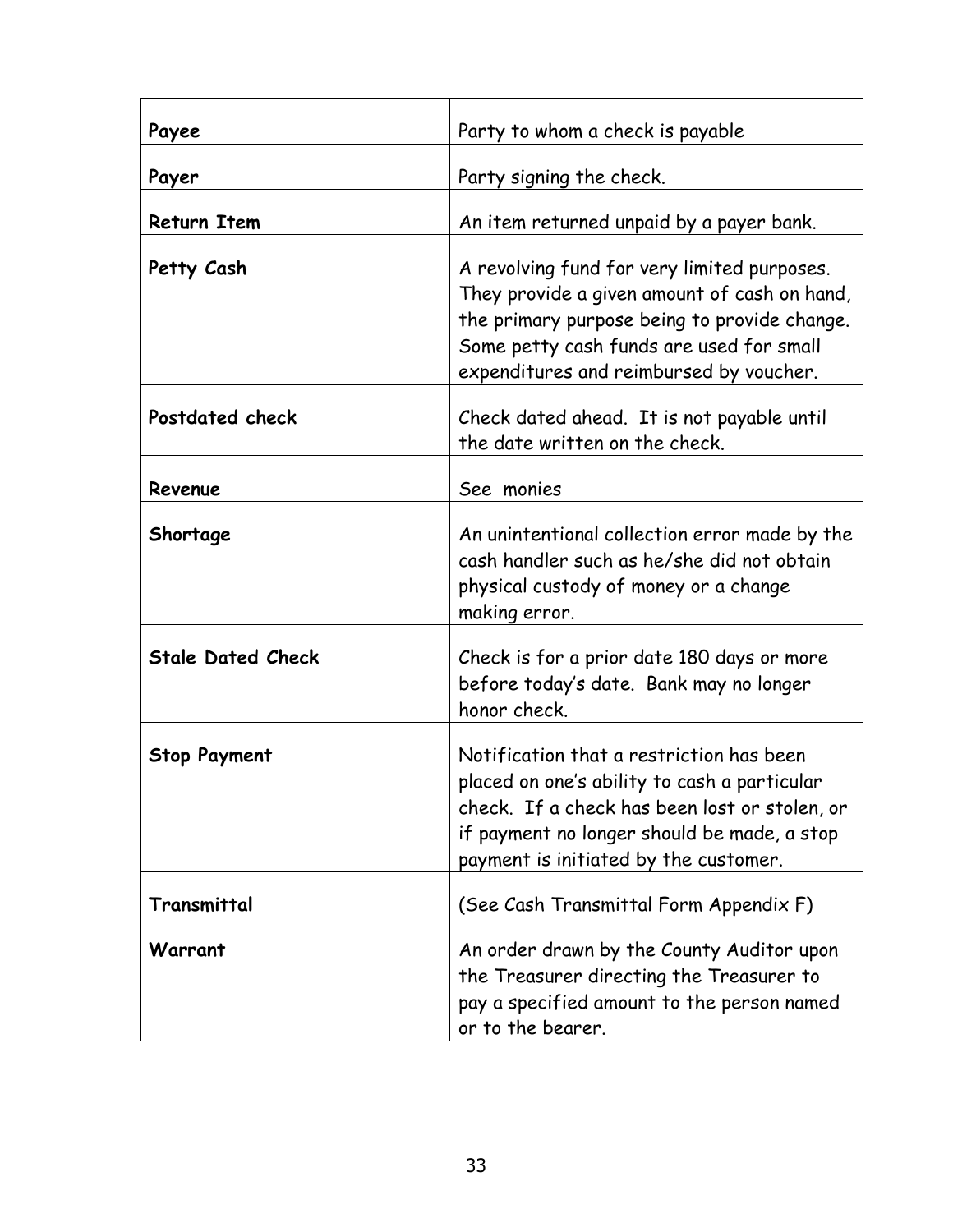# **Robbery Description Report**

| <b>Location &amp; Address</b> |                                                              | Employee Name & Address                                     |                                                                                                      |                                                                                 | Date                     | Time                        |  |  |
|-------------------------------|--------------------------------------------------------------|-------------------------------------------------------------|------------------------------------------------------------------------------------------------------|---------------------------------------------------------------------------------|--------------------------|-----------------------------|--|--|
|                               |                                                              |                                                             | Complete the Following information as soon as possible after a robbery BEFORE YOU COMPARE NOTES WITH |                                                                                 |                          |                             |  |  |
|                               |                                                              |                                                             | ANYONE ELSE. Circle and describe only those items you are sure of. DON'T GUESS. Give the completed   |                                                                                 |                          |                             |  |  |
|                               |                                                              | form to an investigating police officer or your supervisor. |                                                                                                      |                                                                                 |                          |                             |  |  |
|                               |                                                              |                                                             | <b>Description of Robber</b>                                                                         |                                                                                 |                          |                             |  |  |
| Race                          | Sex                                                          | Age                                                         | Height                                                                                               |                                                                                 |                          |                             |  |  |
|                               | Female Male                                                  |                                                             |                                                                                                      | Weight                                                                          | Bulld:                   |                             |  |  |
| ×                             |                                                              |                                                             |                                                                                                      |                                                                                 | Slender Medium Fat Heavy |                             |  |  |
| Eyes                          | <b>Blue Gray</b>                                             | Hazel Brown                                                 | Green Black                                                                                          | Wide-Spread                                                                     |                          | Squinty Twitchy Eye pouches |  |  |
| Glasses (if worn)             | Sunglasses                                                   | Metal frames                                                | Plastic frames                                                                                       | Color:                                                                          |                          |                             |  |  |
| Complexion                    | Sallow Light                                                 | Ruddy Swarthy                                               | Freckled Clear                                                                                       | Pimpled Pock marked Suntanned                                                   |                          |                             |  |  |
| Halr Color                    | <b>Blonde</b><br>Red<br>Other:                               | Light Brown                                                 | Dark Brown                                                                                           | Black<br>Gray                                                                   | <b>Partially Gray</b>    | Sandy<br>Bleached           |  |  |
| Hair Style                    | Baid<br><b>Partially Bald</b><br>Unkempt                     | Straight<br>Other                                           | Wavy<br>Curly                                                                                        | Long<br>Short                                                                   | Medium length            | Crewcut<br>Afro.            |  |  |
| <b>Nose</b>                   | Normal<br>Short<br>Other:                                    | Narrow                                                      | <b>Broad</b><br>Pug                                                                                  | Roman<br><b>Broken</b>                                                          | Ski-slope                |                             |  |  |
| Mouth                         | Normal<br>Narrow                                             | <b>Broad</b>                                                | Thin lipped                                                                                          | Thick lipped<br>Hare lip                                                        |                          |                             |  |  |
| <b>Teeth</b>                  | Good<br>All missing<br><b>Braces</b><br>Crooked              | Several missing<br>Other:                                   | Capped                                                                                               | Stained<br>Decayed                                                              | Other:<br>Gaps<br>False  | <b>Buck teeth</b>           |  |  |
| Chin                          | Narrow<br><b>Broad</b><br>Other:                             | Receding                                                    | Protruding<br>Cleft                                                                                  | Dimple                                                                          | Square<br>Double         |                             |  |  |
| <b>Facial Hair</b>            | Clean shaven<br>Describe (color & style):<br>Eyebrows: Bushy | Unshaven<br>Thin                                            | Full beard<br>Partial beard<br>Describe (color, etc):                                                | Moustache                                                                       | Sideburns                |                             |  |  |
| Ears                          | Protruding                                                   | Cauliflower<br>Normal<br>Ear Lobes: (Attached / Unattached) | Large                                                                                                | Small<br>Close to Head<br>Pierced: (Right Ear Only / Left Ear Only / Both Ears) | Other:                   |                             |  |  |
| Head                          | Round<br>Long                                                | Normal forehead                                             |                                                                                                      | Receding forehead                                                               | Other:                   |                             |  |  |
| Face                          | Square<br><b>Thin</b>                                        | Heart shaped                                                | Oval<br>Round                                                                                        | Babyfaced                                                                       | <b>Hollow cheeked</b>    |                             |  |  |
| Fingernails                   | Long<br>Short<br>Polished (color):                           | Medium length                                               | Clean<br><b>Dirty</b>                                                                                | Well manicured                                                                  | <b>Broken</b>            | Chipped                     |  |  |
| Speech                        | Loud<br>Soft<br><b>Stutters</b>                              | Rapid<br>Slow<br><b>Stammers</b><br>Other:                  | Profane<br>Refined                                                                                   | Raspy                                                                           | Lisp<br>Effeminate       | <b>Nasal</b>                |  |  |
| Accent                        | None                                                         | Southern<br>New England                                     | Spanish                                                                                              | English                                                                         |                          |                             |  |  |
| Scars, Marks &                |                                                              |                                                             |                                                                                                      |                                                                                 | Western                  | Other:                      |  |  |
| Other Prominent               | Tattoos                                                      |                                                             |                                                                                                      | <b>Heavy Scars</b>                                                              |                          |                             |  |  |
| Physical                      | Moles                                                        |                                                             |                                                                                                      | <b>Birthmarks</b>                                                               |                          |                             |  |  |
| Characteristics               | Warts                                                        |                                                             |                                                                                                      | Lines or Wrinkles                                                               |                          |                             |  |  |
|                               | Twitch                                                       |                                                             |                                                                                                      | Prominent Adam's Apple                                                          |                          |                             |  |  |
| Describe and                  | Other:                                                       |                                                             |                                                                                                      |                                                                                 |                          |                             |  |  |
| indicate where<br>located     |                                                              |                                                             |                                                                                                      |                                                                                 |                          |                             |  |  |
| Clothing                      | Hat                                                          |                                                             |                                                                                                      | <b>Skirt</b>                                                                    |                          |                             |  |  |
|                               | Overcoat                                                     |                                                             |                                                                                                      | Shirt                                                                           |                          |                             |  |  |
| Circle if wearing             | Raincoat                                                     |                                                             |                                                                                                      |                                                                                 |                          |                             |  |  |
| tem and briefly               | Jacket                                                       |                                                             |                                                                                                      | <b>Dress</b>                                                                    |                          |                             |  |  |
| describe (i.e. color,         | <b>Shoes</b>                                                 |                                                             | Tie                                                                                                  |                                                                                 |                          |                             |  |  |
|                               |                                                              |                                                             |                                                                                                      |                                                                                 |                          |                             |  |  |
| material, style, etc.) Hose   |                                                              |                                                             |                                                                                                      | Gloves<br>Other:                                                                |                          |                             |  |  |

 $\tilde{\nu}$ 

 $\widetilde{\epsilon}^{\rm G}_{\rm E}$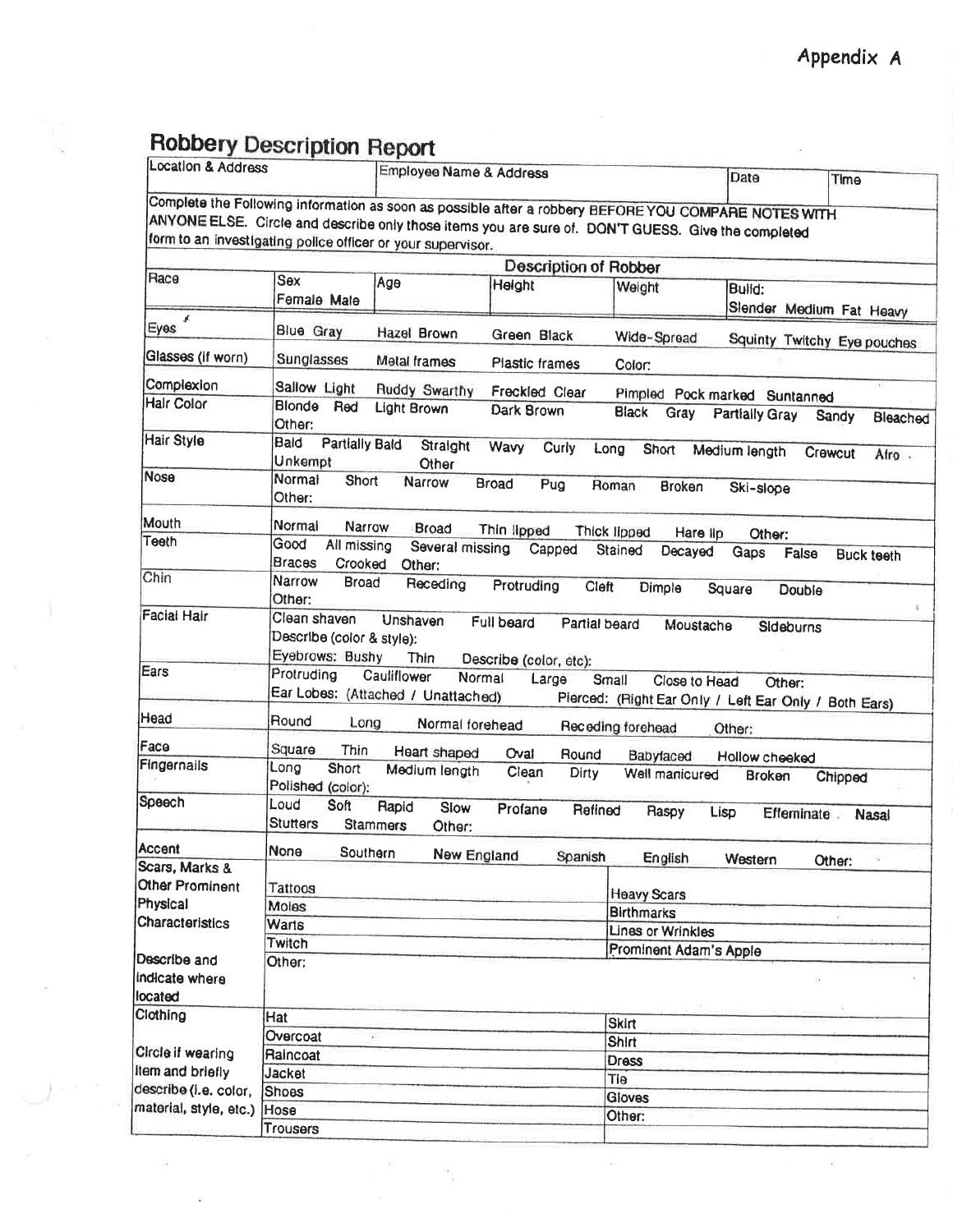| Rings: Right Hand<br>No. of Rings:<br>Describe:<br>Left Hand<br>No. of Rings:<br>Describe:<br><b>Right Wrist</b><br>Wristwatch:<br><b>Left Wrist</b><br>Describe:<br>Pin(s)<br>Tie Clasp<br><b>Bracelets</b><br>Earrings<br><b>Necklaces</b><br>Other:<br>Amputations<br>Yes<br><b>No</b><br>Location:<br>Deformities<br><b>Stooped Shouldered</b><br>None<br>Hunchback<br><b>Stiff Fingers</b><br>Crippled Arm (Right/Left)<br>Deformed Hand (Right/Left)<br>Crippled Leg (Right/Left)<br>Crippled Foot (Right/Left)<br>Bowlegged<br>Other:<br>Chewed Gum<br>Pipe<br>Cigar<br>Cigarette<br><b>Nervous</b><br>Calm<br>Intoxicated<br><b>Liquor on Breath</b><br><b>Characteristics</b><br><b>Right Handed</b><br><b>Left Handed</b><br>Smiling<br>Licks Lips<br><b>Bites Fingernalls</b><br>Yes<br><b>No</b><br>Describe:<br>False Face<br>None Displayed<br>Revolver<br>Automatic<br>Rifle<br>Shotgun<br>Long Barrel<br><b>Short Barrel</b><br>Knife<br>Other:<br>Method of Escape<br>Car<br>On Foot<br>Don't Know<br>Other:<br>Direction of<br><b>North</b><br>East<br>South<br>West<br>Street:<br><b>Vehicle Used</b><br>Year:<br>Make:<br>Color:<br>License No:<br>State:<br>Did Robber use his/her Name?<br>Yes<br><b>No</b><br>If Yes, state below:<br>Remarks/Comments Name: |                                                                                    |
|-------------------------------------------------------------------------------------------------------------------------------------------------------------------------------------------------------------------------------------------------------------------------------------------------------------------------------------------------------------------------------------------------------------------------------------------------------------------------------------------------------------------------------------------------------------------------------------------------------------------------------------------------------------------------------------------------------------------------------------------------------------------------------------------------------------------------------------------------------------------------------------------------------------------------------------------------------------------------------------------------------------------------------------------------------------------------------------------------------------------------------------------------------------------------------------------------------------------------------------------------------------------------------------|------------------------------------------------------------------------------------|
|                                                                                                                                                                                                                                                                                                                                                                                                                                                                                                                                                                                                                                                                                                                                                                                                                                                                                                                                                                                                                                                                                                                                                                                                                                                                                     |                                                                                    |
|                                                                                                                                                                                                                                                                                                                                                                                                                                                                                                                                                                                                                                                                                                                                                                                                                                                                                                                                                                                                                                                                                                                                                                                                                                                                                     |                                                                                    |
|                                                                                                                                                                                                                                                                                                                                                                                                                                                                                                                                                                                                                                                                                                                                                                                                                                                                                                                                                                                                                                                                                                                                                                                                                                                                                     |                                                                                    |
|                                                                                                                                                                                                                                                                                                                                                                                                                                                                                                                                                                                                                                                                                                                                                                                                                                                                                                                                                                                                                                                                                                                                                                                                                                                                                     |                                                                                    |
|                                                                                                                                                                                                                                                                                                                                                                                                                                                                                                                                                                                                                                                                                                                                                                                                                                                                                                                                                                                                                                                                                                                                                                                                                                                                                     |                                                                                    |
|                                                                                                                                                                                                                                                                                                                                                                                                                                                                                                                                                                                                                                                                                                                                                                                                                                                                                                                                                                                                                                                                                                                                                                                                                                                                                     |                                                                                    |
|                                                                                                                                                                                                                                                                                                                                                                                                                                                                                                                                                                                                                                                                                                                                                                                                                                                                                                                                                                                                                                                                                                                                                                                                                                                                                     |                                                                                    |
|                                                                                                                                                                                                                                                                                                                                                                                                                                                                                                                                                                                                                                                                                                                                                                                                                                                                                                                                                                                                                                                                                                                                                                                                                                                                                     |                                                                                    |
|                                                                                                                                                                                                                                                                                                                                                                                                                                                                                                                                                                                                                                                                                                                                                                                                                                                                                                                                                                                                                                                                                                                                                                                                                                                                                     |                                                                                    |
|                                                                                                                                                                                                                                                                                                                                                                                                                                                                                                                                                                                                                                                                                                                                                                                                                                                                                                                                                                                                                                                                                                                                                                                                                                                                                     |                                                                                    |
|                                                                                                                                                                                                                                                                                                                                                                                                                                                                                                                                                                                                                                                                                                                                                                                                                                                                                                                                                                                                                                                                                                                                                                                                                                                                                     |                                                                                    |
|                                                                                                                                                                                                                                                                                                                                                                                                                                                                                                                                                                                                                                                                                                                                                                                                                                                                                                                                                                                                                                                                                                                                                                                                                                                                                     |                                                                                    |
|                                                                                                                                                                                                                                                                                                                                                                                                                                                                                                                                                                                                                                                                                                                                                                                                                                                                                                                                                                                                                                                                                                                                                                                                                                                                                     |                                                                                    |
|                                                                                                                                                                                                                                                                                                                                                                                                                                                                                                                                                                                                                                                                                                                                                                                                                                                                                                                                                                                                                                                                                                                                                                                                                                                                                     |                                                                                    |
|                                                                                                                                                                                                                                                                                                                                                                                                                                                                                                                                                                                                                                                                                                                                                                                                                                                                                                                                                                                                                                                                                                                                                                                                                                                                                     |                                                                                    |
|                                                                                                                                                                                                                                                                                                                                                                                                                                                                                                                                                                                                                                                                                                                                                                                                                                                                                                                                                                                                                                                                                                                                                                                                                                                                                     |                                                                                    |
|                                                                                                                                                                                                                                                                                                                                                                                                                                                                                                                                                                                                                                                                                                                                                                                                                                                                                                                                                                                                                                                                                                                                                                                                                                                                                     |                                                                                    |
|                                                                                                                                                                                                                                                                                                                                                                                                                                                                                                                                                                                                                                                                                                                                                                                                                                                                                                                                                                                                                                                                                                                                                                                                                                                                                     |                                                                                    |
|                                                                                                                                                                                                                                                                                                                                                                                                                                                                                                                                                                                                                                                                                                                                                                                                                                                                                                                                                                                                                                                                                                                                                                                                                                                                                     |                                                                                    |
|                                                                                                                                                                                                                                                                                                                                                                                                                                                                                                                                                                                                                                                                                                                                                                                                                                                                                                                                                                                                                                                                                                                                                                                                                                                                                     |                                                                                    |
|                                                                                                                                                                                                                                                                                                                                                                                                                                                                                                                                                                                                                                                                                                                                                                                                                                                                                                                                                                                                                                                                                                                                                                                                                                                                                     |                                                                                    |
|                                                                                                                                                                                                                                                                                                                                                                                                                                                                                                                                                                                                                                                                                                                                                                                                                                                                                                                                                                                                                                                                                                                                                                                                                                                                                     |                                                                                    |
| Did Robber use a Note?<br><b>Yes</b><br><b>No</b>                                                                                                                                                                                                                                                                                                                                                                                                                                                                                                                                                                                                                                                                                                                                                                                                                                                                                                                                                                                                                                                                                                                                                                                                                                   |                                                                                    |
| <b>Additional Notes or Descriptions:</b>                                                                                                                                                                                                                                                                                                                                                                                                                                                                                                                                                                                                                                                                                                                                                                                                                                                                                                                                                                                                                                                                                                                                                                                                                                            |                                                                                    |
|                                                                                                                                                                                                                                                                                                                                                                                                                                                                                                                                                                                                                                                                                                                                                                                                                                                                                                                                                                                                                                                                                                                                                                                                                                                                                     |                                                                                    |
|                                                                                                                                                                                                                                                                                                                                                                                                                                                                                                                                                                                                                                                                                                                                                                                                                                                                                                                                                                                                                                                                                                                                                                                                                                                                                     |                                                                                    |
|                                                                                                                                                                                                                                                                                                                                                                                                                                                                                                                                                                                                                                                                                                                                                                                                                                                                                                                                                                                                                                                                                                                                                                                                                                                                                     |                                                                                    |
|                                                                                                                                                                                                                                                                                                                                                                                                                                                                                                                                                                                                                                                                                                                                                                                                                                                                                                                                                                                                                                                                                                                                                                                                                                                                                     |                                                                                    |
|                                                                                                                                                                                                                                                                                                                                                                                                                                                                                                                                                                                                                                                                                                                                                                                                                                                                                                                                                                                                                                                                                                                                                                                                                                                                                     |                                                                                    |
|                                                                                                                                                                                                                                                                                                                                                                                                                                                                                                                                                                                                                                                                                                                                                                                                                                                                                                                                                                                                                                                                                                                                                                                                                                                                                     |                                                                                    |
|                                                                                                                                                                                                                                                                                                                                                                                                                                                                                                                                                                                                                                                                                                                                                                                                                                                                                                                                                                                                                                                                                                                                                                                                                                                                                     |                                                                                    |
|                                                                                                                                                                                                                                                                                                                                                                                                                                                                                                                                                                                                                                                                                                                                                                                                                                                                                                                                                                                                                                                                                                                                                                                                                                                                                     |                                                                                    |
| Signature of Employee                                                                                                                                                                                                                                                                                                                                                                                                                                                                                                                                                                                                                                                                                                                                                                                                                                                                                                                                                                                                                                                                                                                                                                                                                                                               |                                                                                    |
|                                                                                                                                                                                                                                                                                                                                                                                                                                                                                                                                                                                                                                                                                                                                                                                                                                                                                                                                                                                                                                                                                                                                                                                                                                                                                     |                                                                                    |
|                                                                                                                                                                                                                                                                                                                                                                                                                                                                                                                                                                                                                                                                                                                                                                                                                                                                                                                                                                                                                                                                                                                                                                                                                                                                                     |                                                                                    |
|                                                                                                                                                                                                                                                                                                                                                                                                                                                                                                                                                                                                                                                                                                                                                                                                                                                                                                                                                                                                                                                                                                                                                                                                                                                                                     |                                                                                    |
|                                                                                                                                                                                                                                                                                                                                                                                                                                                                                                                                                                                                                                                                                                                                                                                                                                                                                                                                                                                                                                                                                                                                                                                                                                                                                     |                                                                                    |
|                                                                                                                                                                                                                                                                                                                                                                                                                                                                                                                                                                                                                                                                                                                                                                                                                                                                                                                                                                                                                                                                                                                                                                                                                                                                                     |                                                                                    |
|                                                                                                                                                                                                                                                                                                                                                                                                                                                                                                                                                                                                                                                                                                                                                                                                                                                                                                                                                                                                                                                                                                                                                                                                                                                                                     |                                                                                    |
|                                                                                                                                                                                                                                                                                                                                                                                                                                                                                                                                                                                                                                                                                                                                                                                                                                                                                                                                                                                                                                                                                                                                                                                                                                                                                     |                                                                                    |
|                                                                                                                                                                                                                                                                                                                                                                                                                                                                                                                                                                                                                                                                                                                                                                                                                                                                                                                                                                                                                                                                                                                                                                                                                                                                                     |                                                                                    |
|                                                                                                                                                                                                                                                                                                                                                                                                                                                                                                                                                                                                                                                                                                                                                                                                                                                                                                                                                                                                                                                                                                                                                                                                                                                                                     |                                                                                    |
|                                                                                                                                                                                                                                                                                                                                                                                                                                                                                                                                                                                                                                                                                                                                                                                                                                                                                                                                                                                                                                                                                                                                                                                                                                                                                     |                                                                                    |
|                                                                                                                                                                                                                                                                                                                                                                                                                                                                                                                                                                                                                                                                                                                                                                                                                                                                                                                                                                                                                                                                                                                                                                                                                                                                                     | Date<br><b>Home Address</b><br>Information<br>Home Phone No.<br>Business Phone No. |

 $\label{eq:2.1} \mathbf{w} = \mathbf{w} \cdot \mathbf{w} + \mathbf{w} \cdot \mathbf{w} + \mathbf{w} \cdot \mathbf{w} + \mathbf{w} \cdot \mathbf{w} + \mathbf{w} \cdot \mathbf{w} + \mathbf{w} \cdot \mathbf{w} + \mathbf{w} \cdot \mathbf{w} + \mathbf{w} \cdot \mathbf{w} + \mathbf{w} \cdot \mathbf{w} + \mathbf{w} \cdot \mathbf{w} + \mathbf{w} \cdot \mathbf{w} + \mathbf{w} \cdot \mathbf{w} + \mathbf{w} \cdot \mathbf{w} + \mathbf{w} \cdot \$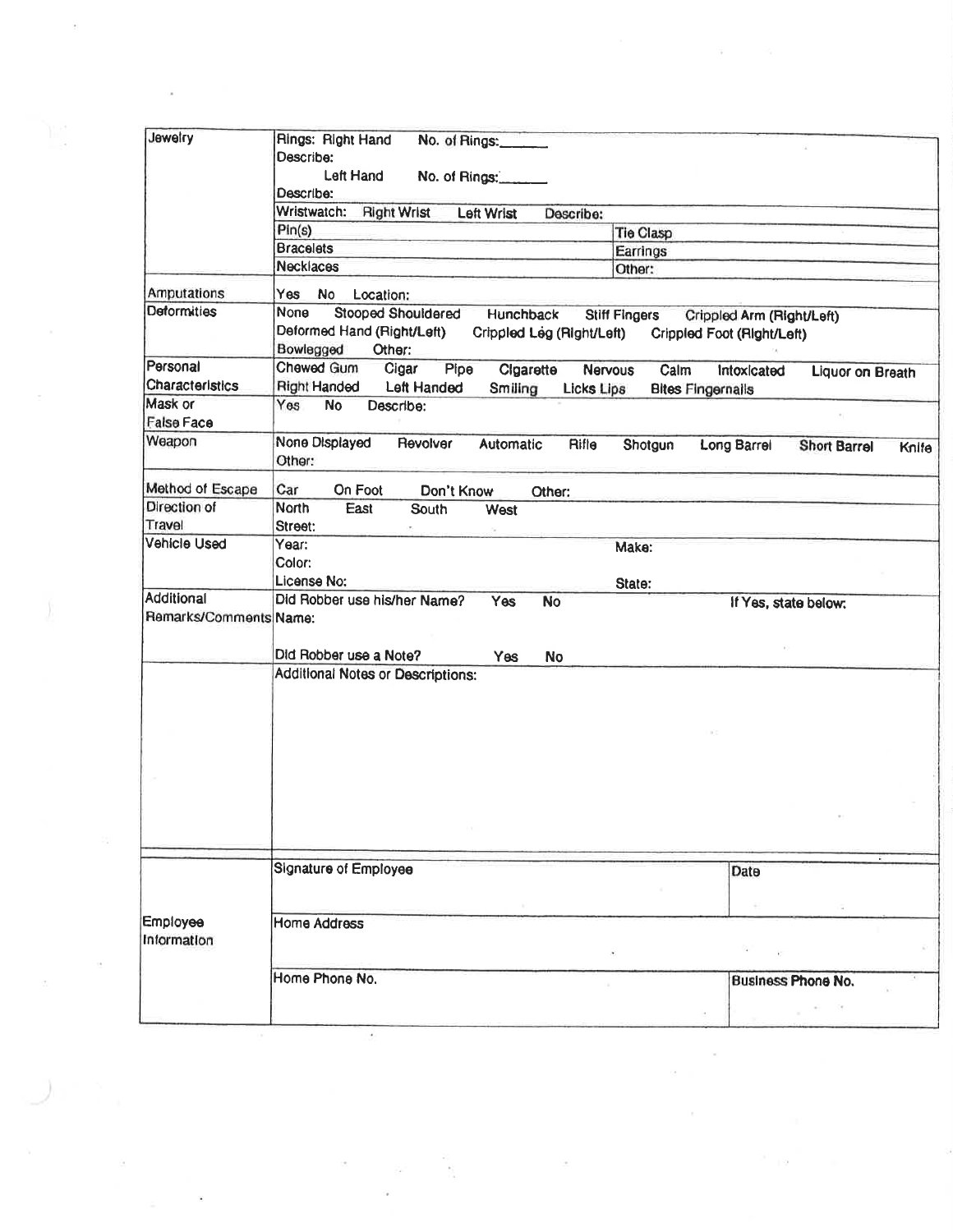#### Currency is usually strapped in the following amounts:

|                          | <b>STRAP</b> | <b>BAND</b> | <b>DENOMINATION</b>                      |
|--------------------------|--------------|-------------|------------------------------------------|
|                          | \$1,000      |             | 100'S                                    |
|                          | \$1,000      |             | 50's                                     |
|                          | \$2,000      | \$500       | 20's                                     |
|                          | \$1,000      | \$250       | 10's                                     |
|                          | \$500        | \$100       | 5's                                      |
|                          | \$200        | \$50        | 2's                                      |
|                          | \$100        | \$25        | 1's                                      |
| $-420.00$ $77.$ Seafirst |              |             | Coin is wrapped in the following amount: |

| <b>AMOUNT</b> | <b>DENOMINATION</b> |
|---------------|---------------------|
| \$20          | \$1.00 (Eisenhower) |
| \$25          | \$1.00 (Susan B.)   |
| \$10.00       | \$0.50              |
| \$10.00       | \$0.25              |
| \$5.00        | \$0.10              |
| \$2.00        | \$0.05              |
| \$0.50        | \$0.01              |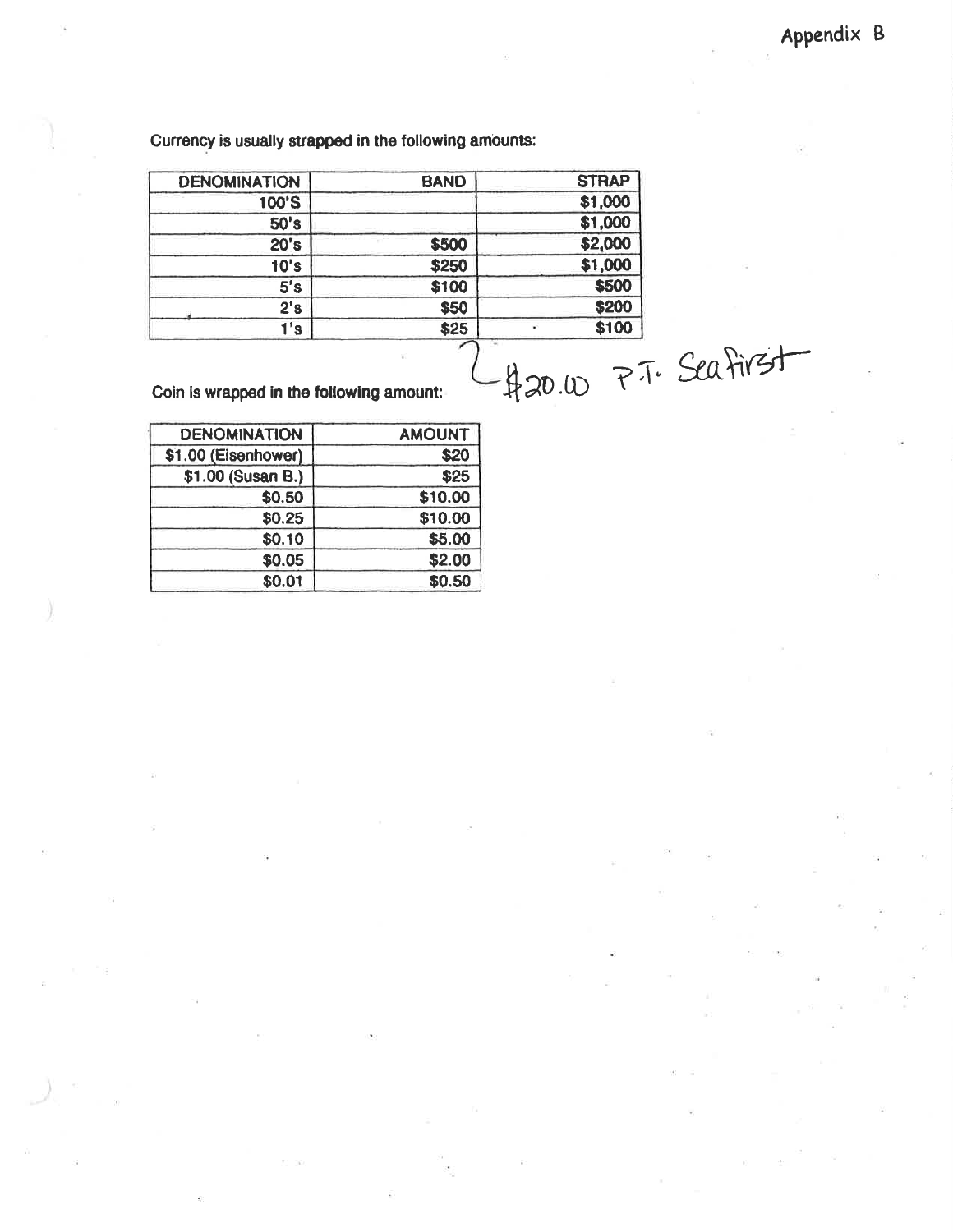#### RESERVE Je **RULES**

# Effective September 1, 1988

When taking checks for payment, the endorsement on the back<br>of the check must be kept within 1.5 inches from the trailing edge of the check.

The remainder of the back of the check must be left blank.

ALL identification notations, such as Drivers License<br>number, must be placed on the FRONT of the check.

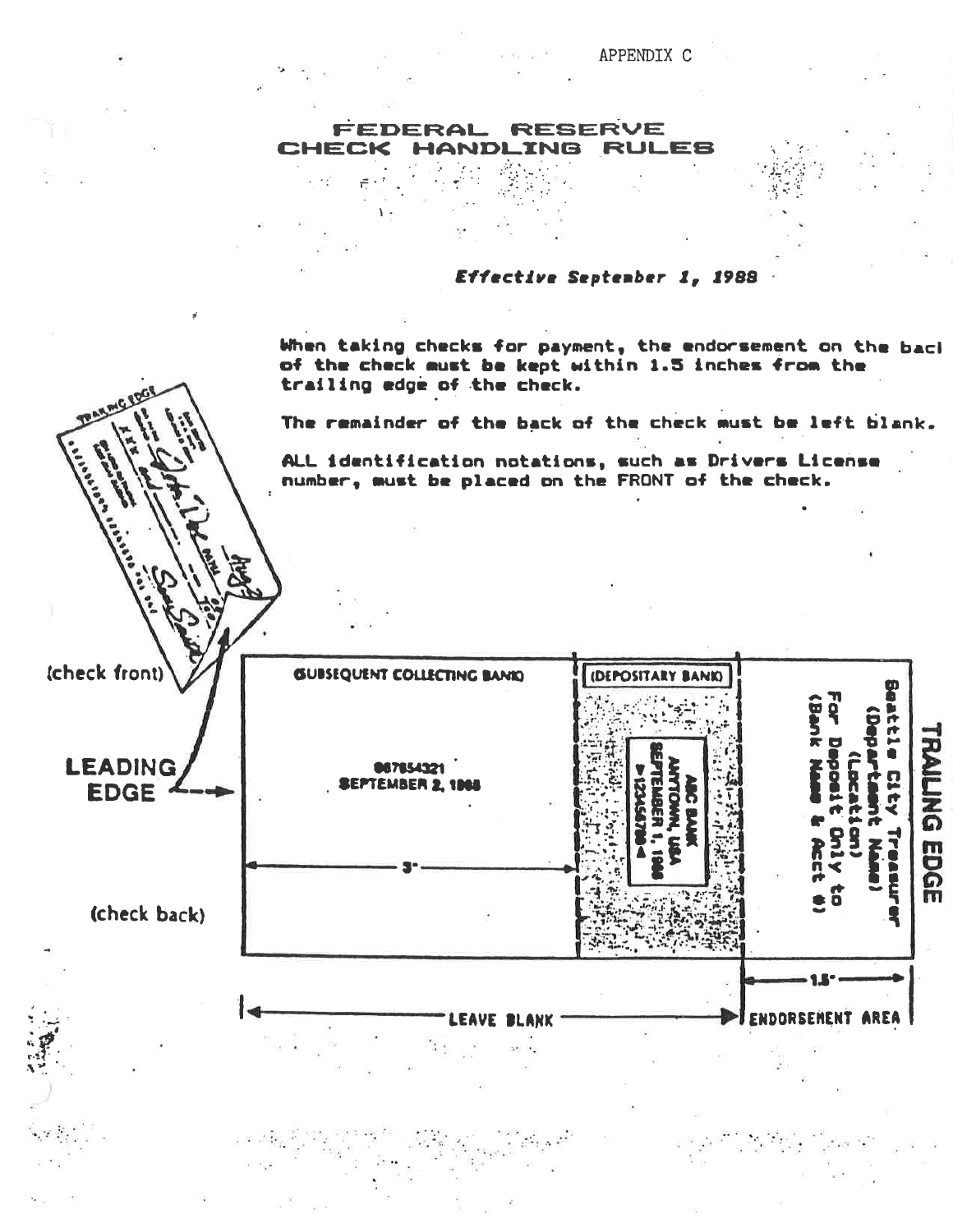Appendix D

# Transposition / Difference chart

1. Where the difference between debits and credits is divisible by 9, there is likely to be an error in transposition. Thus, posting or listing 18 as 81 will cause an error of 63.  $63 \div 9 = 7$ 

The chart below will show possible figures that may have been transposed to cause differences.

Amount of difference 63 - possibilities 7-70, 18-81, 29-92.

| Difference                                    |                                                                                                |                                                                                         |                                                                                         |                                                                            | Figures that may have been transposed                         |                                                  |                                     |                        |           |
|-----------------------------------------------|------------------------------------------------------------------------------------------------|-----------------------------------------------------------------------------------------|-----------------------------------------------------------------------------------------|----------------------------------------------------------------------------|---------------------------------------------------------------|--------------------------------------------------|-------------------------------------|------------------------|-----------|
| 9<br>18<br>27<br>36<br>45<br>54<br>$+1$<br>63 | \$.<br>$01 - 10$<br>$02 - 20$<br>$03 - 30$<br>$04 - 40$<br>$05 - 50$<br>$06 - 60$<br>$07 - 70$ | $12 - 21$<br>$13 - 31$<br>$14 - 41$<br>$15 - 51$<br>$16 - 61$<br>$17 - 71$<br>$18 - 81$ | $23 - 32$<br>$24 - 42$<br>$25 - 52$<br>$26 - 62$<br>$27 - 72$<br>$28 - 82$<br>$29 - 92$ | $34 - 43$<br>$35 - 53$<br>$36 - 63$<br>$37 - 73$<br>$38 - 83$<br>$39 - 93$ | $45 - 54$<br>$46 - 64$<br>$47 - 74$<br>$48 - 84$<br>$49 - 94$ | $56 - 65$<br>$57 - 75$<br>$58 - 85$<br>$59 - 95$ | $67 - 76$<br>$68 - 86$<br>$69 - 96$ | $78 - 87$<br>$79 - 97$ | $89 - 98$ |
| 72<br>81                                      | $08 - 80$<br>$09 - 90$                                                                         | $19 - 91$                                                                               |                                                                                         |                                                                            |                                                               |                                                  |                                     |                        | 55.       |

 $2.$ To determine if a large amount could be a transposition, add the digits and if the result is equally divisible by nine, the difference may be a transposition. To find the exact amount that may have been transposed, divide the actual difference by nine. For example:

| <b>Difference</b>         |  |
|---------------------------|--|
| Total of digits           |  |
| Equally divisible by nine |  |

12,645.36 27 3 (Nothing left over)

 $12,645.36 \div 9 = 1,405.04$  $14,050.40 - 1,405.04 = 12,645.36$ 

Amount of

#### 3. TRANSPOSITION REVERSING IST AND 3RD DIGIT NUMBERS

| 99  | $102 - 201$ | $203 - 302$ | $304 - 403$ | $405 - 504$ | $506 - 605$ | $607 - 706$ | 708-807 | $809 - 908$ |
|-----|-------------|-------------|-------------|-------------|-------------|-------------|---------|-------------|
| 198 | $103 - 301$ | $204 - 402$ | $305 - 503$ | $406 - 604$ | $507 - 705$ | 608-806     | 709-907 |             |
| 297 | $104 - 401$ | $205 - 502$ | $306 - 603$ | $407 - 704$ | $508 - 805$ | 609-906     |         |             |
| 396 | $105 - 501$ | $206 - 602$ | $307 - 703$ | $408 - 804$ | $509 - 905$ |             |         |             |
| 495 | $106 - 601$ | $207 - 702$ | $308 - 803$ | $409 - 904$ |             |             |         |             |
| 594 | $107 - 701$ | $208 - 802$ | $309 - 903$ |             |             |             |         |             |
| 693 | $108 - 801$ | $209 - 902$ |             |             |             |             |         |             |
| 792 | $109 - 901$ |             |             |             |             |             |         |             |
|     |             |             |             |             |             |             |         |             |

(0 may be replaced by any number - 2nd digit)

4. If the difference is divisible by 99, it is likely caused by a slide. The precise slide to look for can be determined. Thus, suppose the difference is \$43.56.

> $$43.56 \div 99 = 44$  ¢ Error likely to be \$44.00 posted as 44¢ This applies to a 2 decimal slide only. For a three decimal slide divide by 999.

If the balance is "out" an amount which is exactly divisible by 2, the error may have resulted from posting or listing 5. to the wrong side of an account. Thus, posting or listing a debit of \$60.00 as a credit will result in a balance which is "out" \$120.00. A cash-in listed as an out will put you out of balance double the amount listed, (or an 'out' listed as an 'in').

6. If Sharp machine is used, check for error in Z outs.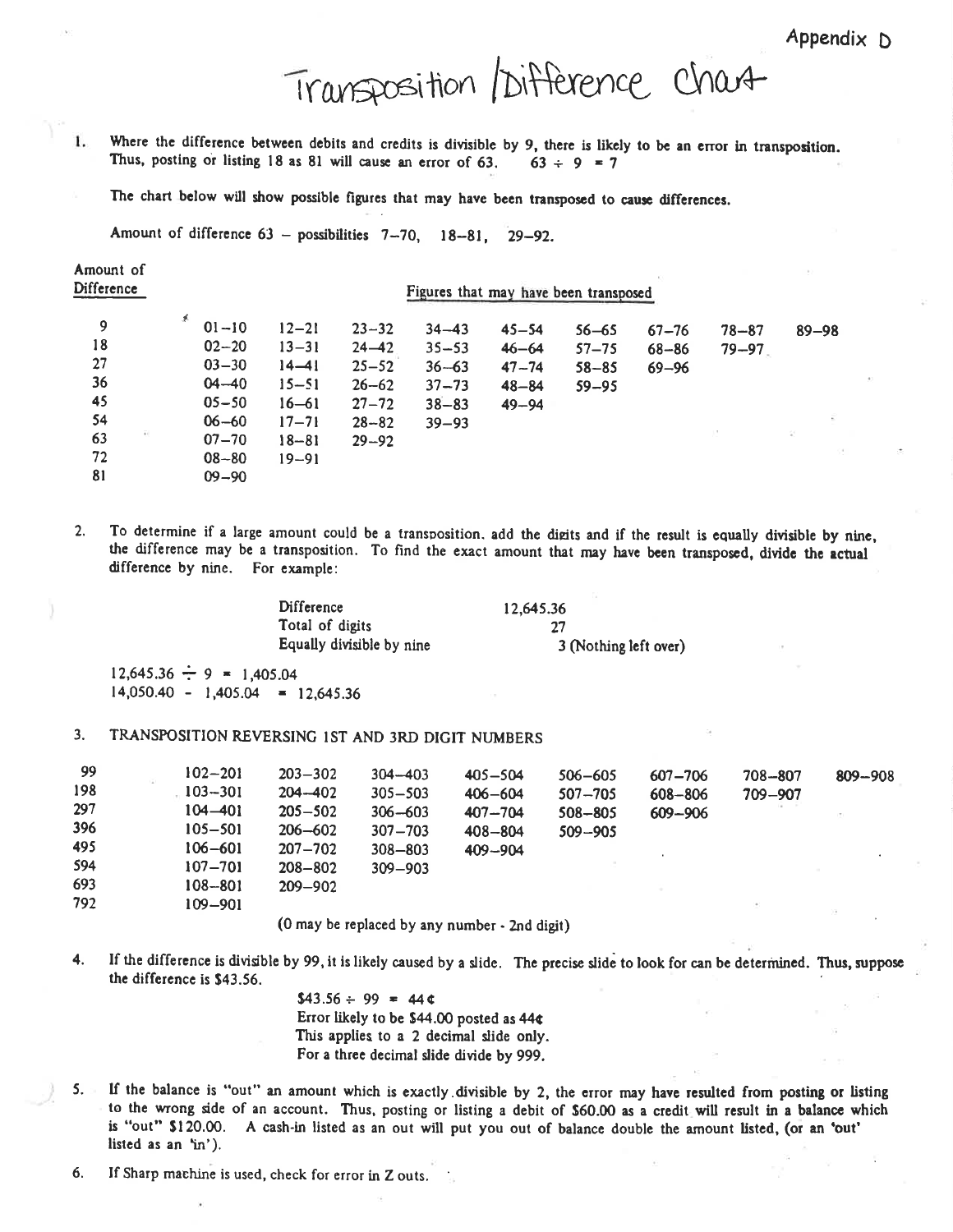#### When Money Wears Out or is Damaged

Even though American money's unique paper is strong and durable, it does wear out with constant handling.

Banks send worn bills to the Treasury Department to be destroyed and exchanged for new ones. The denomination most commonly replaced is the \$1. There are almost two billion \$1 bills in circulation, and the life expectancy of each is only about 18 months. Since larger denominations are handled less, they last longer.

When a bill is scorched or otherwise partially destroyed, the Treasury Department will replace it if clearly more than half of the original note remains. Fragments of mutilated currency which are not clearly more than one half of the original whole note may be exchanged only if the Commissioner of the **Bureau of Government Financial Operations is** satisfied by the evidence presented that the missing portions have been totally destroyed.

Take unfit or mutilated bills to a bank for redemption. When partially destroyed currency is of questionable value, the fragment should be sent by registered mail to the Department of the Treasury, Bureau of Engraving and Printing, OCS/BEPA, Room. 344, P.O. Box 37048, Washington, D.C. 20013.



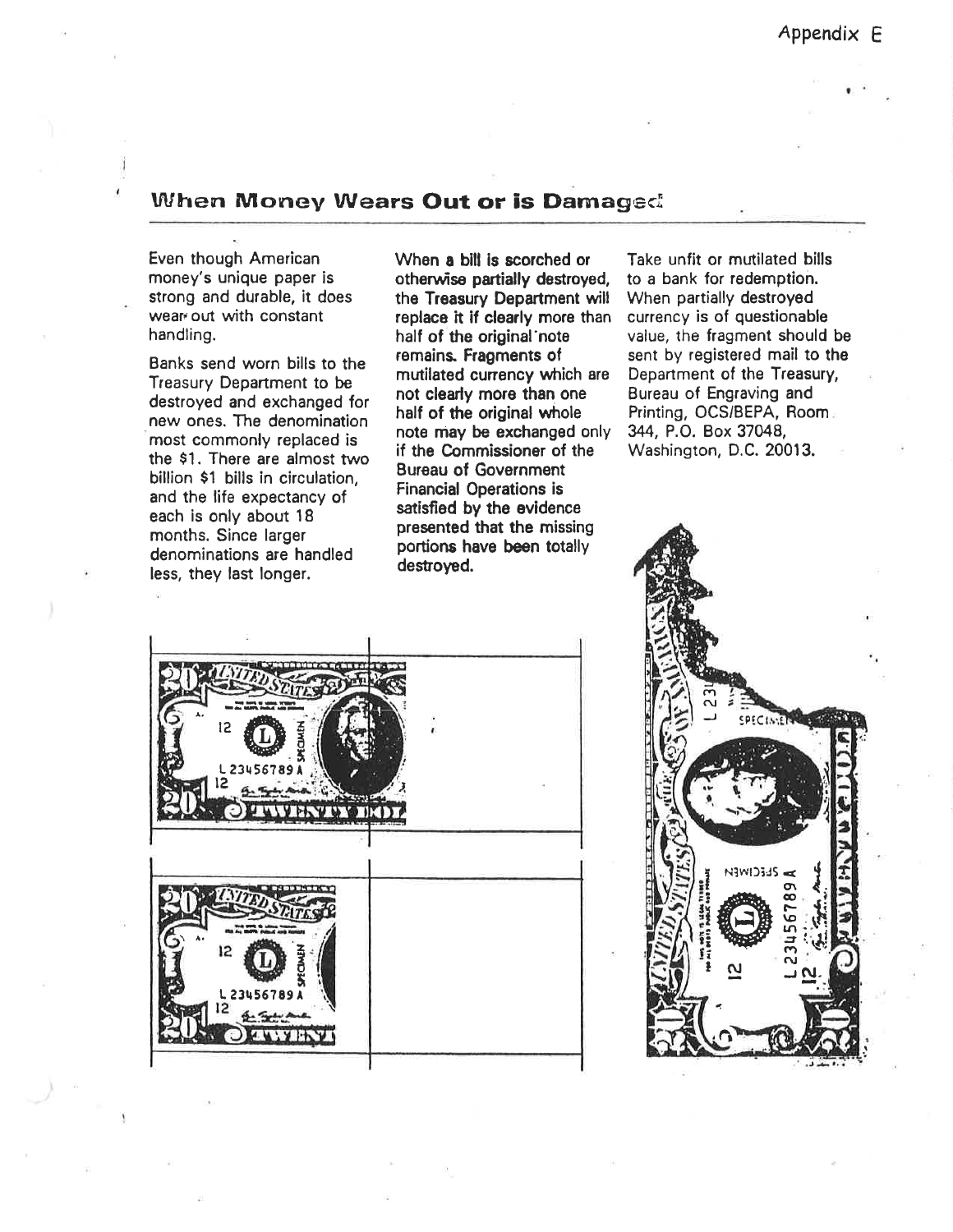AFPENDIX F

|                                | TREASURER<br>Prepared by: |             |           |  |        |                | <b>PAGE</b><br>TREAS | $\mathbf{1}$ |
|--------------------------------|---------------------------|-------------|-----------|--|--------|----------------|----------------------|--------------|
| Description                    |                           | Fund #      |           |  | BARS # |                | Amount               |              |
| PUBLIC LAW 97-258              |                           |             | 1 250 000 |  |        | 332 15 23 0000 |                      |              |
| PUD PRIVILEGE                  |                           | 1 250 000   |           |  |        | 335 00 91 0000 |                      |              |
| TREAS FEES                     |                           | 1 250 000   |           |  |        | 341 42 00 0000 |                      |              |
| PHOTOCOPIES                    |                           | 1 250 000   |           |  |        | 341 60 00 0000 |                      |              |
| INVESTMENT INTEREST            |                           | 1 250 000   |           |  |        | 361 11 00 0000 |                      |              |
| INVESTMENT FEE                 |                           | 1 250 000   |           |  |        | 361 19 00 0000 |                      |              |
| HOUSING AUTH LOAN INTEREST     |                           | 1 250 000   |           |  |        | 361 40 00 0000 |                      |              |
| PL DRAINAGE DIST LOAN INTEREST |                           | 1 250 000   |           |  |        | 361 40 00 0000 |                      |              |
| RETURN CHECK FEE               |                           | 1 250 000   |           |  |        | 369 90 00 0000 |                      |              |
| REFUND PRIOR YEAR              |                           | 1 250 000   |           |  |        | 388 80 00 0000 |                      |              |
| NON-REVENUE                    |                           | 1 250 000   |           |  |        | 389 00 00 0000 |                      |              |
| REFUND CURRENT YEAR            |                           | 1 250 000   |           |  |        | 389 00 00 0010 |                      |              |
| PROCEEDS FROM SALE OF FIXED AS |                           | 1 250 000   |           |  |        | 395 10 00 0000 |                      |              |
| FORECLOSURE FEES               |                           | 150 000 010 |           |  |        | 341 42 00 0000 |                      |              |
| NON REV-BALLOON HNG PYMT DEP   |                           | 204 000 020 |           |  |        | 389 00 00 0000 |                      |              |
| SUSPENSE FUND                  |                           | 638 000 110 |           |  |        | 389 00 00 0000 |                      |              |

Total Deposit

| Tender: |             |  |            | the property of the property of the control of |
|---------|-------------|--|------------|------------------------------------------------|
|         | Check       |  | EFT        |                                                |
|         | Cash        |  | Refund     |                                                |
|         | Money Order |  | Over/Short |                                                |
|         | Warrant     |  | Cash Back  |                                                |
| ᄃ       | Credit Card |  | NSF        |                                                |

PRTTMPLT- 9/25/2002

h.

Date: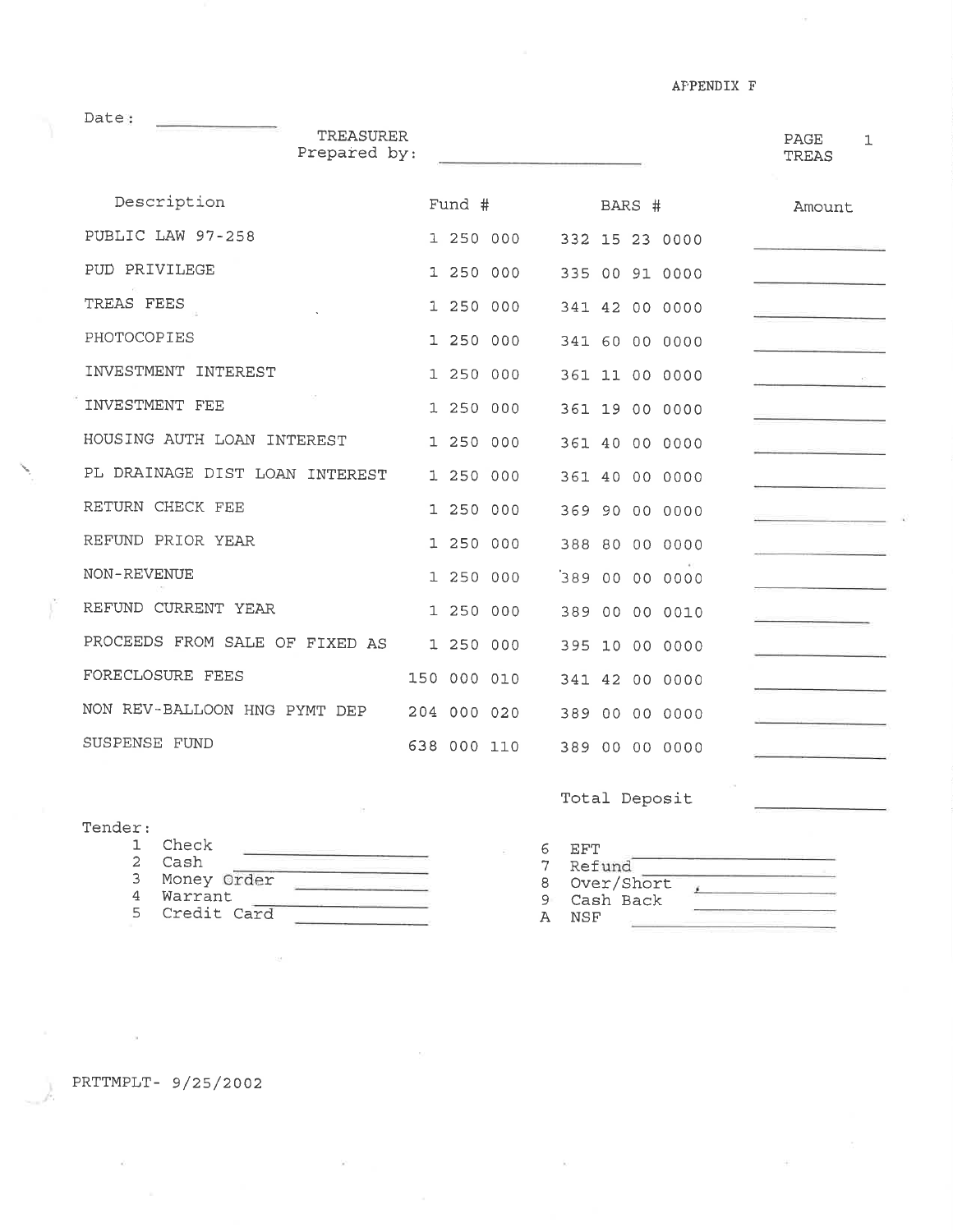#### REPORT OF LOSS/OVERAGE Appendix G

Any revenue loss or overage in excess of \$50.00 must be reported to the Department head or Elected Official, then to the Jefferson County Auditor (Jefferson County Revenue Handling Policy) via this form. The submission should include all relevant documentation.

|                                                                                                                                                   | Date of occurrence__________________ Department ________________________________                                                                                                                                                     |  |  |  |  |  |
|---------------------------------------------------------------------------------------------------------------------------------------------------|--------------------------------------------------------------------------------------------------------------------------------------------------------------------------------------------------------------------------------------|--|--|--|--|--|
| Overage amount                                                                                                                                    |                                                                                                                                                                                                                                      |  |  |  |  |  |
| Loss amount                                                                                                                                       |                                                                                                                                                                                                                                      |  |  |  |  |  |
| Employee(s) involved:                                                                                                                             |                                                                                                                                                                                                                                      |  |  |  |  |  |
|                                                                                                                                                   |                                                                                                                                                                                                                                      |  |  |  |  |  |
|                                                                                                                                                   |                                                                                                                                                                                                                                      |  |  |  |  |  |
|                                                                                                                                                   | <u> 1988 - Adam Andrea Andrea Angeles (h. 1988).</u>                                                                                                                                                                                 |  |  |  |  |  |
|                                                                                                                                                   | <u> 1986 - Jan James Sand, Amerikaansk politiker († 1958)</u>                                                                                                                                                                        |  |  |  |  |  |
| Activity leading to loss/overage was in accordance with the Jefferson<br>County Revenue Handling Policy.  Yes _______ No _______ (if no, explain) |                                                                                                                                                                                                                                      |  |  |  |  |  |
|                                                                                                                                                   |                                                                                                                                                                                                                                      |  |  |  |  |  |
|                                                                                                                                                   | <u> 1989 - Andrej Standard Standard Standard Standard Standard Standard Standard Standard Standard Standard Standard Standard Standard Standard Standard Standard Standard Standard Standard Standard Standard Standard Standard</u> |  |  |  |  |  |
|                                                                                                                                                   | <u> 1980 - An Aonaichte ann an Comhair ann an Chuireachtach an Dùbhlachd ann an Chuireachd ann an Chuireach</u>                                                                                                                      |  |  |  |  |  |
|                                                                                                                                                   | What steps will be taken to prevent such an occurrence from re-occurring?                                                                                                                                                            |  |  |  |  |  |
|                                                                                                                                                   |                                                                                                                                                                                                                                      |  |  |  |  |  |
|                                                                                                                                                   |                                                                                                                                                                                                                                      |  |  |  |  |  |
|                                                                                                                                                   |                                                                                                                                                                                                                                      |  |  |  |  |  |

Department Head/Elected Official signature

Date